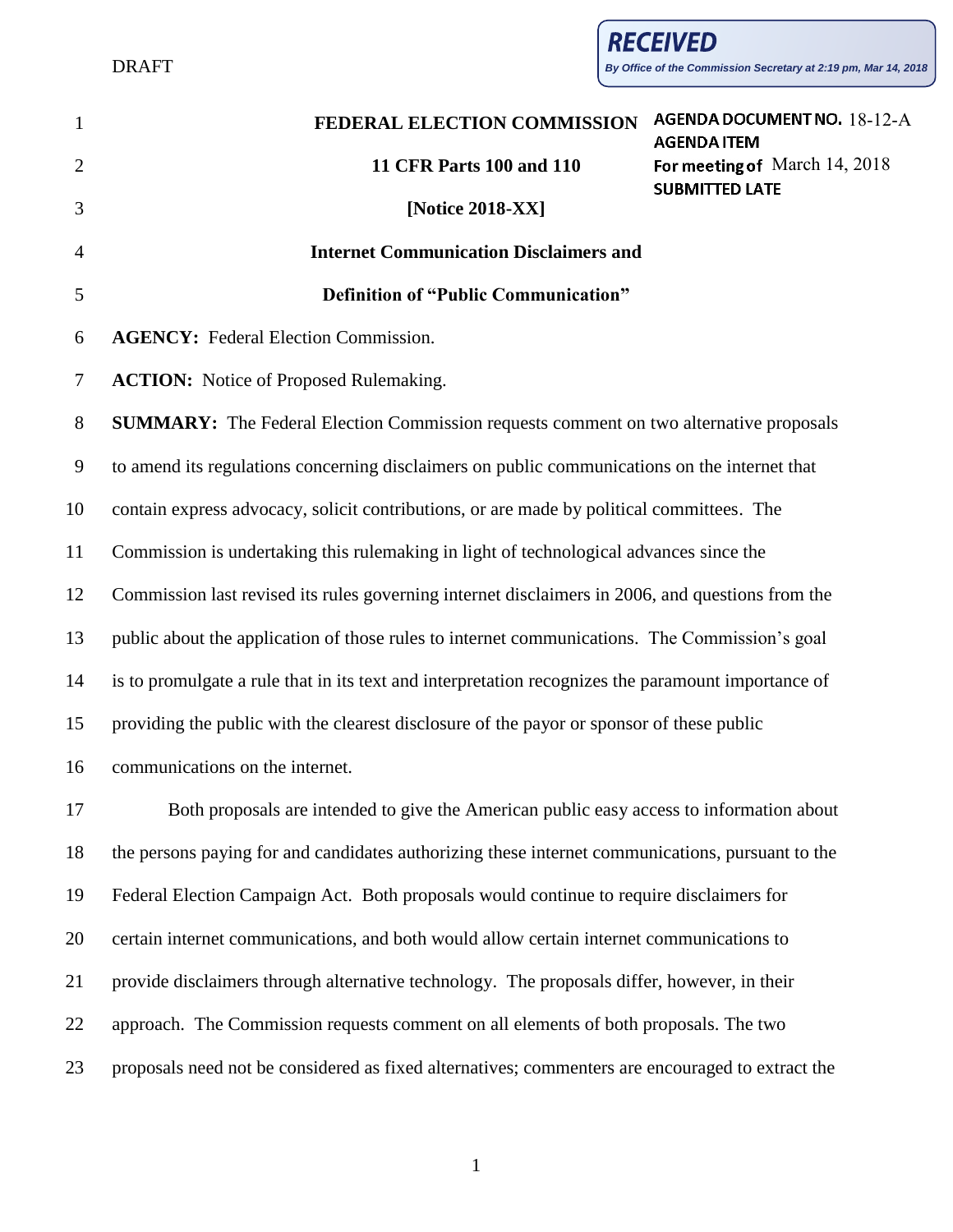| $\mathbf{1}$   | best elements of each, or suggest improvements or alternatives, to help the Commission fashion     |
|----------------|----------------------------------------------------------------------------------------------------|
| $\overline{2}$ | the best possible rule. The Commission also requests comment on proposed changes to the            |
| 3              | definition of "public communication." The Commission has not made any final decisions on any       |
| $\overline{4}$ | of the issues or proposals presented in this rulemaking.                                           |
| 5              | <b>DATES:</b> Comments must be received on or before 60 days after date of publication in the      |
| 6              | Federal Register. The Commission will hold a public hearing on this notice on June 27, 2018.       |
| $\tau$         | Anyone wishing to testify at such a hearing must file timely written comments and must include     |
| $8\phantom{1}$ | in the written comments a request to testify.                                                      |
| 9              | <b>ADDRESSES:</b> All comments must be in writing. Commenters are encouraged to submit             |
| 10             | comments electronically via the Commission's website at http://www.fec.gov/fosers, reference       |
| 11             | REG 2011-02. Alternatively, commenters may submit comments in paper form, addressed to the         |
| 12             | Federal Election Commission, Attn.: Neven F. Stipanovic, Acting Assistant General Counsel,         |
| 13             | 1050 First St. NE, Washington, DC 20463.                                                           |
| 14             | Each commenter must provide, at a minimum, his or her first name, last name, city, and             |
| 15             | state; comments without this information will not be accepted. All properly submitted              |
| 16             | comments, including attachments, will become part of the public record, and the Commission         |
| 17             | will make comments available for public viewing on the Commission's website and in the             |
| 18             | Commission's Public Records Office. Accordingly, commenters should not provide in their            |
| 19             | comments any information that they do not wish to make public, such as a home street address,      |
| 20             | personal email address, date of birth, phone number, social security number, or driver's license   |
| 21             | number, or any information that is restricted from disclosure, such as trade secrets or commercial |
| 22             | or financial information that is privileged or confidential.                                       |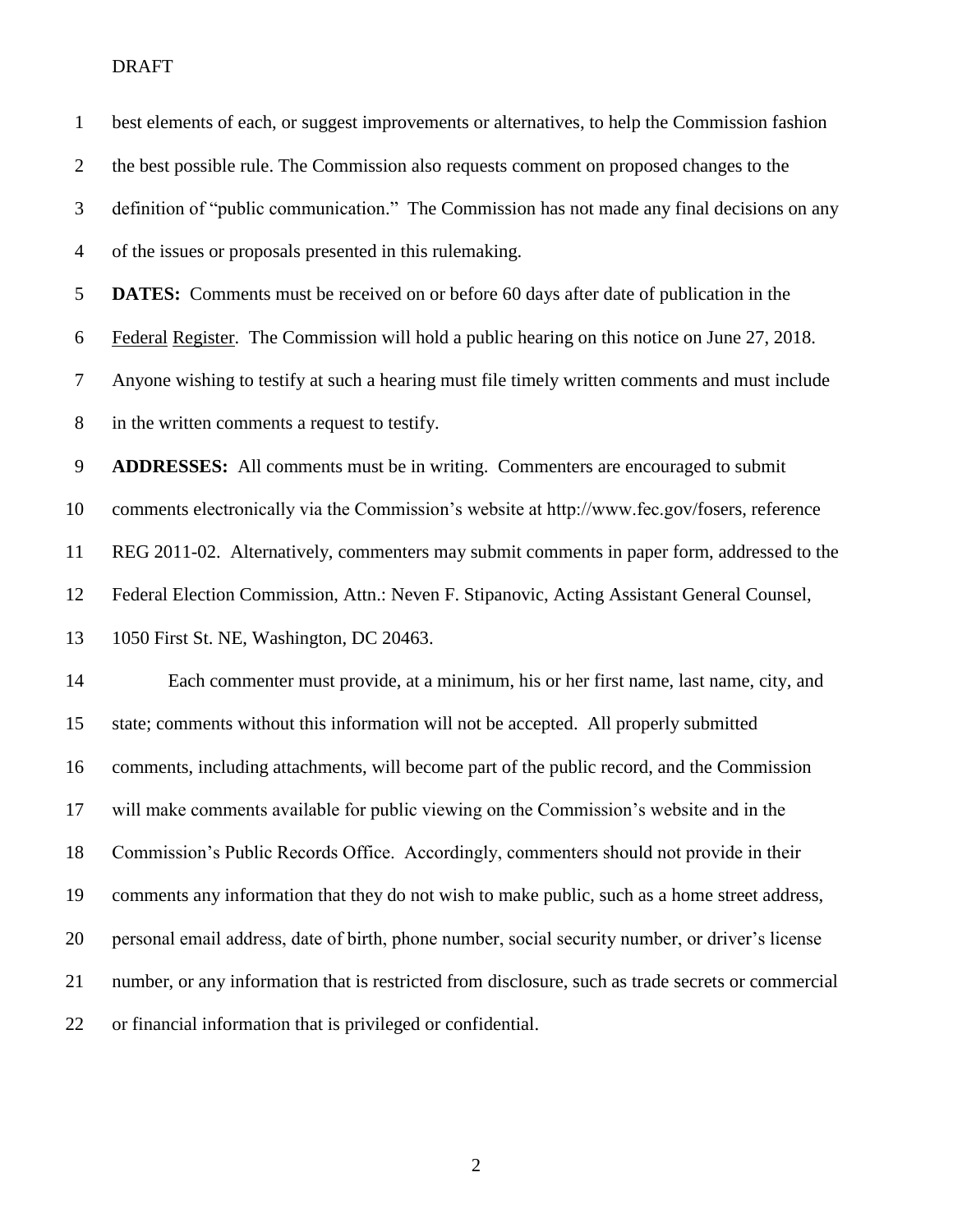| $\mathbf{1}$   | FOR FURTHER INFORMATION CONTACT: Mr. Neven F. Stipanovic, Acting Assistant                         |
|----------------|----------------------------------------------------------------------------------------------------|
| $\overline{2}$ | General Counsel, or Ms. Jessica Selinkoff, Attorney, (202) 694-1650 or (800) 424-9530.             |
| 3              | <b>SUPPLEMENTARY INFORMATION:</b> The Commission is proposing to revise its                        |
| $\overline{4}$ | regulations at 11 CFR 100.26 and 110.11 regarding disclaimers on communications placed for a       |
| 5              | fee on the internet. The Commission may provide illustrative examples on the Commission's          |
| 6              | website during the comment period.                                                                 |
| 7              | A. Rulemaking History                                                                              |
| $8\,$          | Definition of "Public Communication"<br>1.                                                         |
| 9              | The Commission published a Notice of Proposed Rulemaking ("Technology NPRM") in                    |
| 10             | the Federal Register on November 2, 2016. <sup>1</sup> The Technology NPRM comment period ended on |
| 11             | December 2, 2016. The Commission received four comments in response to the Technology              |
| 12             | NPRM. <sup>2</sup>                                                                                 |
| 13             | One of the proposals in the Technology NPRM was to update the definition of "public"               |
| 14             | communication" at 11 CFR 100.26. Section 100.26 currently defines "public communication" as        |
| 15             | excluding all internet communications, "other than communications placed for a fee on another      |
| 16             | person's Web site." When the Commission promulgated this definition in 2006, it focused on         |
| 17             | websites because that was the predominant means of paid internet advertising at the time. The      |
| 18             | Commission analogized paid advertisements on websites to the forms of mass communication           |
| 19             | enumerated in the definition of "public communication" in the Federal Election Campaign Act,       |
| 20             | 52 U.S.C. 30101-46 ("the Act"), because "each lends itself to distribution of content through an   |

 $\,1$ Technological Modernization, 81 FR 76416 (Nov. 2, 2016).

<sup>&</sup>lt;sup>2</sup> The Commission also received four comments in response an earlier stage of the technology rulemaking. See Technological Modernization, 78 FR 25635 (May 2, 2013). To review those proposals and other Commission rulemaking documents, including comments received, visit http://www.fec.gov/fosers, reference REG 2013-01.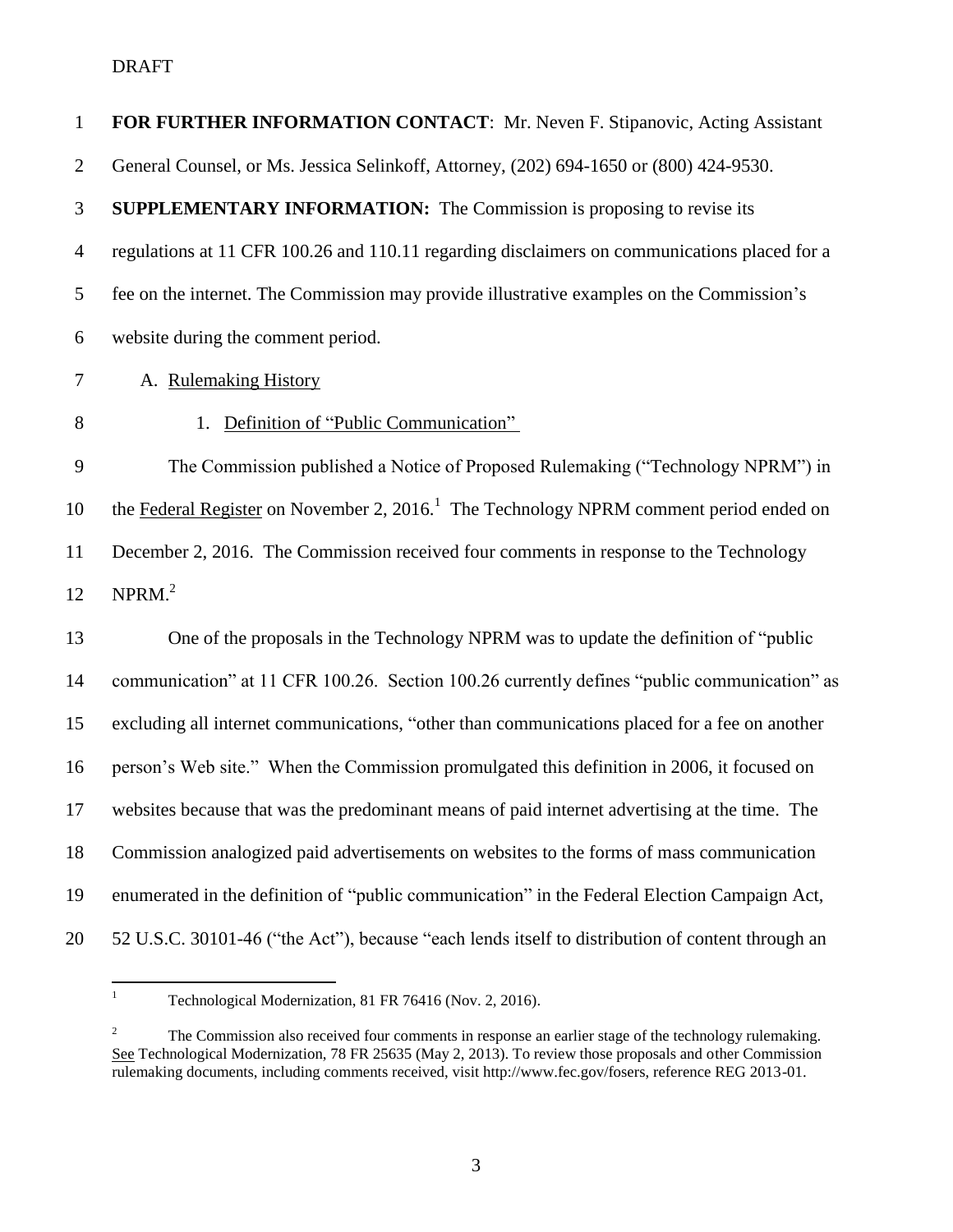| $\mathbf{1}$   | entity ordinarily owned or controlled by another person." Internet Communications, 71 FR                 |
|----------------|----------------------------------------------------------------------------------------------------------|
| $\overline{2}$ | 18589, 18594 (Apr. 12, 2006) ("2006 Internet E&J"); 52 U.S.C. 30101(22).                                 |
| 3              | The Commission proposed to update the definition by adding communications placed for                     |
| $\overline{4}$ | a fee on another person's "internet-enabled device or application." The purpose of the proposed          |
| 5              | change was to reflect post-2006 changes in internet technology <sup>3</sup> — such as the development of |
| 6              | mobile applications ("apps") on smartphones and tablets, smart TV devices, interactive gaming            |
| $\tau$         | dashboards, e-book readers, and wearable network-enabled devices such as smartwatches and                |
| $8\,$          | headsets — and to make the regulatory text more adaptable to the development of future                   |
| $\mathbf{9}$   | technologies. The Commission asked several questions about its proposed change, including                |
| 10             | whether the term "internet-enabled device or application" is a sufficiently clear and technically        |
| 11             | accurate way to refer to the various media through which paid internet communications can be             |
| 12             | sent and received; whether there is a better way to refer to them; and whether it would help to          |
| 13             | provide examples of such paid media.                                                                     |
| 14             | The Commission received only one comment in response to this aspect of the                               |
| 15             | Technology NPRM. <sup>4</sup> The comment generally supported the proposed revision to the definition    |
| 16             | of "public communication" in section 100.26. <sup>5</sup>                                                |

 $\frac{1}{3}$ See Amy Schatz, In Hot Pursuit of the Digital Voter, Wall St. J., Mar. 23, 2012, www.wsj.com/articles/SB10001424052702303812904577299820064048072 (showing screenshots of 2012 presidential committee advertisements on Hulu and noting another campaign's purchase of advertisements on Pandora internet radio); Tanzina Vega, The Next Political Battleground: Your Phone, CNN, May 29, 2015, www.cnn.com/2015/05/29/politics/2016-presidential-campaigns-mobile-technology (noting that "voters should expect more political ads as they scroll through their phones next year – much as they'll be bombarded with ads on television," including ads using geolocation to "target[] potential voters who may have downloaded the candidate's app"). Indeed, a recent study has shown that 19% of Americans access the internet exclusively or mostly through their smartphones as opposed to desktop or laptop computers. See Pew Research Ctr., U.S. Smartphone Use in 2015, at 3 (2015), [www.pewinternet.org/files/2015/03/PI\\_Smartphones\\_0401151.pdf.](http://www.pewinternet.org/files/2015/03/PI_Smartphones_0401151.pdf)

<sup>4</sup> See Comment by Campaign Legal Center and Democracy 21 on REG 2013-01 (Technological Modernization) (Dec. 2, 2016), http://sers.fec.gov/fosers/showpdf.htm?docid=354002.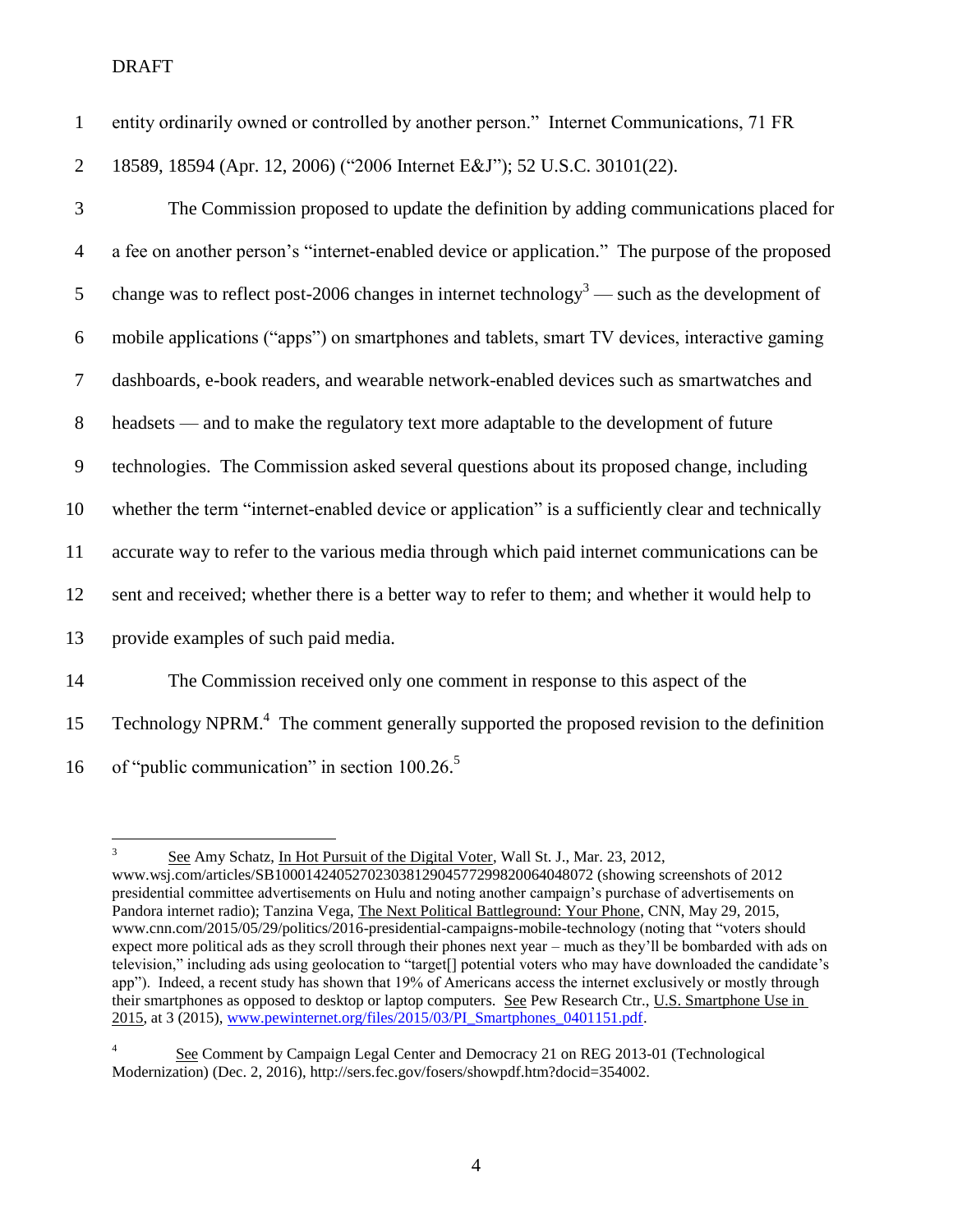| $\mathbf{1}$     | The Commission has decided to reintroduce the proposed change to the definition of                     |
|------------------|--------------------------------------------------------------------------------------------------------|
| $\mathfrak{2}$   | "public communication" in this rulemaking for the limited purpose of determining whether the           |
| $\mathfrak{Z}$   | term "internet-enabled device or application" is a sufficiently clear and technically accurate way     |
| $\overline{4}$   | to refer to the various media through which paid internet communications can be sent and               |
| 5                | received. The term is closely tied to the internet communication disclaimer requirements. <sup>6</sup> |
| 6                | 2. Internet Communication Disclaimers                                                                  |
| $\boldsymbol{7}$ | On October 13, 2011, the Commission published in the Federal Register an Advance                       |
| 8                | Notice of Proposed Rulemaking ("ANPRM") soliciting comment on whether to modify                        |
| 9                | disclaimer requirements at 11 CFR 110.11 for certain internet communications, or to provide            |
| 10               | exceptions thereto, consistent with the Act. <sup>7</sup> The Commission received eight comments in    |
| 11               | response. Six of the commenters agreed that the Commission should update the disclaimer rules          |
| 12               | through a rulemaking, though commenters differed on how the Commission should do so.                   |
| 13               | On October 18, 2016, the Commission solicited additional comment in light of legal and                 |
| 14               | technological developments during the five years since the ANPRM was published. <sup>8</sup> The       |
| 15               | Commission received six comments during the reopened comment period, all but one of which              |
| 16               | supported updating the disclaimer rules. Commenters, however, differed on whether the                  |

 $\sqrt{5}$ The comment also urged the Commission to amend 11 CFR § 100.26 "to make clear that any expenditure beyond a de minimis amount for Internet communications is not exempt from the definition of 'public communication." Id. at 2.

<sup>&</sup>lt;sup>6</sup> The definition of "public communication" is also relevant to the coordination rules, 11 CFR 109.21(c), and financing limitations, e.g., 11 CFR 100.24(b)(3), 300.32(a)(1)-(2), 300.71.

<sup>7</sup> See Internet Communication Disclaimers, 76 FR 63567 (Oct. 13, 2011).

<sup>8</sup> See Internet Communication Disclaimers; Reopening of Comment Period and Notice of Hearing, 81 FR 71647 (Oct. 18, 2016). The Commission postponed the hearing announced in that notice because few commenters expressed interest in participating. As noted above, the Commission will hold a hearing on the proposals in this notice on June 27, 2018..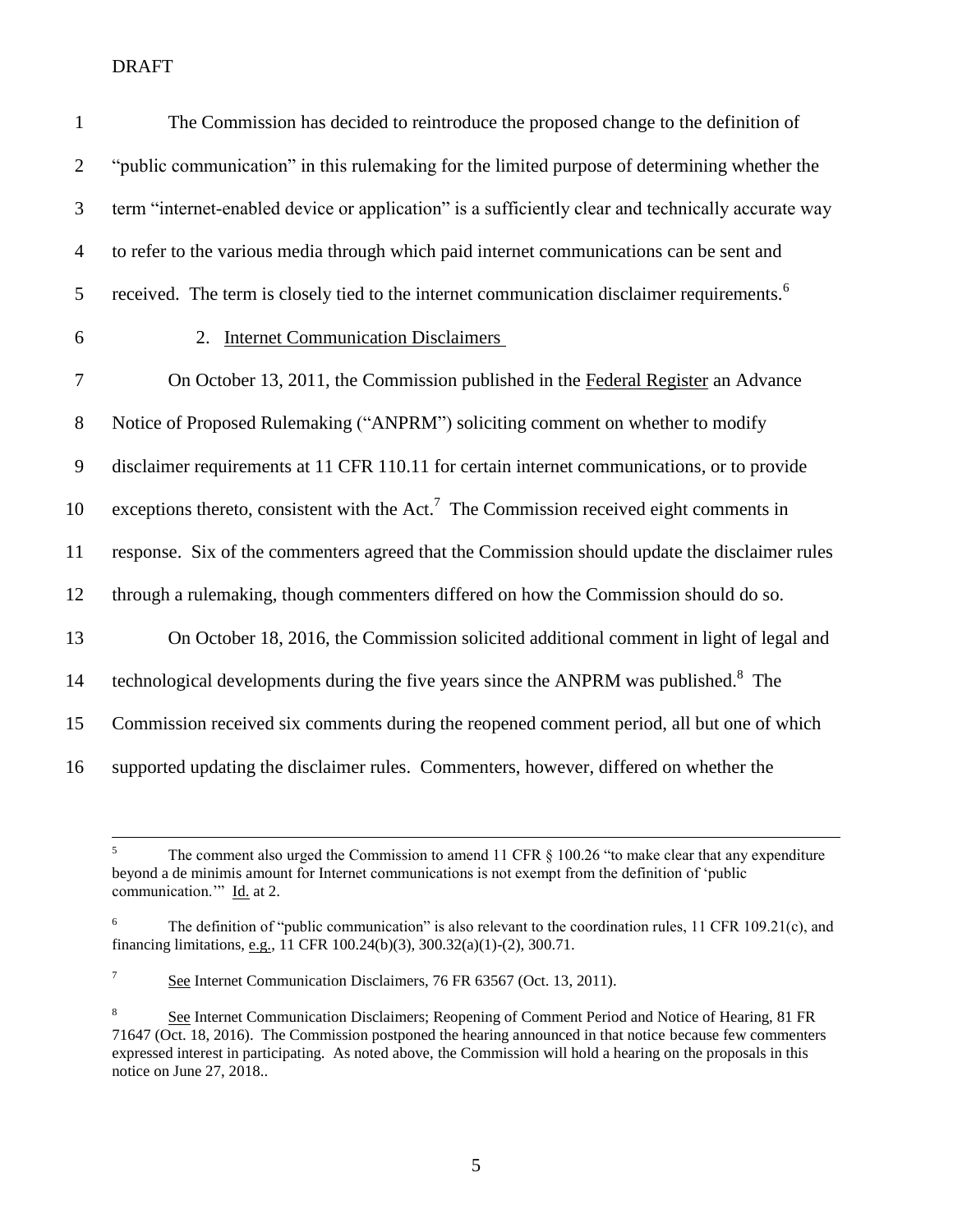| $\mathbf{1}$   | Commission should allow modified disclaimers for all online advertisements or exempt paid                |
|----------------|----------------------------------------------------------------------------------------------------------|
| $\overline{2}$ | advertisements on social media platforms from the disclaimer requirements.                               |
| 3              | On October 10, 2017, the Commission again solicited additional comment in light of                       |
| $\overline{4}$ | recent legal, factual, and technological developments. <sup>9</sup> During this reopened comment period, |
| 5              | the Commission received submissions from 149,772 commenters (including persons who signed                |
| 6              | on to others' comments), of which 147,320 indicated support for updating or strengthening the            |
| $\tau$         | disclaimer rules or other government action; 2,262 indicated opposition to such efforts; and 190         |
| 8              | did not indicate a discernable preference. <sup>10</sup>                                                 |
| 9              | After considering the comments from all three comment periods and additional                             |
| 10             | deliberation, the Commission now seeks comment on the proposed changes described in this                 |
| 11             | notice. Other than the issues specified in this notice, the Commission does not, in this                 |
| 12             | rulemaking, propose changes to any other rules adopted by the Commission in the Internet                 |
| 13             | Communications rulemaking of 2006.                                                                       |
|                |                                                                                                          |

# 14 B. Current Statutory and Regulatory Framework Concerning Disclaimers

<sup>-&</sup>lt;br>9 See Internet Communication Disclaimers; Reopening of Comment Period, 82 FR 46937 (Oct. 10, 2017); see also Internet Communication Disclaimers; Extension of Comment Period, 82 FR 52863 (Nov. 15, 2017) (explaining the Commission's extension of the Comment period for one business day due to technological difficulties).

<sup>&</sup>lt;sup>10</sup> Commission staff read and categorized each comment in one of three broad categories: support, oppose, or neutral. "Support" included comments supporting more stringent disclaimer rules; favoring "transparency"; opposing application of the small items or impracticable exceptions to online advertisements; opposing advertising by foreign nationals; opposing Russian interference in the 2016 election; or supporting the "Honest Ads Act" or any of its components. See S. 1989, 115th Cong. (2017). "Oppose" included comments opposing any rulemaking; opposing more stringent disclaimer rules; supporting application of the small items or impracticable exceptions to online advertising; supporting modified disclaimers in lieu of full disclaimers; opposing any restriction of speech, "infringement" of constitutional rights, or "censorship"; or reminding the Commission to read the Constitution. "Neutral" included comments recognizing the value of disclaimers, but noting the difficulty of providing disclaimers online; recommending modified disclaimers in some, but not all, circumstances; appearing to make contradictory statements in support or opposition; presenting unclear statements of preferred action, such as "do the right thing"; or commenting off topic, such as on net neutrality. Comments addressing specific aspects of the current or proposed rules are discussed below, as appropriate.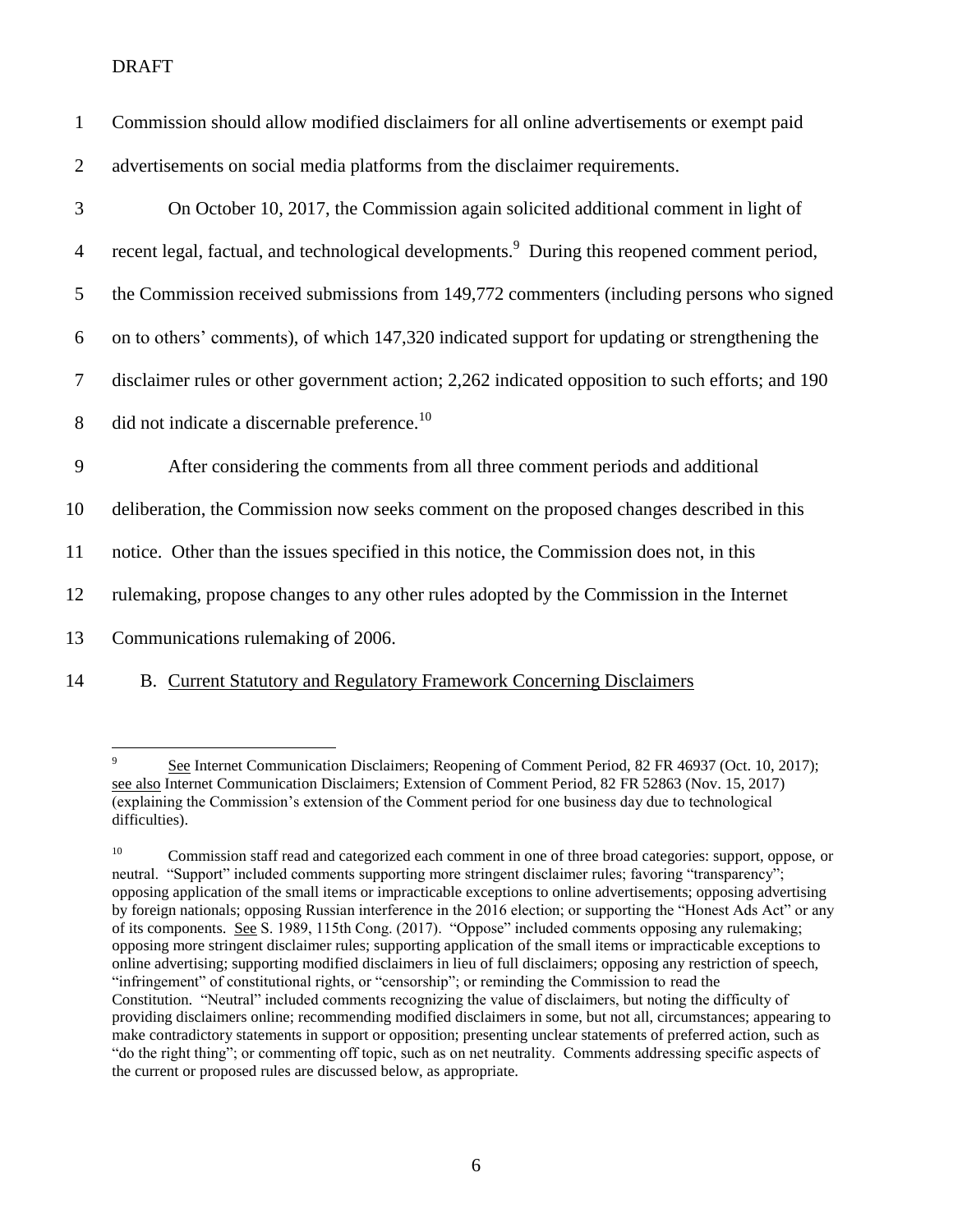| $\mathbf{1}$     | A "disclaimer" is a statement that must appear on certain communications to identify               |
|------------------|----------------------------------------------------------------------------------------------------|
| $\overline{2}$   | who paid for it and, where applicable, whether the communication was authorized by a               |
| 3                | candidate. 52 U.S.C. 30120(a); 11 CFR 110.11; see also Disclaimers, Fraudulent Solicitations,      |
| $\overline{4}$   | Civil Penalties, and Personal Use of Campaign Funds, 67 FR 76962, 76962 (Dec. 13, 2002)            |
| 5                | ("2002 Disclaimer $E&J''$ ). The Supreme Court has recognized that disclaimer requirements may     |
| 6                | burden political speech, and thus must bear a substantial relation to a sufficiently important     |
| $\boldsymbol{7}$ | governmental interest. See Citizens United v. FEC, 558 U.S. 310, 366 (2010) ("Citizens             |
| $8\,$            | United") (citing Buckley v. Valeo, 424 U.S. 1, 64, 66 (1976) ("Buckley")).                         |
| 9                | The Court has found that the government's interest in mandating such disclaimers                   |
| 10               | justifies the accompanying burden on political speech. For example, in approving the               |
| 11               | disclaimers at issue in Citizens United, the Court explained, "Disclaimer and disclosure           |
| 12               | requirements may burden the ability to speak, but they impose no ceiling on campaign-related       |
| 13               | activities and do not prevent anyone from speaking. The Court has subjected these requirements     |
| 14               | to an exacting scrutiny, which requires a substantial relation between the disclosure requirement  |
| 15               | and a sufficiently important governmental interest." Citizens United, 558 U.S. 558 U.S. 310, at    |
| 16               | 366-67 (2010) (internal quotations and alterations removed). The Court also held that              |
| 17               | disclaimers "provide the electorate with information and insure that the voters are fully informed |
| 18               | about the person or group who is speaking," and stated that identifying the source of advertising  |
| 19               | enables people "to evaluate the arguments to which they are being subjected." Id. at 368           |
| 20               | (internal quotations and alterations removed).                                                     |
| 21               | With some exceptions, the Act and Commission regulations require disclaimers for                   |
| 22               | public communications: (1) made by a political committee; (2) that expressly advocate the          |

election or defeat of a clearly identified federal candidate; or (3) that solicit a contribution.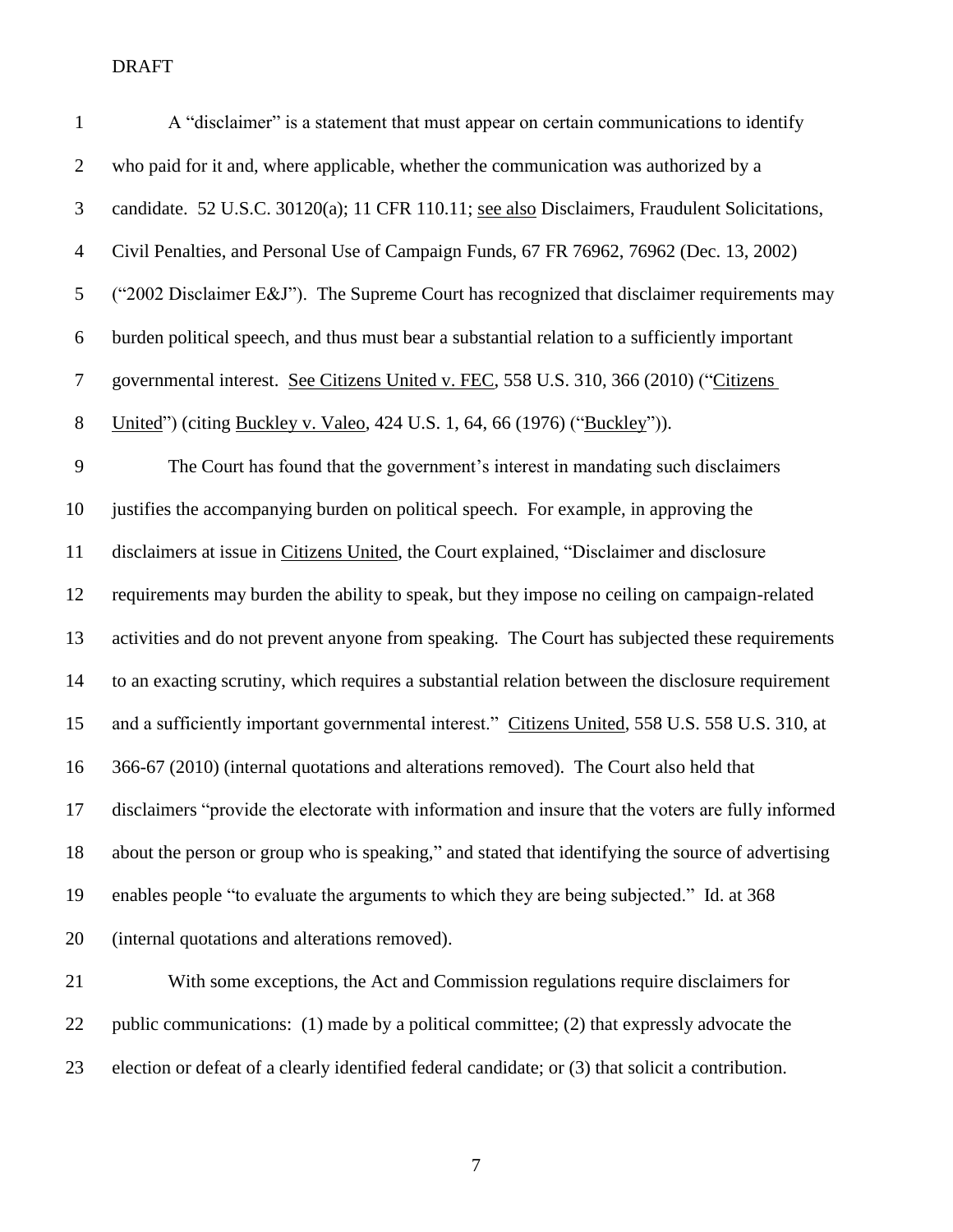52 U.S.C. 30120(a); 11 CFR 110.11(a). Under existing regulations, the term "public communication" does not include internet communications other than "communications placed for a fee on another person's Web site." 11 CFR 100.26. In addition to these internet public communications, "electronic mail of more than 500 substantially similar communications when sent by a political committee . . . and all Internet websites of political committees available to the general public" also must have disclaimers. 11 CFR 110.11(a).

 The content of the disclaimer that must appear on a given communication depends on who authorized and paid for the communication. If a candidate, an authorized committee of a candidate, or an agent of either pays for and authorizes the communication, then the disclaimer must state that the communication "has been paid for by the authorized political committee." 11 11 CFR 110.11(b)(1); see also 52 U.S.C. 30120(a)(1). If a public communication is paid for by someone else, but is authorized by a candidate, an authorized committee of a candidate, or an agent of either, then the disclaimer must state who paid for the communication and that the communication is authorized by the candidate, authorized committee of the candidate, or an agent of either. 11 CFR 110.11(b)(2); see also 52 U.S.C. 30120(a)(2). If the communication is not authorized by a candidate, an authorized committee of a candidate, or an agent of either, then the disclaimer must "clearly state the full name and permanent street address, telephone number, or World Wide Web address of the person who paid for the communication, and that the communication is not authorized by any candidate or candidate's committee." 11 CFR 110.11(b)(3); see also 52 U.S.C. 30120(a)(3).

 Every disclaimer "must be presented in a clear and conspicuous manner, to give the reader, observer, or listener adequate notice of the identity" of the communication's sponsor. 23 11 CFR 110.11(c)(1). While the Act and Commission regulations impose specific requirements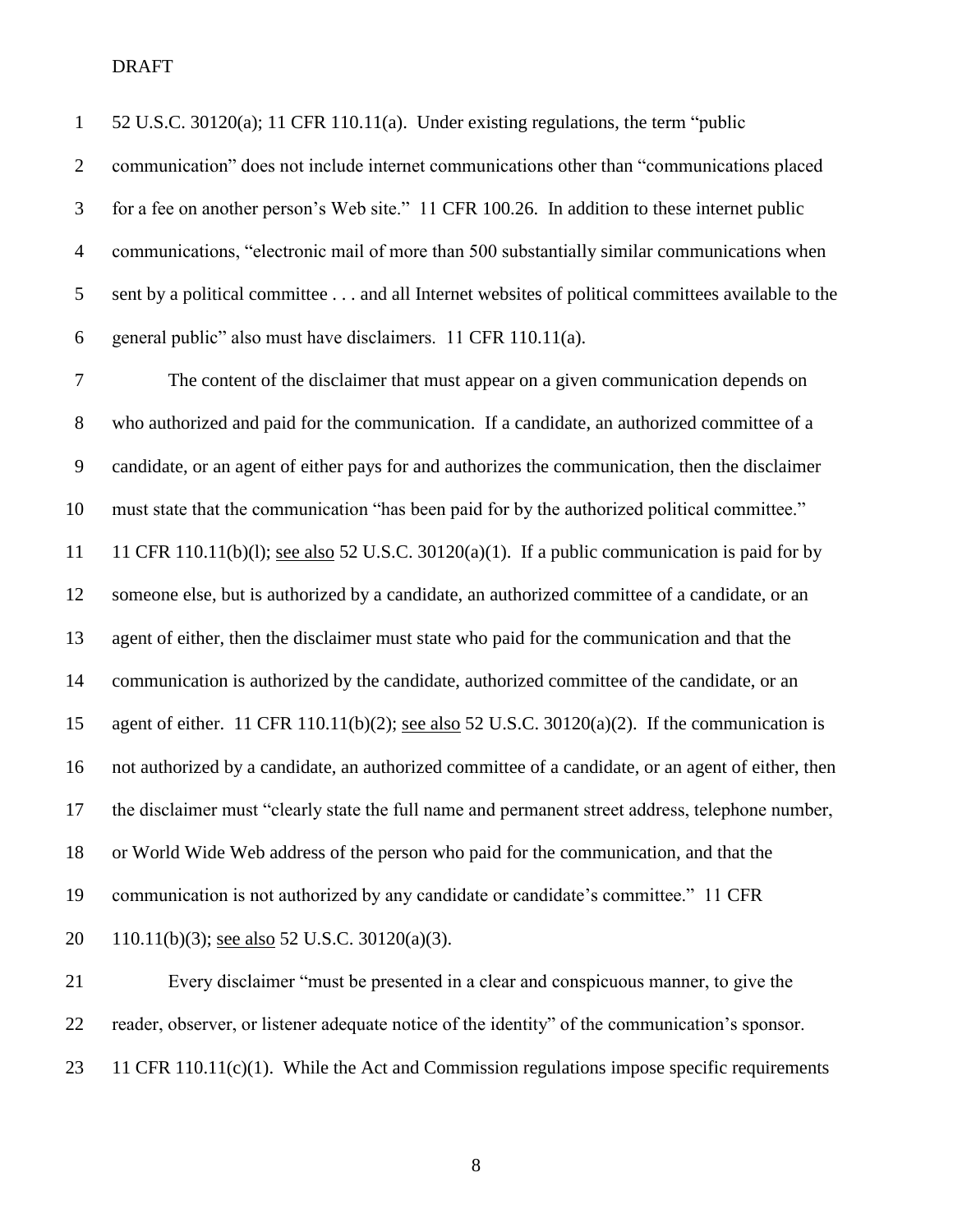| $\mathbf{1}$   | for communications that are "printed" or that appear on radio or television, they do not specify   |
|----------------|----------------------------------------------------------------------------------------------------|
| $\mathbf{2}$   | additional requirements for disclaimers on internet advertisements. Compare 11 CFR                 |
| 3              | 110.11(c)(1) (general "clear and conspicuous" requirement for all disclaimers), with 11 CFR        |
| $\overline{4}$ | $110.11(c)(2)-(4)$ (additional requirements for printed, radio, and television disclaimers) and 52 |
| 5              | U.S.C. 30120(c)-(d) (specifications for printed, radio, and television disclaimers).               |
| 6              | Commission regulations set forth limited exceptions to the general disclaimer                      |
| $\tau$         | requirements. For example, disclaimers are not required for communications placed on               |
| 8              | "[b]umper stickers, pins, buttons, pens, and similar small items upon which the disclaimer cannot  |
| 9              | be conveniently printed." 11 CFR 110.11(f)(1)(i) ("small items exception"). Nor are disclaimers    |
| 10             | required for "[s] kywriting, water towers, wearing apparel, or other means of displaying an        |
| 11             | advertisement of such a nature that the inclusion of a disclaimer would be impracticable."         |
| 12             | 11 CFR $110.11(f)(1)(ii)$ ("impracticable exception").                                             |
| 13             | C. Application of the Disclaimer Requirements to Internet Communications                           |
| 14             | 1. Development of Current Rule that Paid Internet Advertisements Require                           |
| 15             | Disclaimers                                                                                        |
| 16             | The Commission first addressed disclaimers on internet communications in two 1995                  |
| 17             | advisory opinions regarding the application of the Act to internet solicitations of campaign       |
| 18             | contributions. See Advisory Opinion 1995-35 (Alexander for President); Advisory Opinion            |
| 19             | 1995-09 (NewtWatch PAC). <sup>11</sup> The Commission determined that internet solicitations are   |

 $11\,$ <sup>11</sup> Documents related to Commission advisory opinions are available on the Commission's website at [www.fec.gov/data/legal/advisory-opinions/.](http://www.fec.gov/data/legal/advisory-opinions/)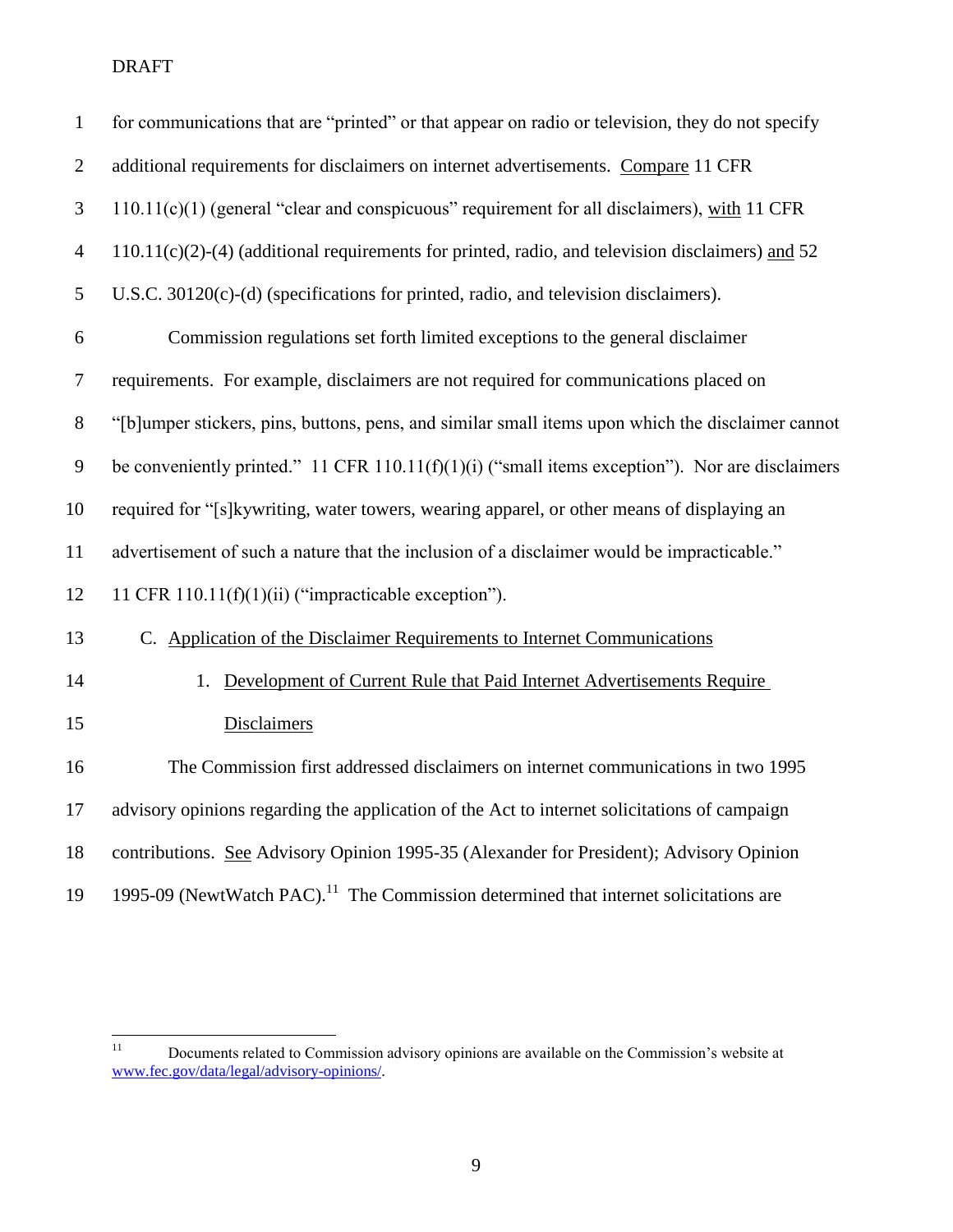| $\mathbf{1}$   | "general public political advertising" <sup>12</sup> and, as such, they "are permissible under the [Act] |
|----------------|----------------------------------------------------------------------------------------------------------|
| $\overline{2}$ | provided that certain requirements, including the use of appropriate disclaimers, are met."              |
| 3              | Advisory Opinion 1995-35 (Alexander for President) at 2 (characterizing conclusion in Advisory           |
| $\overline{4}$ | Opinion 1995-09 (NewtWatch PAC)). Later that year, the Commission stated in a rulemaking                 |
| $\mathfrak{S}$ | that "Internet communications and solicitations that constitute general public political advertising     |
| 6              | require disclaimers," adding that "[t]hese communications and others that are indistinguishable          |
| $\tau$         | in all material aspects from those addressed in [Advisory Opinion 1995-09 (NewtWatch PAC)]               |
| $8\,$          | will now be subject to" the disclaimer requirement. See Communications Disclaimer                        |
| 9              | Requirements, 60 FR 52069, 52071 (Oct. 5, 1995).                                                         |
| 10             | The Bipartisan Campaign Reform Act of 2002, Pub. L. No. 107-155, 116 Stat. 81 (2002)                     |
| 11             | ("BCRA") added specificity to the disclaimer requirements (including "stand by your ad"                  |
| 12             | requirements for certain radio and television communications), expanded the scope of                     |
| 13             | communications covered by the disclaimer requirements, and defined a new term, "public                   |
| 14             | communication," that did not reference the internet. See 52 U.S.C. 30101(22) and 30120; see              |
| 15             | also 2002 Disclaimer E&J, 67 FR at 76962. The Commission promulgated rules to implement                  |
| 16             | BCRA's changes to the disclaimer provisions of the Act and the new statutory definition of               |
| 17             | "public communication." See 2002 Disclaimer E&J, 67 FR at 76962; Prohibited and Excessive                |
| 18             | Contributions: Non-Federal Funds or Soft Money, 67 FR 49064, 49111 (July 29, 2002) ("Non-                |
| 19             | Federal Funds E&J"). The 2002 rules incorporated the term "public communication" to describe             |
| 20             | the general reach of the disclaimer rules and applied the disclaimer requirements to political           |
| 21             | committees' websites and distribution of more than 500 substantially similar unsolicited emails.         |

<sup>12</sup> At the time, 11 CFR 110.11 explicitly applied to "general public political advertising." The current rule uses the term "public communication" as defined at 11 CFR 100.26, which includes "general public political advertising."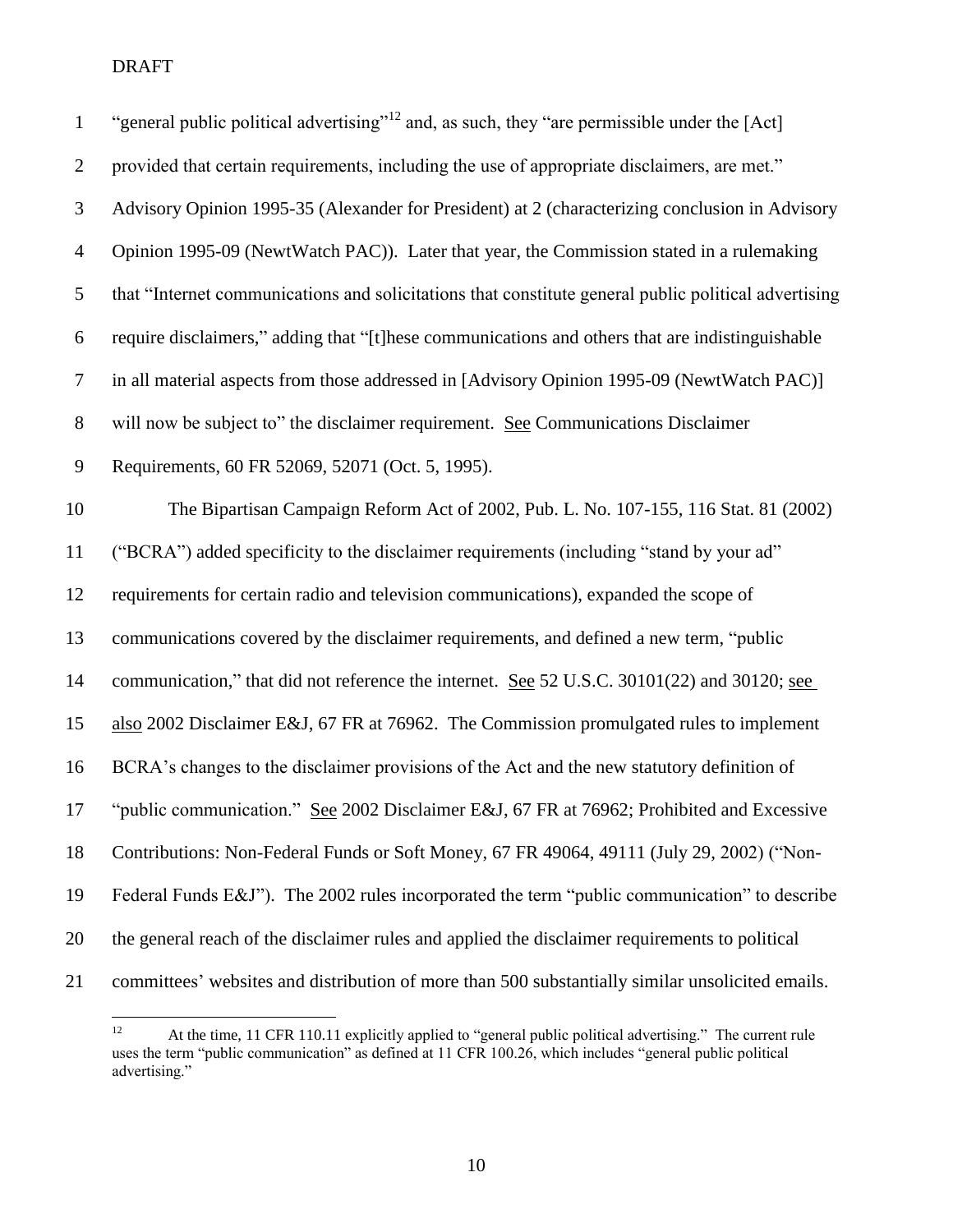| $\mathbf{1}$     | Other than these two specific types of internet-based activities by political committees, however,           |
|------------------|--------------------------------------------------------------------------------------------------------------|
| $\overline{2}$   | internet communications were excluded from the regulatory definition of "public                              |
| $\mathfrak{Z}$   | communication" and, therefore, outside the scope of the disclaimer requirements that apply to                |
| $\overline{4}$   | public communications. See 2002 Disclaimer E&J, 67 FR at 76963-64; Non-Federal Funds                         |
| 5                | E&J, 67 FR at 49111.                                                                                         |
| $\boldsymbol{6}$ | In 2006, after a court challenge to the regulatory definition of "public communication,"                     |
| $\tau$           | the Commission revised its rules to include internet communications "placed for a fee on another             |
| $8\,$            | person's Web site" in the definition of "public communication" and, therefore, within the scope              |
| $\overline{9}$   | of the disclaimer rule. See 2006 Internet E&J, 71 FR at 18594; see also Shays v. FEC, 337 F.                 |
| 10               | Supp. 2d 28 (D.D.C. 2004) (holding, among other things, that Commission could not wholly                     |
| 11               | exclude internet activity from the definition of "public communication"). The Commission                     |
| 12               | explained that, under the revised definition, "when someone such as an individual, political                 |
| 13               | committee, labor organization or corporation pays a fee to place a banner, video, or pop-up                  |
| 14               | advertisement on another person's website, the person paying makes a 'public communication."                 |
| 15               | 2006 Internet E&J, 71 FR at 18593-94. Furthermore, the Commission explained that "the                        |
| 16               | placement of advertising on another person's website for a fee includes all potential forms of               |
| 17               | advertising, such as banner advertisements, streaming video, popup advertisements, and directed              |
| 18               | search results." <sup>13</sup> Id.; see also id. at 18608 n.52 (noting that, as used in a different context, |
| 19               | "terms 'website' and 'any Internet or electronic publication' are meant to encompass a wide                  |
| 20               | range of existing and developing technology" including "social networking software"). Thus,                  |

 $13\,$ But "when the search results are displayed as a result of the normal function of a search engine, and not based on any payment for the display of a result, the search results are not forms of 'general public political advertising," and "where a search engine returns a website hyperlink in its normal course, and features the same hyperlink separately as the result of a paid sponsorship arrangement, the latter is a 'public communication' while the former is not." 2006 Internet E&J, 71 FR at 18594 n.28.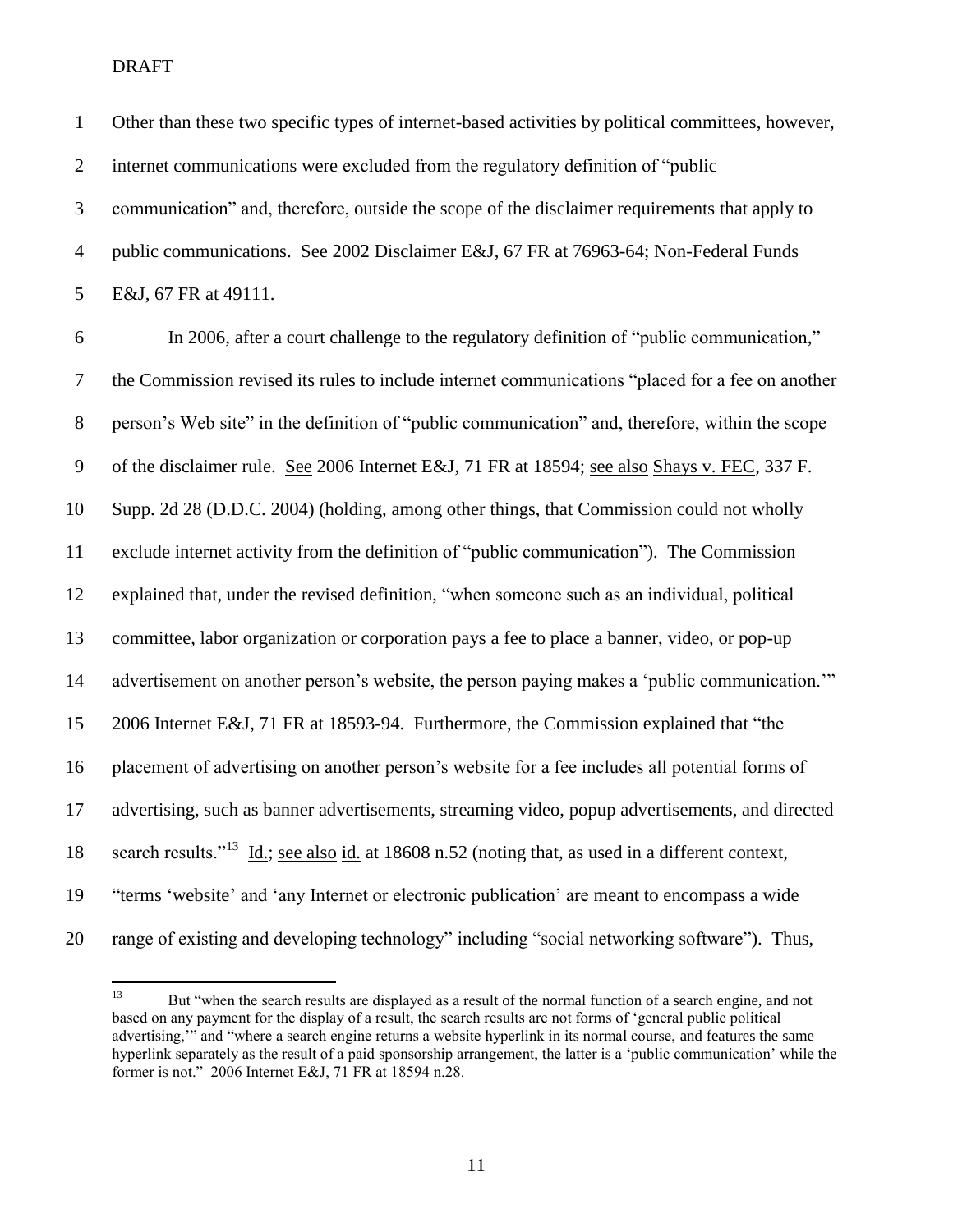- since 2006, Commission regulations have required disclaimer information to be included in certain paid internet advertisements.
- 

## 2. Application of Disclaimer Rule to "Small" Internet Communications

 The Commission has been asked on a number of occasions about the application of the disclaimer requirement to internet communications, including small, character- or space-limited internet communications such as banner advertisements; social media text, video, or image advertisements; and directed search results. The queries center on whether the communications are exempt from the disclaimer requirements under the impracticable or small items exceptions at 11 CFR 110.11(f)(1) or whether they may incorporate technological modifications to satisfy 10 the disclaimer requirements.

 The Commission has applied the small items exception to the general disclaimer requirements in situations where there are "technological limitations on both the size and the length of information" that can be contained based on the small physical size of the item or an external technological constraint. Advisory Opinion 2007-33 (Club for Growth) at 3 (declining to extend small items exception to spoken disclaimer requirement); see also Advisory Opinion 1980-42 (Hart) (applying the exception to concert tickets); Advisory Opinion 2002-09 (Target Wireless) (applying the exception to character-limited "short message service," or SMS, communications distributed through a non-internet-based wireless telecommunications network); see also 11 CFR 110.11(f)(1)(i). In the Target Wireless advisory opinion, the Commission considered whether disclaimers were required on paid content distributed via SMS

 $14\,$ See Advisory Opinion 2017-12 (Take Back Action Fund); Advisory Opinion 2010-19 (Google); see also Advisory Opinion Request 2013-18 (Revolution Messaging); Advisory Opinion Request 2011-09 (Facebook). In addition to the advisory opinion requests concerning internet advertisements, another advisory opinion request asked the Commission to apply the impracticable exception in support of truncating a political committee's name in disclaimers on its mass emails and on its website. See Advisory Opinion 2013-13 (Freshman Hold'em JFC et al.) at n.4.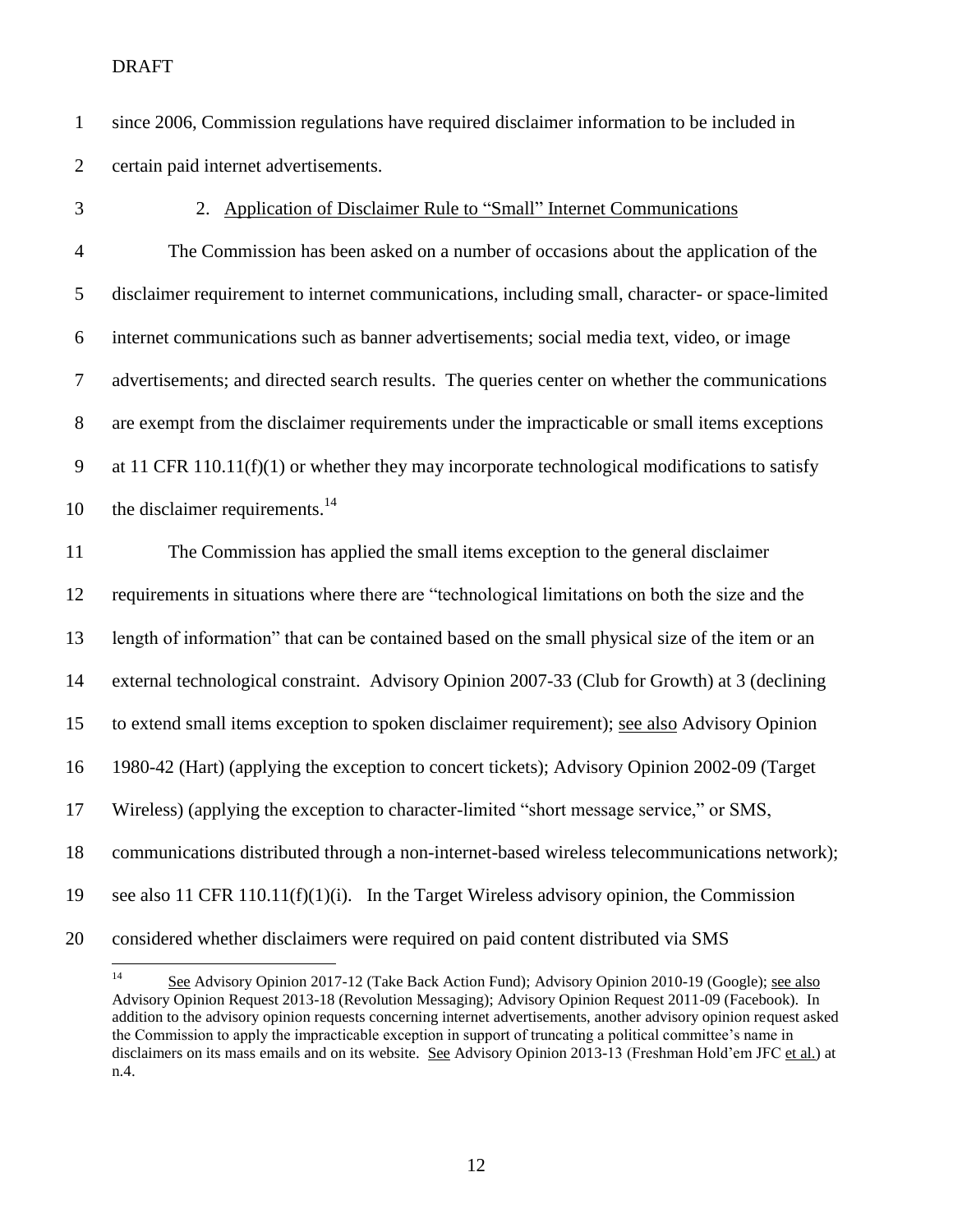| 1      | communications through a non-internet-based wireless telecommunications network. At the              |
|--------|------------------------------------------------------------------------------------------------------|
| 2      | time the Commission issued that advisory opinion, technology limited SMS content to 160 text-        |
| 3      | only characters per message; SMS messages could not include images; wireless telephone               |
| 4      | carriers contractually required consumers to pay a flat fee for a certain number of SMS messages     |
| 5      | that consumers could receive; and content longer than 160 text characters would be sent over         |
| 6      | multiple messages, which might not be received consecutively. Id. at 2. The Commission               |
| $\tau$ | concluded that the small items exception applied to paid SMS messages, noting "that the SMS          |
| 8      | technology places similar limits on the length of a political advertisement as those that exist with |
| 9      | bumper stickers." Id. at 4.                                                                          |
| 10     | The Commission has not exempted any disclaimers under the small items exception in                   |

 the 15 years since it issued the Target Wireless advisory opinion. The Commission discussed the small items exception in Advisory Opinion 2007-33 (Club for Growth PAC), which concerned whether an advertiser could "dispense with" or "truncate" the required disclaimers in 10- and 15- second television advertisements. The Commission concluded that the advertisements did not qualify for the small items exception.

 The related impracticable exception at 11 CFR 110.11(f)(1)(ii) exempts from the disclaimer requirement advertisements displayed via skywriting, water towers, and wearing apparel, as well as "other means of displaying an advertisement of such a nature that the inclusion of a disclaimer would be impracticable." The list of communications in the rule is not exhaustive. The Commission has not, however, applied the impracticable exception to a 21 situation beyond those listed in section 110.11(f)(1)(ii). See Advisory Opinion 2007-33 (Club for Growth PAC) (determining that "physical or technological limitations" in 10- and 15-second television advertisements do not qualify for impracticable exception); Advisory Opinion 2004-10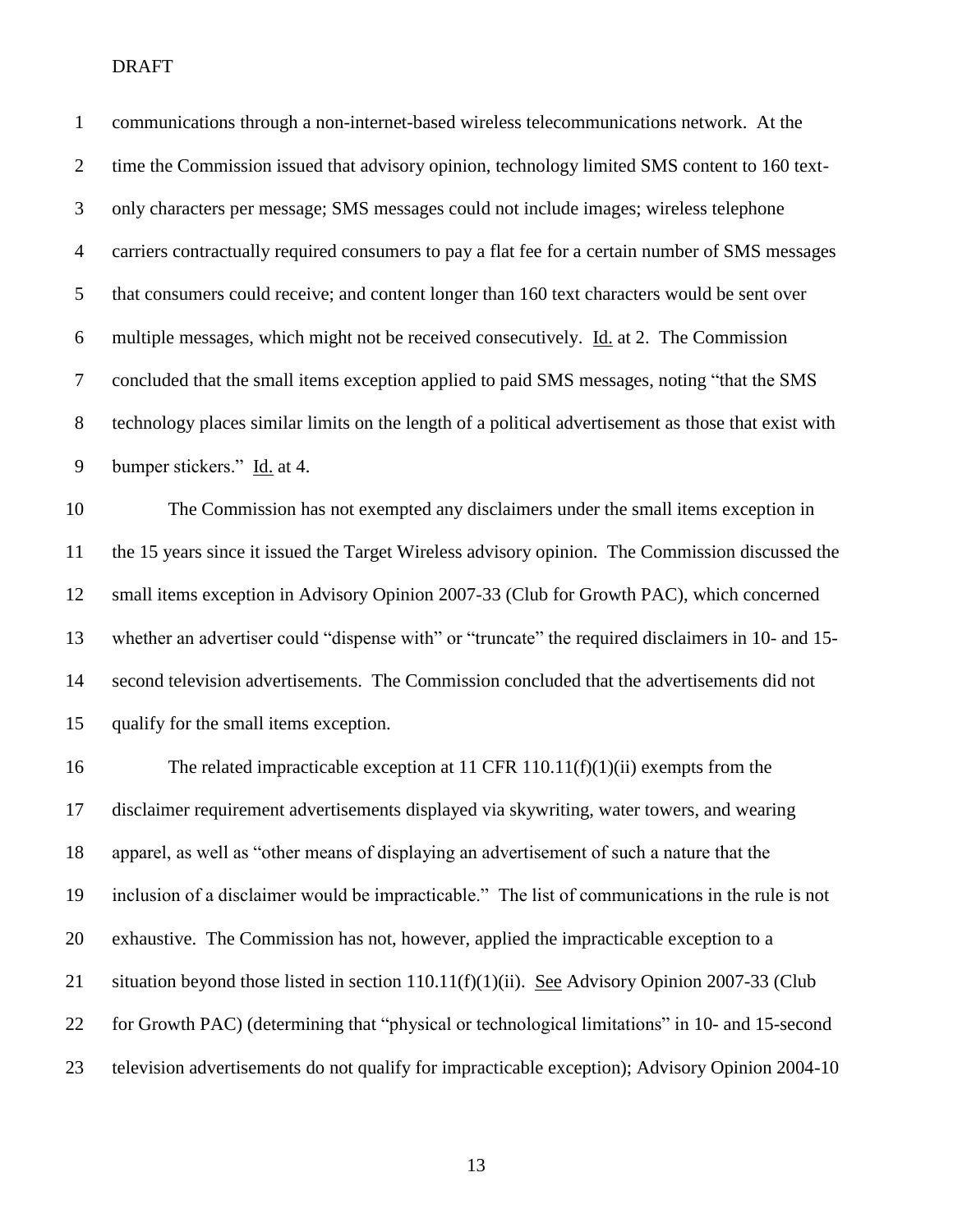(Metro Networks) (determining that "live read" traffic report sponsorship messages, delivered by reporters from mobile units and aircraft, did not present "specific physical and technological limitations" to qualify for impracticable exception); see also Advisory Opinion 2013-13 (Freshman Hold'em JFC et al.) at n.4 (concluding that "emails and webpages … are not electronic communications in which the inclusion of disclaimers may be inherently impracticable.").

 Nonetheless, in Advisory Opinion 2004-10 (Metro Networks), the Commission recognized that, although the "physical and technological limitations" of a communication medium may "not make it impracticable to include a disclaimer at all," technological or physical limitations may extend to "one particular aspect of the disclaimer" requirements. Advisory Opinion 2004-10 (Metro Networks) at 3. In such circumstances, the Commission concluded that a disclaimer was required but permitted modifications or adaptations of the technologically or physically limited aspects of the communication medium. See id. at 3-4 (concluding that reporters reading sponsorship message live from aircraft or mobile units could read stand by your ad language, rather than candidate who was not physically present).

 The Commission was first asked to apply the small items exception or impracticable exception to text-limited internet advertisements in 2010. Google proposed to sell AdWords search keyword advertisements limited to 95 text characters; the proposed advertisements would not include disclaimers but would link to a landing page (the purchasing political committee's website) on which users would see a disclaimer. See Advisory Opinion 2010-19 (Google). The Commission concluded that Google's proposed AdWords program "under the circumstances described . . . [was] not in violation of the Act or Commission regulations," but the advisory opinion did not answer whether Google AdWords ads would qualify for the small items or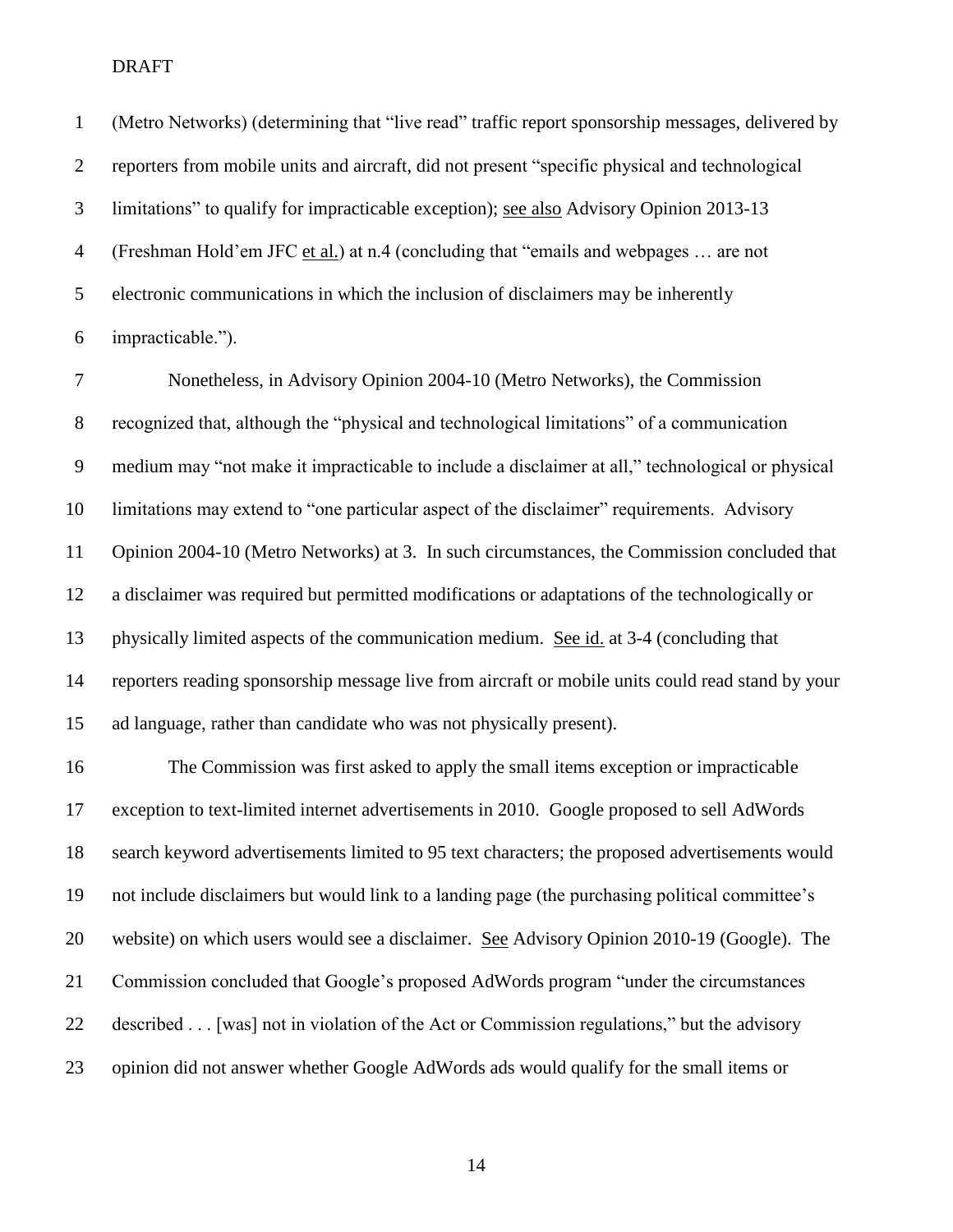impracticable exception. Id. at 2.

| $\overline{2}$ | In response to two subsequent advisory opinion requests concerning the possible               |
|----------------|-----------------------------------------------------------------------------------------------|
| 3              | application of the small items exception or impracticable exception to small internet         |
| $\overline{4}$ | advertisements, the Commission was unable to issue advisory opinions by the required four     |
| 5              | affirmative votes. See Advisory Opinion Request 2011-09 (Facebook) (concerning application    |
| 6              | of exceptions to zero-to-160 text character ads with thumbnail size images); Advisory Opinion |
| $\tau$         | Request 2013-18 (Revolution Messaging) (concerning application of exceptions to mobile        |
| 8              | banner ads).                                                                                  |
| 9              | Finally, the Commission considered an advisory opinion request last year asking whether       |
| 10             | paid image and video ads on Facebook "must include all, some, or none of the disclaimer       |
| 11             | information specified by 52 U.S.C. 30120(a)." Advisory Opinion Request 2017-12 (Take Back     |
| 12             | Action Fund) at 4. The Commission issued an opinion concluding that the proposed Facebook     |
|                |                                                                                               |

 image and video advertisements "must include all of the disclaimer information" specified by the Act, but, in reaching this conclusion, Commissioners relied on two different rationales, neither of which garnered the required four affirmative votes. Advisory Opinion 2017-12 (Take Back

Action Fund) at 1.

# D. Proposed Revision to the Definition of "Public Communication" at 11 CFR 100.26

 As discussed above, the Commission proposed in the Technology NPRM to revise the definition of "public communication" in 11 CFR 100.26 to include communications placed for a fee on another person's "internet-enabled device or application," in addition to communications placed for a fee on another person's website. Disclaimers are required for any "public communication" that contains express advocacy or solicits a contribution, and for all public communications by political committees. The Commission wants to make sure that any change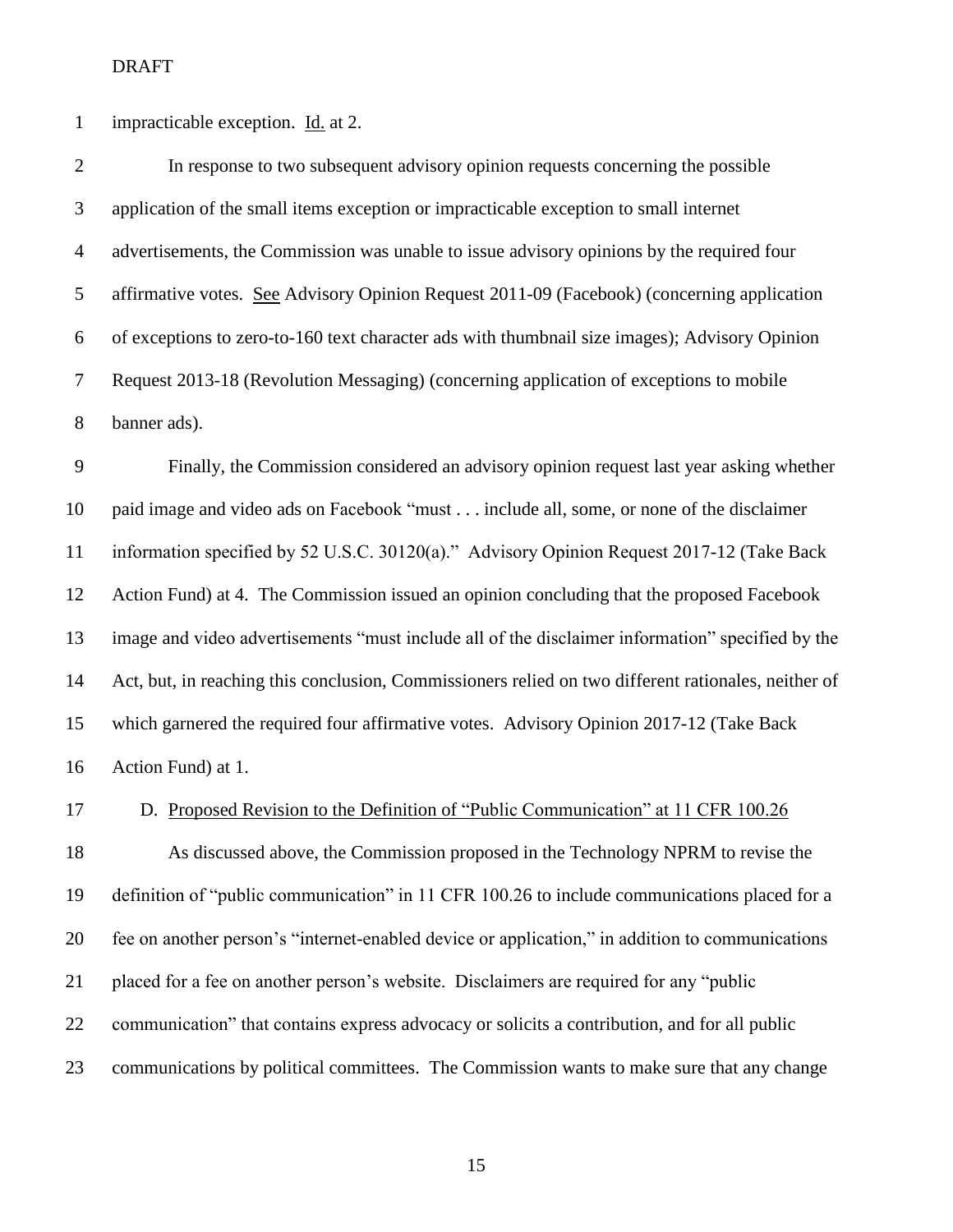1 to the definition of "public communication" in 11 CFR 100.26 is appropriate as applied in the 2 disclaimer rule, given the complexities of internet advertising and the rapid pace of technological 3 change.

 Commenters in this rulemaking have offered insight into, as one described it, the "myriad 5 of options for advertising via different media and different platforms online."<sup>15</sup> Since the Commission's 2006 internet rulemaking, the focus of internet activity has shifted from blogging, 7 websites, and listservs<sup>16</sup> to social media networks (Facebook, Twitter, and LinkedIn), media sharing networks (YouTube, Instagram, and Snapchat), streaming applications (Netflix, Hulu), and mobile devices and applications. Other significant developments include augmented and 10 virtual reality<sup>17</sup> and the "internet of things": wearable devices (smart watches, smart glasses), home devices (Amazon Echo), virtual assistants (Siri, Alexa), smart TVs and other smart home 12 appliances.<sup>18</sup> One commenter noted, "As consumers move toward virtual and augmented reality services, wearable technology, screenless assistants, and other emerging technologies, there is every reason to predict that advertisers will demand the ability to reach voters and customers on those technologies, and, in turn, new advertising configurations that have not yet been imagined 16 will be developed." $19$ 

 $15$ <sup>15</sup> Computer & Communications Industry Association, Comment at 9 (Nov. 14, 2017), http://sers.fec.gov/fosers/showpdf.htm?docid=358503.

<sup>&</sup>lt;sup>16</sup> 2006 E&J at 18590-91; see also Asian Americans Advancing Justice, et al., Comment at 5 (Nov. 13, 2017), http://sers.fec.gov/fosers/showpdf.htm?docid=371144 ("In 2006, blogging was at its height, and it seemed as if everyone would have his or her own blog.").

 $17$  See Computer & Communications Industry Association, Comment at 9.

<sup>&</sup>lt;sup>18</sup> See Asian Americans Advancing Justice, <u>et al.</u>, Comment at 7 (also noting potential for political advertising on "smart refrigerators").

<sup>&</sup>lt;sup>19</sup> Google, Comment at 4-5 (Nov. 8, 2017), [http://sers.fec.gov/fosers/showpdf.htm?docid=358482.](http://sers.fec.gov/fosers/showpdf.htm?docid=358482)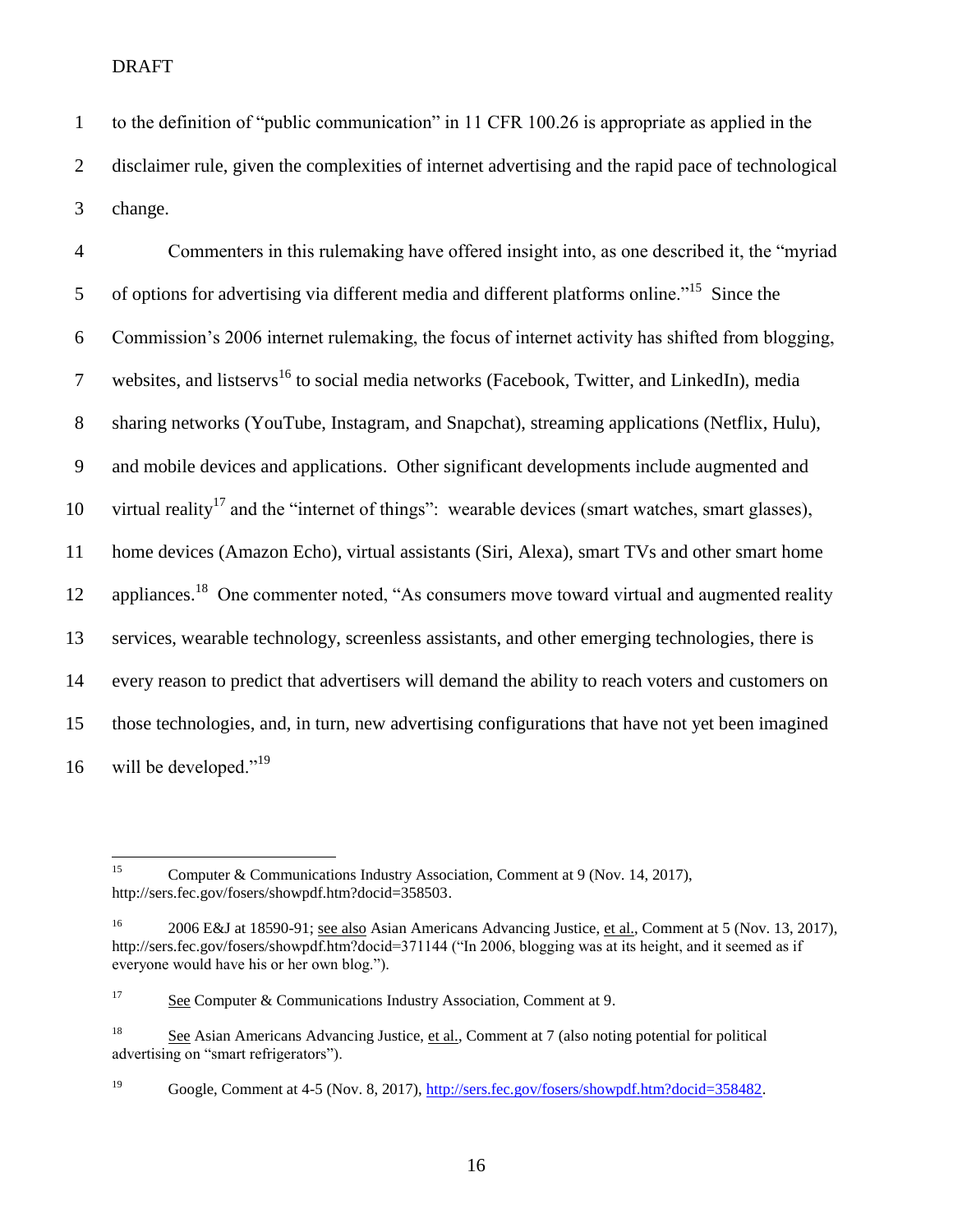| $\mathbf{1}$   | Accordingly, the Commission is reopening the definition of "public communication" in             |
|----------------|--------------------------------------------------------------------------------------------------|
| $\overline{2}$ | 11 CFR 100.26 for the limited purpose of determining whether revising the definition to include  |
| 3              | communications placed for a fee on another person's "internet-enabled device or application," in |
| $\overline{4}$ | addition to communications placed for a fee on another person's website, would be a clear and    |
| $\mathfrak{S}$ | technically accurate way to refer to the various media through which paid internet               |
| 6              | communications can be and will be sent and received. The Commission invites comment on this      |
| $\tau$         | proposal. Is it clear from the proposed language that both the placement-for-a-fee requirement   |
| $8\,$          | and the third- party requirement would apply to websites, internet-enabled devices, and internet |
| $\mathbf{9}$   | applications? In this rulemaking, the Commission is not considering any change to the            |
| 10             | definition of "public communication" other than the terminology that should replace "Web site"   |
| 11             | as used in the definition.                                                                       |
| 12             | E. Proposed Revision to the Disclaimer Rules at 11 CFR 110.11                                    |
| 13             | Technological developments over the past 15 years have rendered much current internet            |
| 14             |                                                                                                  |
|                | advertising distinguishable from the non-internet-based SMS advertisements to which the          |
| 15             | Commission applied the small items exception in Advisory Opinion 2002-09 (Target Wireless)       |
| 16             | and from the internet advertisements the Commission considered in promulgating the disclaimer    |
| 17             | regulations in 2002. As Facebook explained in a comment on this rulemaking, "[w]hen              |
| 18             | Facebook submitted its request for an advisory opinion in 2011, ads on Facebook were small and   |
| 19             | had limited space for text. Ad formats available on Facebook have expanded dramatically since    |

<sup>&</sup>lt;sup>20</sup> Facebook noted that some of its ads "continue to be limited in size, with text limitations or truncations based on format and placement of the ad," but that other formats "allow for additional creative flexibility." Facebook, Comment at 3 (Nov. 13, 2017),<http://sers.fec.gov/fosers/showpdf.htm?docid=358468> (citing Facebook, Facebook Ads Guide, [https://www.facebook.com/business/ads-guide\)](https://www.facebook.com/business/ads-guide); see also Fidji Simo, An Update on Facebook Ads, Facebook Newsroom (June 6, 2013),<https://newsroom.fb.com/news/2013/06/an-update-on-facebook-ads/>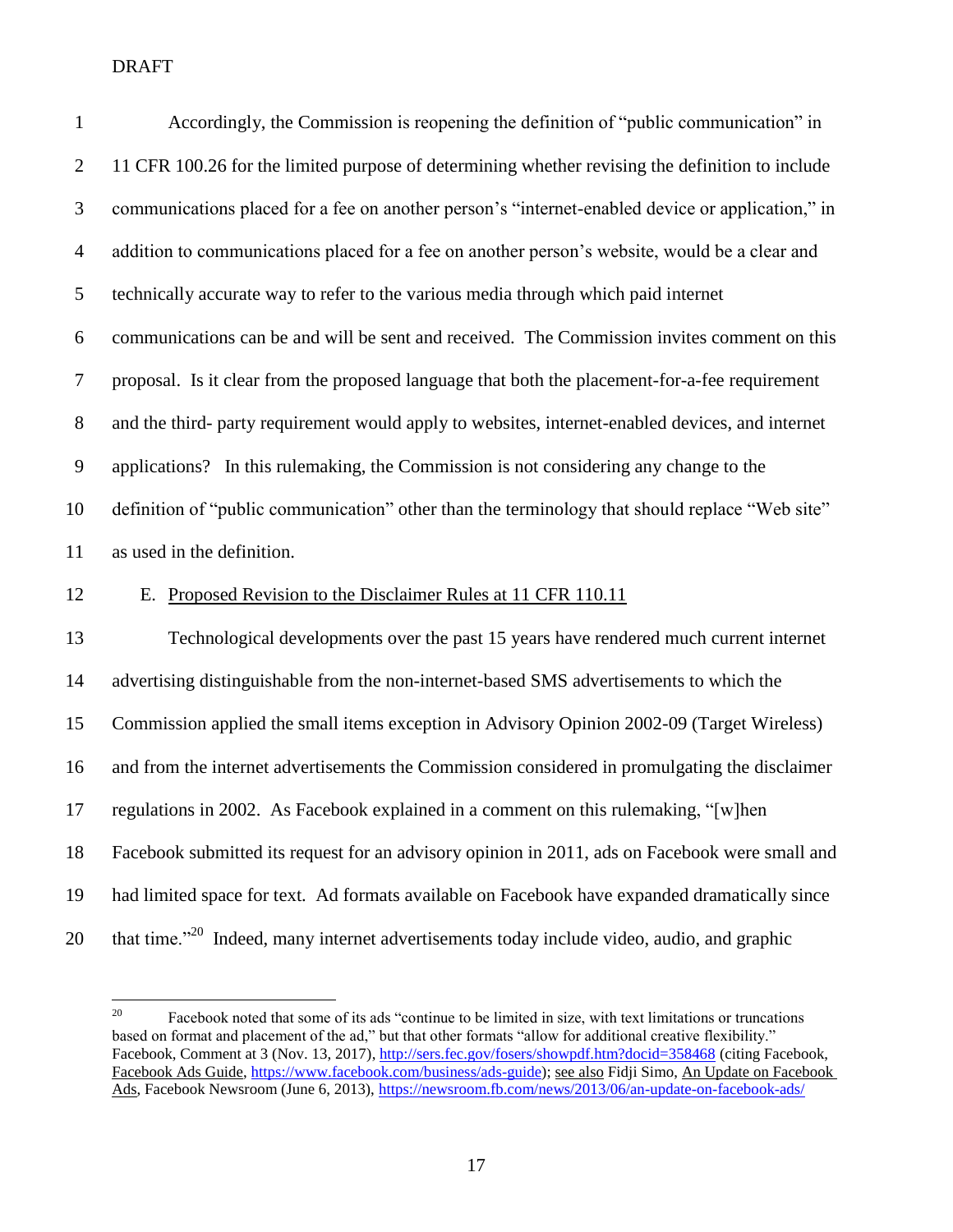$\overline{a}$ 

| 1              | components in addition to the text components considered in the Target Wireless advisory                    |
|----------------|-------------------------------------------------------------------------------------------------------------|
| 2              | opinion. See, e.g., Advisory Opinion Request 2017-12 (Take Back Action Fund). Moreover,                     |
| 3              | today, commercial internet advertisements are subject to other federal regulatory disclosure                |
| $\overline{4}$ | regimes. <sup>21</sup> Are the different degrees of First Amendment protection afforded political speech as |
| 5              | opposed to commercial speech relevant to any consideration of other agencies' disclosure                    |
| 6              | regimes? $2^{22}$                                                                                           |
| $\overline{7}$ | As noted above, the Commission's regulations have required disclaimer information to be                     |
| 8              | included in certain paid internet advertisements since 2006. Spending on digital political                  |
|                |                                                                                                             |
| 9              | advertising grew almost eightfold just between 2012 and 2016, from \$159 million to \$1.4                   |
| 10             | billion. <sup>23</sup> Many commenters expressed the view that the need for internet communication          |
| 11             | disclaimers has grown along with spending on internet political advertising. <sup>24</sup> As one           |

(announcing reconfiguration of ad products); Google, Comment at 3 (noting that the "types and varieties of digital advertisements that political advertisers create and place throughout the web has grown exponentially since 2011.").

<sup>21</sup> See CMPLY, Comment at 2 (Nov. 9, 2017),<http://sers.fec.gov/fosers/showpdf.htm?docid=358493> (noting that regulatory disclaimer and disclosure requirements "have been addressed in similar contexts for marketing, financial and pharmaceutical, without those regulators exempting disclosures in social media channels").

<sup>22</sup> See Buckley, 424 U.S. at 14 ("Discussion of public issues and debate on the qualifications of candidates are integral to the operation of the system of government established by our Constitution. The First Amendment affords the broadest protection to such political expression in order 'to assure (the) unfettered interchange of ideas for the bringing about of political and social changes desired by the people.'") (citation omitted); [Sorrell](https://1.next.westlaw.com/Search/Results.html?query=advanced%3a+OAID(5008606895)&saveJuris=False&contentType=BUSINESS-INVESTIGATOR&startIndex=1&contextData=(sc.Default)&categoryPageUrl=Home%2fCompanyInvestigator&originationContext=document&transitionType=DocumentItem) v. IMS Health Inc., 564 U.S. 552, 579 (2011) ("[G]overnment's legitimate interest in protecting consumers from 'commercial harms' explains 'why commercial speech can be subject to greater governmental regulation than noncommercial speech'") (citations omitted); Citizens United, 558 U.S. at 329 ("[P]olitical speech **. . .** is central to the meaning and purpose of the First Amendment.").

<sup>23</sup> See Borrell Associates, The Final Analysis: Political Advertising in 2016, https://www.borrellassociates.com/industry-papers/free-summaries/borrell-2016-political-advertising-analysis-execsum-jan-2017-detail.

<sup>&</sup>lt;sup>24</sup> See, e.g., Sunlight Foundation, Comment at 1 (Nov. 13, 2017) ("The FEC and Congress should act to ensure disclosures and disclaimers are neither discretionary nor uneven… [D]isclaimers and disclosures don't mean renouncing business or chilling speech, any more than has been the case for TV or radio stations.")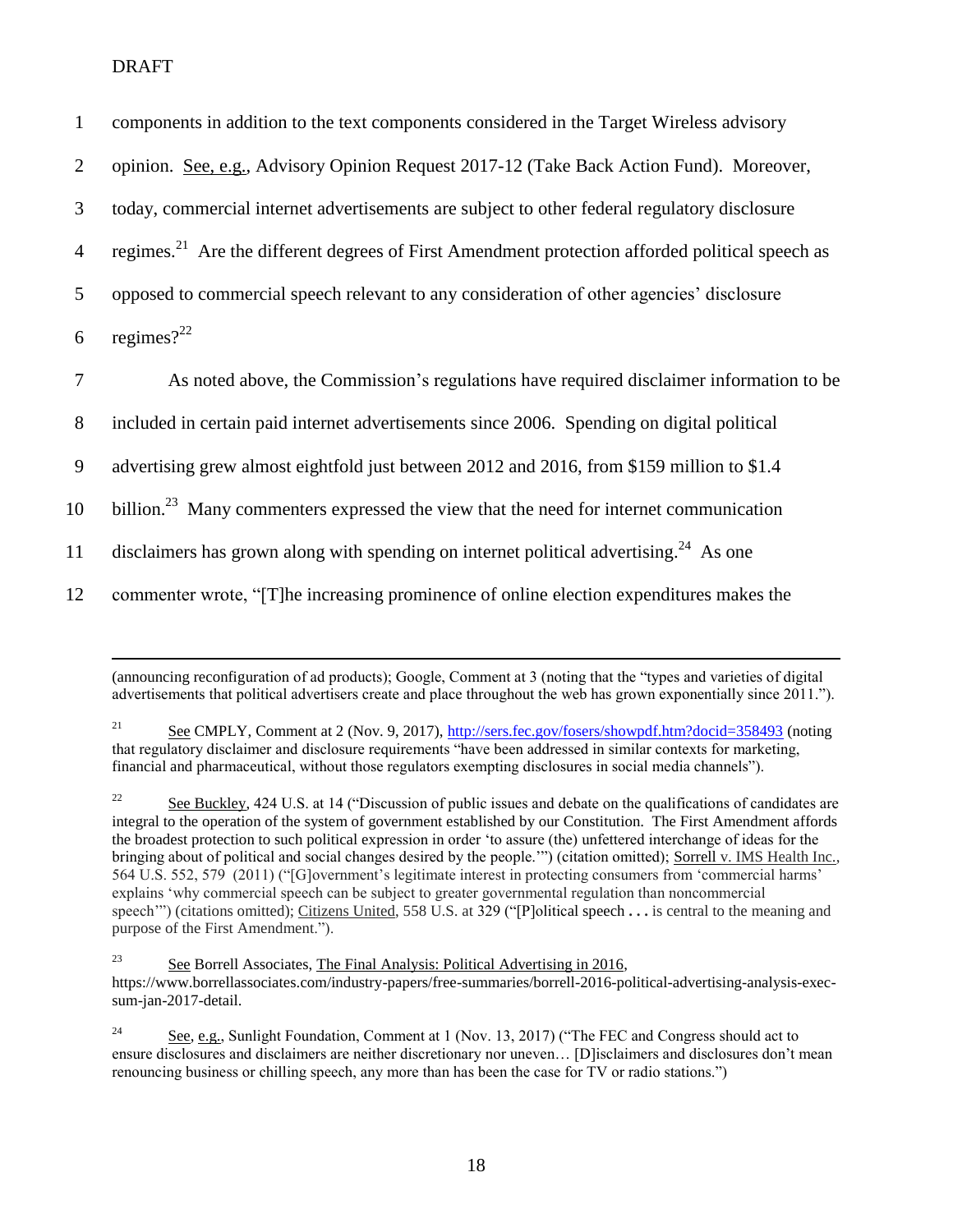| $\mathbf{1}$     | failure to update campaign finance laws to adequately cover the internet more dangerous with                 |
|------------------|--------------------------------------------------------------------------------------------------------------|
| $\mathbf{2}$     | every cycle." <sup>25</sup> The dramatic growth in political advertising on the internet highlights the need |
| $\mathfrak{Z}$   | for regulatory clarity in this area. As one commenter noted, "[w]hatever the challenges of                   |
| $\overline{4}$   | applying the Constitution to ever-advancing technology, the basic principles of freedom of                   |
| 5                | speech and the press, like the First Amendment's command, do not vary when a new and                         |
| 6                | different medium for communication appears." <sup>26</sup> Other commenters noted that the importance        |
| $\boldsymbol{7}$ | and value of political advertising disclaimers do not vary when new forms of communication                   |
| $8\,$            | emerge. <sup>27</sup>                                                                                        |
| 9                | Thus, the Commission is proposing to add regulatory provisions clarifying, for various                       |
| 10               | types of paid internet public communications, the disclaimers required and, in certain                       |
| 11               | circumstances, when a paid internet communication may employ a modified approach to the                      |
| 12               | disclaimer requirements.                                                                                     |
| 13               | As explained below, the Commission offers two proposals. They differ in approach.                            |
| 14               | Alternative A proposes to apply the full disclaimer requirements that now apply to radio                     |
| 15               | and television communications to public communications distributed over the internet with audio              |
| 16               | or video components. Alternative A also proposes to apply the type of disclaimer requirements                |
| 17               | that now apply to printed public communications to text and graphic public communications                    |

 $25\,$ Brennan Center for Justice, Comment at 3 (Nov. 13, 2017), http://sers.fec.gov/fosers/showpdf.htm?docid=358487.

<sup>&</sup>lt;sup>26</sup> Institute for Free Speech, Comment at 3 (Nov. 9, 2017), http://sers.fec.gov/fosers/showpdf.htm?docid=358495 (quoting Brown v. Entm't Merchs. Ass'n, 564 U.S. 786, 790  $(2011)$ ).

<sup>&</sup>lt;sup>27</sup> See, e.g., BMore Indivisible, Comment at 5 (Nov. 9, 2017) http://sers.fec.gov/fosers/showpdf.htm?docid=358504 (stating that "Providing disclaimers o[n] internet and app advertising is an extension of the role the FEC has historically performed for traditional media. Online media advertising transparency is increasingly essential as Americans turn to the internet as their primary source of information").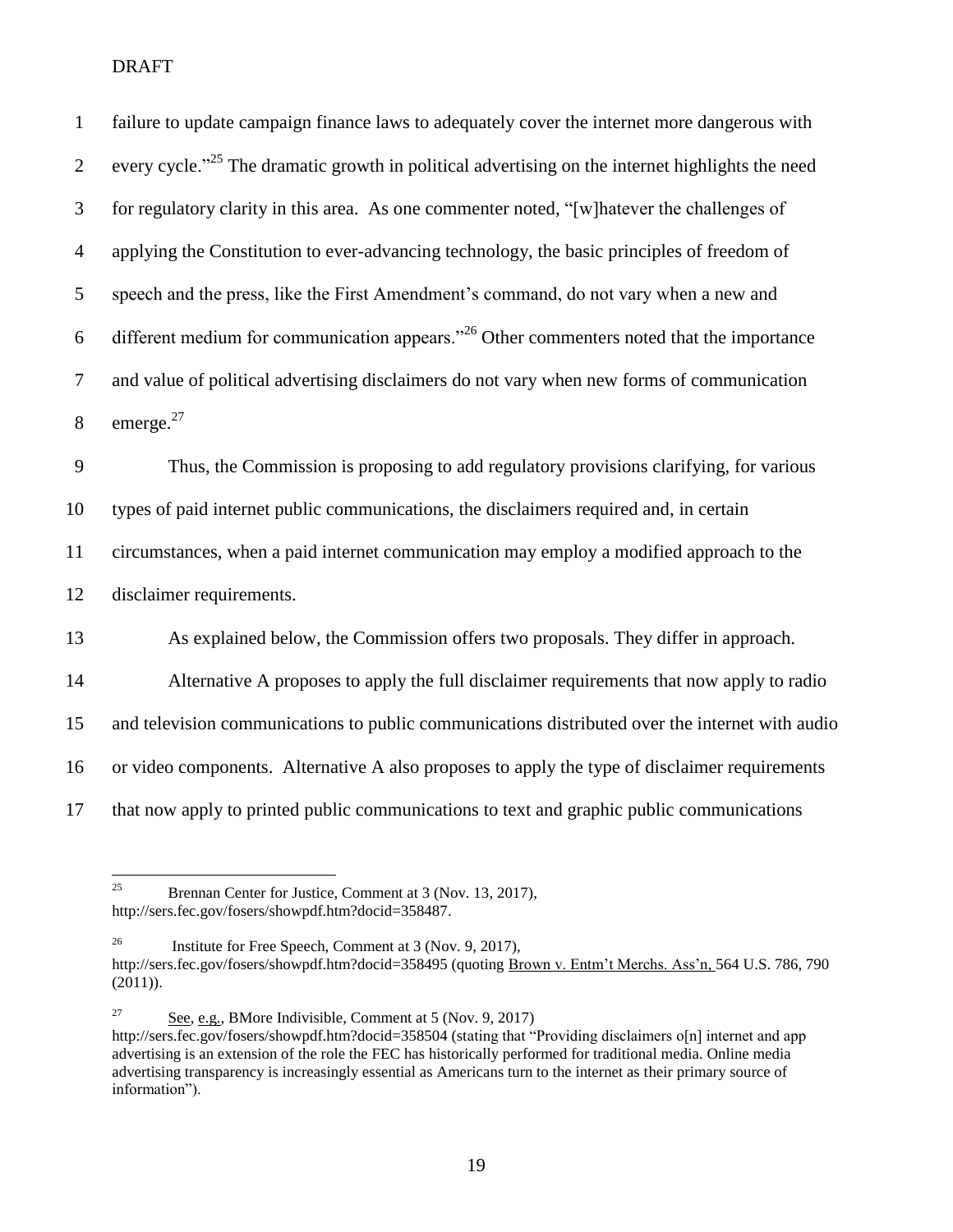| $\mathbf{1}$     | distributed over the internet. Finally, Alternative A would allow certain small text or graphic    |
|------------------|----------------------------------------------------------------------------------------------------|
| $\overline{2}$   | public communications distributed over the internet to satisfy the disclaimer requirements         |
| 3                | through an "adapted disclaimer."                                                                   |
| $\overline{4}$   | Alternative B proposes to treat internet communications differently from                           |
| 5                | communications in traditional media. Alternative B would require disclaimers on internet           |
| 6                | communications to be clear and conspicuous and to meet the same general content requirement        |
| $\tau$           | as other disclaimers, without imposing the additional disclaimer requirements that apply to print, |
| $8\,$            | radio, and television communications. Alternative B also proposes to allow certain paid internet   |
| $\boldsymbol{9}$ | advertisements to satisfy the disclaimer requirements through an adapted disclaimer, depending     |
| 10               | on the amount of space or time necessary for a clear and conspicuous disclaimer as a percentage    |
| 11               | of the overall advertisement. In the event that an advertisement could not provide a disclaimer    |
| 12               | even through a technological mechanism, Alternative B proposes to create an exception to the       |
| 13               | disclaimer requirement specifically for paid internet advertisements.                              |
| 14               | The Commission requests comment on all elements of both proposals. The two proposals               |
| 15               | need not be considered as fixed alternatives; commenters are encouraged to extract the best        |
| 16               | elements of each, or suggest improvements or alternatives, to help the Commission fashion the      |
| 17               | best possible rule.                                                                                |
| 18               | Proposed Disclaimer Requirements for Communications Distributed over the<br>1.                     |
| 19               | Internet — Organization                                                                            |
| 20               | Both Alternative A and Alternative B propose to add new paragraph (c)(5) to 11 CFR                 |
| 21               | 110.11. New paragraph $(c)(5)$ in each proposal would provide specific disclaimer requirements     |
| 22               | for internet communications. This approach would be consistent with the current structure of the   |
|                  |                                                                                                    |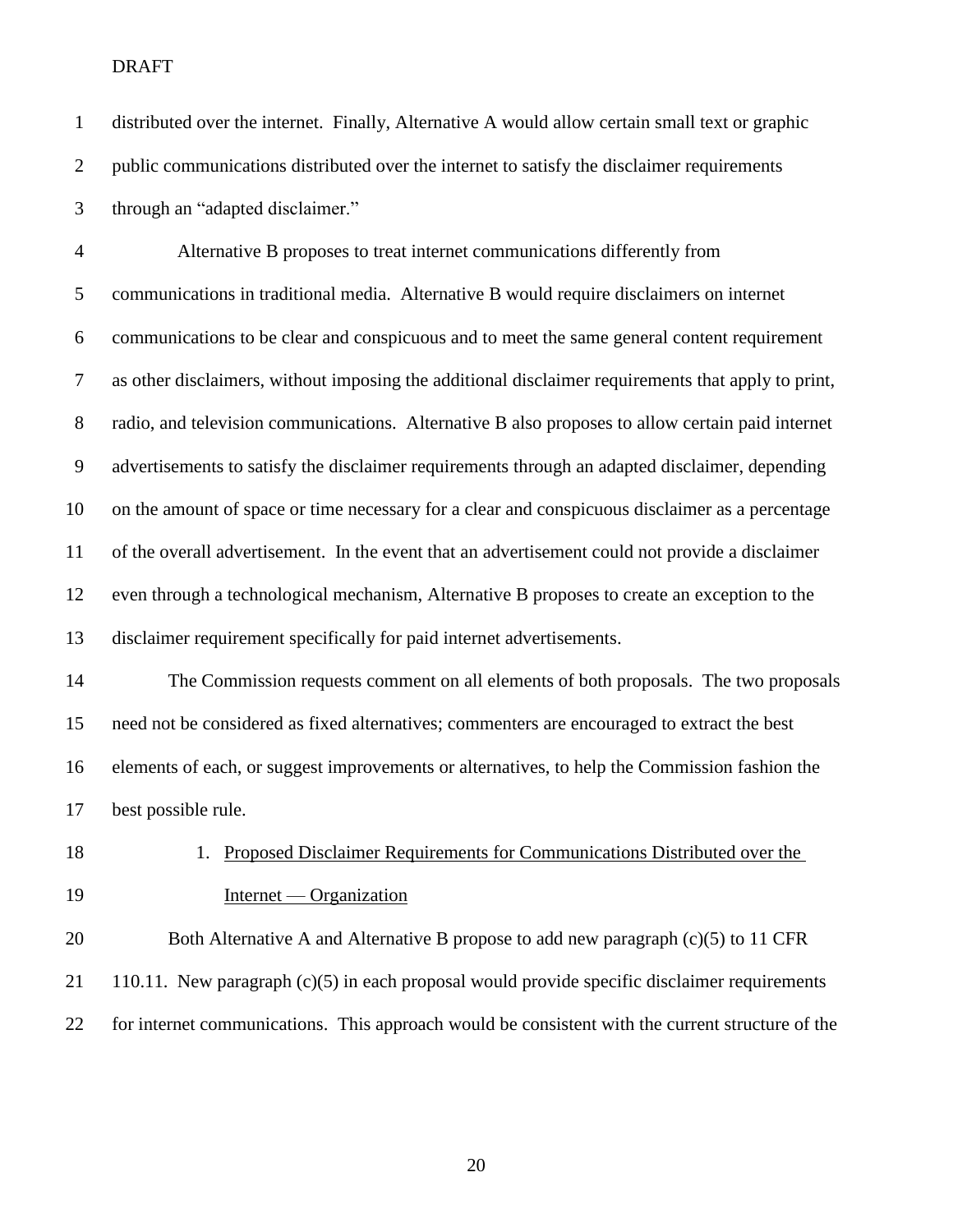disclaimer rule at 11 CFR 110.11, which categorizes disclaimer requirements by the form of communication on which they appear.

 In the first paragraph of Alternative B's proposed section (c)(5), Alternative B proposes to define the term "internet communications." Alternative A does not propose to introduce or 5 define this term. Alternative B's proposed paragraph  $(c)(5)(i)(A)$  defines "internet communications" as email of more than 500 substantially similar communications when sent by a political committee; internet websites of political committees available to the general public; 8 and "internet public communications" as defined in paragraph  $(c)(5)(i)(B)$ . Alternative B's 9 proposed paragraph  $(c)(5)(i)(B)$  defines "internet public communication," in turn, as any communication placed for a fee on another person's website or internet-enabled device or application. Alternative B's proposed definition of "internet communication" is intended to capture all communications distributed via the internet that are subject to the disclaimer requirement. See 11 CFR 110.11(a)(1)-(3). Alternative B's proposed definition of "internet public communication" is intended to capture all online "public communications," as defined in 11 CFR 100.26. Are the proposed definitions sufficiently broad to encompass new technologies? Are they platform-neutral? Should the definition of "internet public communication" include a reference to virtual reality, social networking, or internet platforms?

 Both Alternative A and Alternative B propose to define additional terms: "adapted disclaimer," "technological mechanism," and "indicator." These terms are discussed below.

 2. Disclaimer Requirements for Video and Audio Communications Distributed over 21 the Internet

 As described below, Alternative A proposes to extend the specific requirements for disclaimers on radio and television communications to public communications distributed over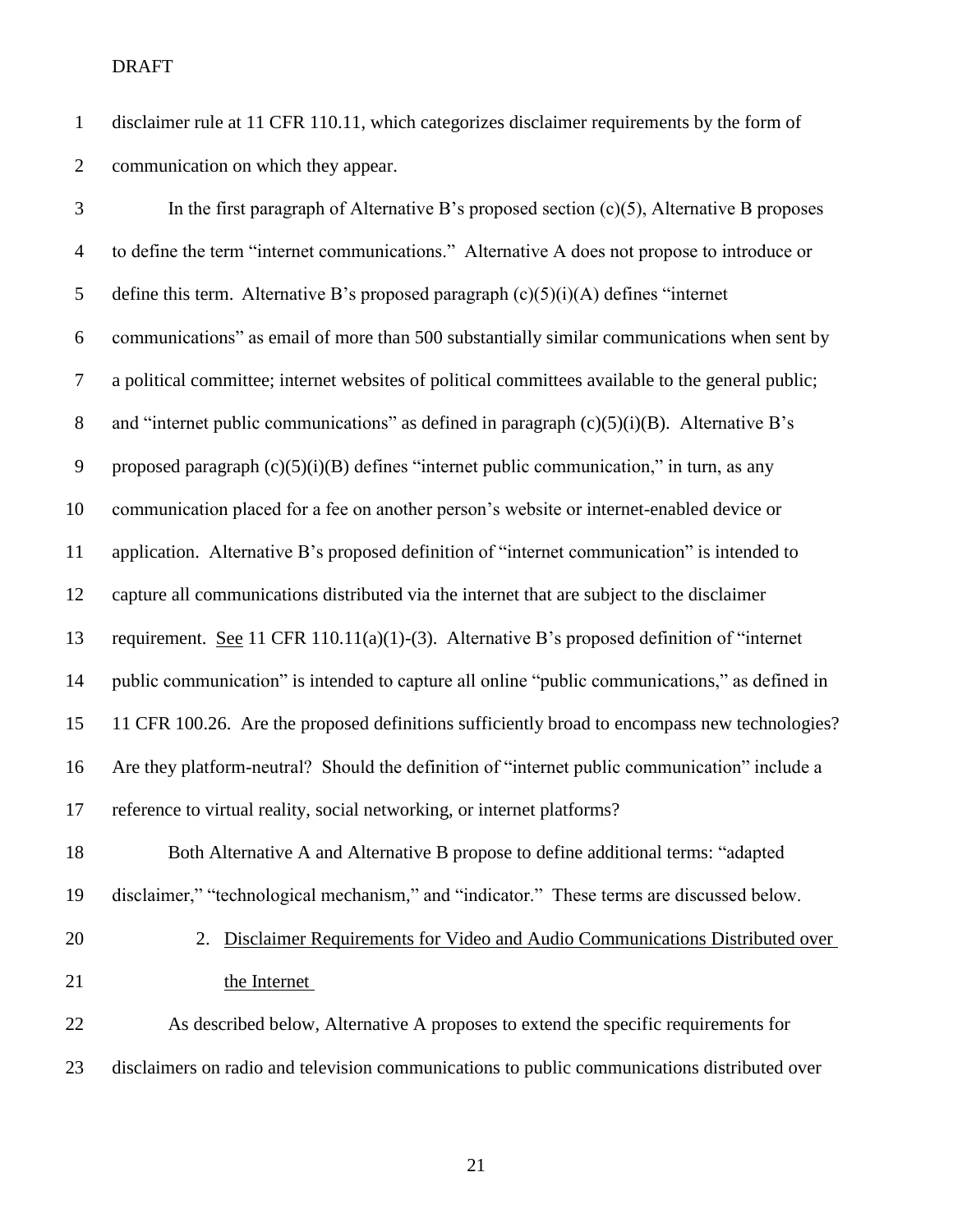| $\mathbf{1}$   | the internet with audio or video components. Under Alternative A, such audio and video internet  |
|----------------|--------------------------------------------------------------------------------------------------|
| $\overline{2}$ | public communications would also be required to satisfy the general requirements that apply to   |
| 3              | all public communications requiring disclaimers. Alternative B likewise proposes to require that |
| $\overline{4}$ | radio and television communications distributed over the internet must satisfy the general       |
| 5              | requirements that apply to all public communications requiring disclaimers. Alternative B would  |
| 6              | not extend any additional disclaimer requirements to such communications.                        |
| $\tau$         | a. Alternative A— Proposed 11 CFR $110.11(c)(5)(ii)$                                             |
| 8              | As noted above, the Act and Commission regulations impose specific requirements for              |
| $\overline{9}$ | disclaimers on radio and television communications. See 52 U.S.C. 30120(d); 11 CFR               |
| 10             | $110.11(c)(3)-(4)$ . These requirements vary, depending on whether a candidate or another person |
| 11             | pays for or authorizes the communication.                                                        |
| 12             | Radio communications paid for or authorized by a candidate must include an audio                 |
| 13             | statement spoken by the candidate, identifying the candidate and stating that the candidate has  |
| 14             | approved the communication. 11 CFR 110.11(c)(3)(i). Radio communications that are not paid       |
| 15             | for or authorized by a candidate must include an audio statement identifying the person paying   |
| 16             | for the communication and that that person "is responsible for the content of this advertising." |
| 17             | 11 CFR 110.11(c)(4)(i).                                                                          |
| 18             | Television, broadcast, cable, or satellite communications paid for or authorized by a            |
| 19             | candidate must include a statement by the candidate, identifying the candidate and stating that  |
| 20             | the candidate has approved the communication, either through a full-screen view of the candidate |
| 21             | making the statement or by a voice-over accompanied by a "clearly identifiable photographic or   |
| 22             | similar image" of the candidate; these communications must also include a similar statement "in  |
| 23             | clearly readable writing" at the end of the communication. $11$ CFR $110.11(c)(3)(ii)$ -(iii).   |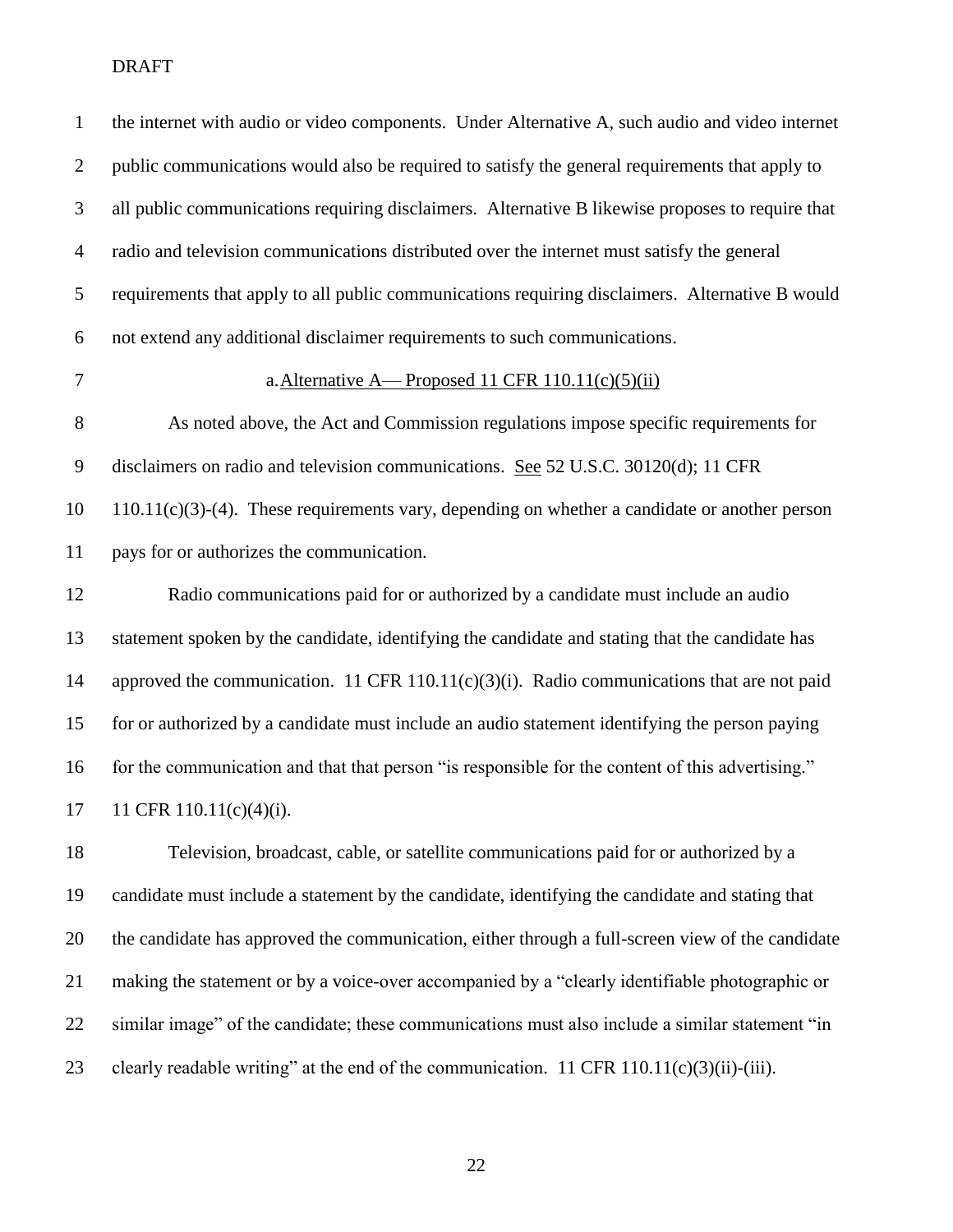| 1              | Television, broadcast, cable, or satellite communications that are not paid for or authorized by a      |
|----------------|---------------------------------------------------------------------------------------------------------|
| 2              | candidate must include the audio statement required by 11 CFR $110.11(c)(4)(i)$ and conveyed by         |
| 3              | a "full-screen view of a representative" of the person making the statement or in a voice-over by       |
| $\overline{4}$ | such person; these communications must also include a similar statement "in clearly readable"           |
| 5              | writing" at the end of the communication. 11 CFR 110.11(c)(4)(ii)-(iii). <sup>28</sup>                  |
| 6              | As noted above, internet advertisements may be in the form of audio or video                            |
| $\tau$         | communications, or may incorporate audio or video elements. <sup>29</sup> Alternative A is based on the |
| 8              | premise that these advertisements are indistinguishable from offline advertisements that may be         |
| 9              | distributed on radio or television, broadcast, cable, or satellite in all respects other than the       |
| 10             | medium of distribution. <sup>30</sup> Moreover, because the audio and video components of internet      |

<sup>&</sup>lt;sup>28</sup> The Commission previously extended the "stand by your ad" requirements to communications transmitted through broadcast, cable, or satellite transmission See 2006 Internet E&J, 67 FR at 76963 (referring to "the Commission's judgment that it would be unsupportable to require a disclaimer for a television communication that was broadcast, while not requiring a disclaimer for the same communication merely because it was carried on cable or satellite").

<sup>30</sup> See, e.g., Electronic Privacy Information Center, Comment at 3 (Nov. 3, 2017), <http://sers.fec.gov/fosers/showpdf.htm?docid=358477> (urging extension of broadcast communication disclaimer requirements to "analogous" communication online); Rep. John Sarbanes et al., Comment at 2 (Nov. 9, 2017), <http://sers.fec.gov/fosers/showpdf.htm?docid=358505> (noting belief of 18 Members of Congress that "it is past time for the Commission to take action to harmonize disclaimer requirements for paid internet communications, regardless of size, on internet platforms with advertisements served on other media, such as broadcast television or radio"); accord 2006 Internet E&J, 71 FR at 18609 ("The Commission has consistently viewed online, Internetbased dissemination of news stories, commentaries, and editorials to be indistinguishable from offline television and radio broadcasts, newspapers, magazines and periodical publications for the purposes of applying the media exemption under the Act"); but see Software and Information Industry Association, Comment at 3 (Nov. 3, 2017), <http://sers.fec.gov/fosers/showpdf.htm?docid=358508> ("Digital advertising is inherently more diverse than a simple transition of similar content from print or broadcast television.").

<sup>&</sup>lt;sup>29</sup> See, e.g., 5 Advertising Trends from the 2016 Presidential Election, Pandora for Brands (Dec. 8, 2016), <http://pandoraforbrands.com/insight/5-advertising-trends-from-the-2016-presidential-election> (urging readers "[t]o learn how Pandora can help amplify your next political campaign"); Amy Schatz, In Hot Pursuit of the Digital Voter, Wall St. J., Mar. 23, 2012, [www.wsj.com/articles/SB10001424052702303812904577299820064048072](http://www.wsj.com/articles/SB10001424052702303812904577299820064048072)  (showing screenshots of 2012 presidential committee advertisements on Hulu and noting another campaign's purchase of advertisements on Pandora internet radio); see also Advisory Opinion Request 2017-12 (Take Back Action Fund).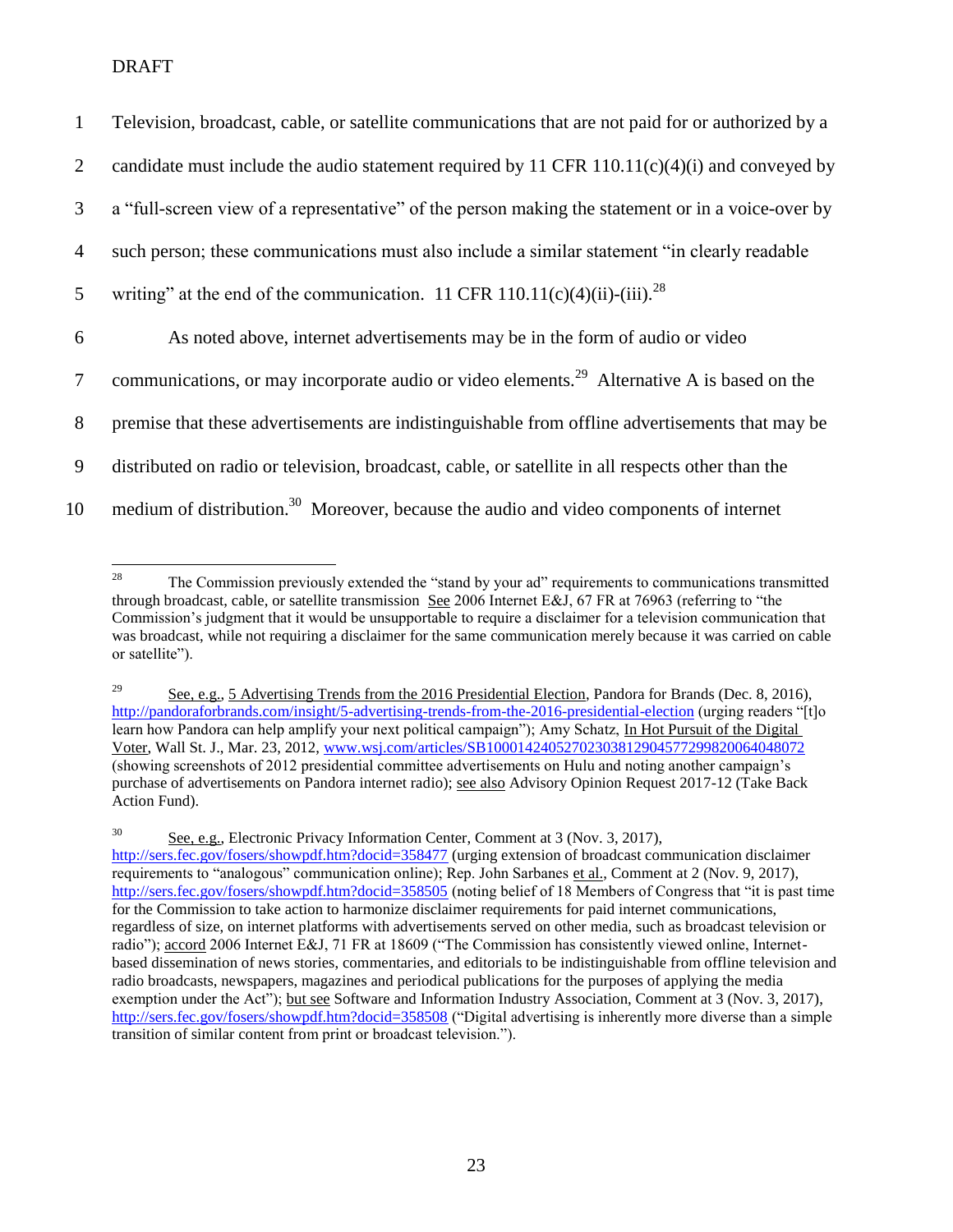| $\mathbf{1}$   | communications with these elements do not contain "character" restrictions, Alternative A         |
|----------------|---------------------------------------------------------------------------------------------------|
| $\overline{2}$ | proposes to apply parameters to such communications akin to the parameters in which               |
| 3              | disclaimers must appear on radio and television advertisements rather than the conditions that    |
| $\overline{4}$ | may constrain "printed" materials on which a disclaimer must appear.                              |
| $\mathfrak{S}$ | Accordingly, in Alternative A, the Commission proposes to provide that public                     |
| 6              | communications distributed over the internet with audio or video components are treated, for      |
| $\tau$         | purposes of the disclaimer rules, the same as "radio" or "television" communications. The         |
| $8\,$          | Commission, in Alternative A, proposes to do so in proposed paragraph (c)(5)(ii), which would     |
| $\mathbf{9}$   | incorporate the existing requirements at 11 CFR $110.11(c)(3)$ and (4) that apply to radio,       |
| 10             | television, broadcast, cable, and satellite communications, because those provisions have been in |
| 11             | operation for 15 years and are, therefore, familiar to persons paying for, authorizing, and       |
| 12             | distributing communications. Moreover, by applying the specifications for radio and television    |
| 13             | communications to audio and video communications distributed over the internet, the proposed      |
| 14             | regulations would ensure that internet audio ads could air on radio and internet video ads could  |
| 15             | air on television without having to satisfy different disclaimer requirements.                    |
| 16             | Alternative A's proposed paragraph $(c)(5)(ii)$ would provide that a "public"                     |
| 17             | communication distributed over the internet with audio but without video, graphic, or text        |
| 18             | components" must include the statement described in 11 CFR $110.11(c)(3)(i)$ and (iv) if          |
| 19             | authorized by a candidate, or the statement described in 11 CFR 110.11(c)(4) if not authorized    |
| 20             | by a candidate.                                                                                   |
| 21             | Alternative A's proposals concerning audio communications (like Alternative A's                   |
| 22             | proposals for video, text, and graphic internet communications discussed below) incorporate the   |

term "public communication," as it exists or may be amended, to make clear that these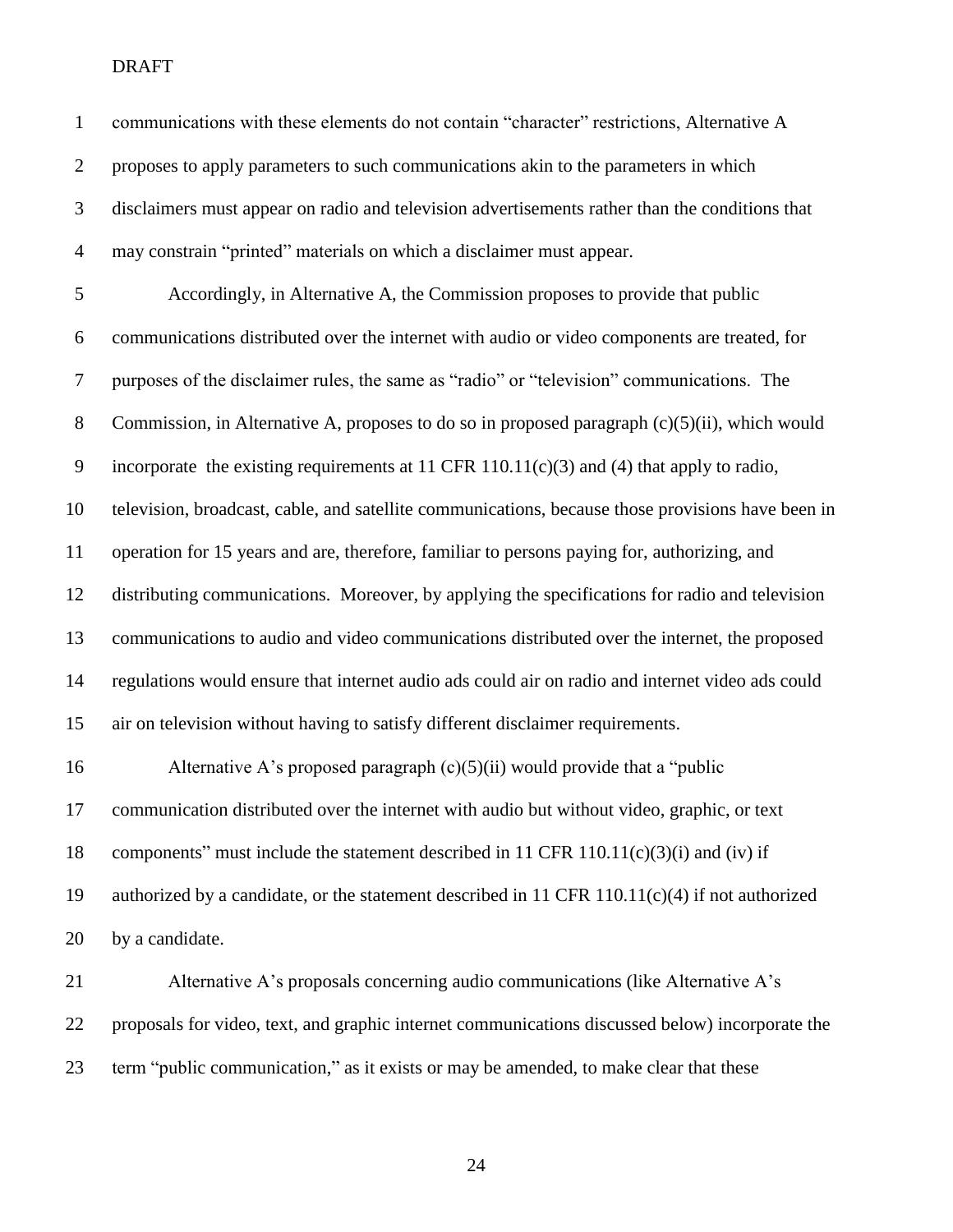provisions neither expand nor contract the scope of the disclaimer rules set forth at 11 CFR 2 110.11(a). The proposed reference to "a public communication distributed over the internet with an audio component but without video, graphic, or text components" (like the reference to the "internet" in Alternative A's proposals for video, text, and graphic internet communications discussed below) is intended to encompass advertisements on websites as well as those distributed on other internet-enabled or digital devices or applications; for audio internet advertisements, these would include communications on podcasts, internet radio stations, or app 8 channels.<sup>31</sup> The proposed reference to a "public communication distributed over the internet" is not intended to alter the definition of "public communication," as defined in 11 CFR 100.26. Is this clear, or should the Commission include a cross-reference in the regulatory text? Moreover, so as to hew most closely to the "radio" provisions that Alternative A incorporates, the proposed amendments regarding "audio" internet communications are intended to apply to those communications with only an audio component. The Commission proposes to address communications with any "video, graphic, or text components" separately, as explained below. Alternative A's proposed paragraph (c)(5)(ii) would also provide that a "public communication distributed over the internet with a video component" must include the statement described in 11 CFR 110.11(c)(3)(ii)-(iv) if authorized by a candidate, or the statement described 18 in 11 CFR 110.11(c)(4) if not authorized by a candidate. Because this proposal is intended to encompass video public communications on

20 websites, apps, and streaming video services, Alternative A's proposed new paragraph  $(c)(5)(ii)$ 

would apply to a video that a political committee pays to run as a "pre-roll" video on the

See Software and Information Industry Association, Comment at 3 ("in-app advertising has become one of the fastest-growing mobile ad mediums").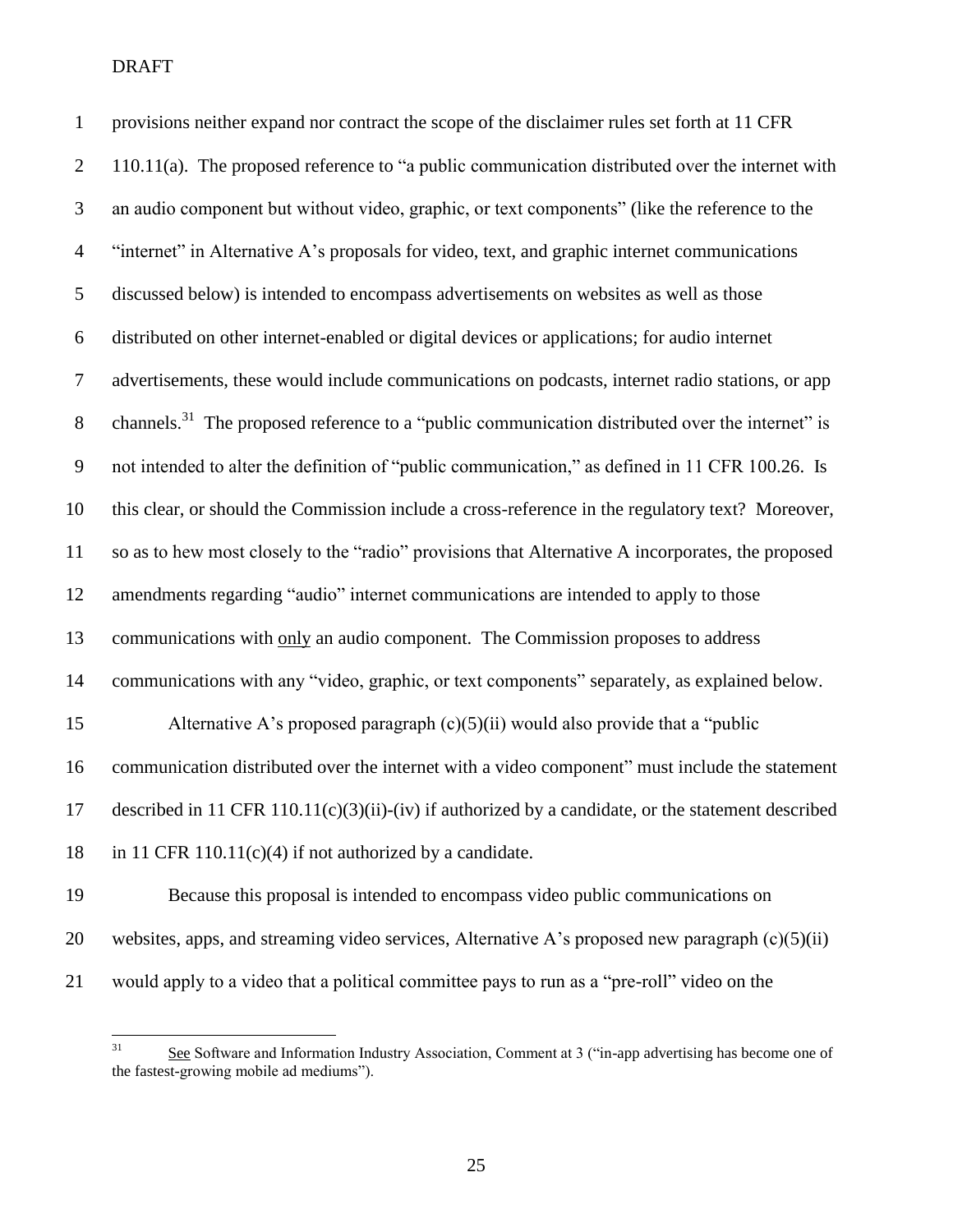YouTube app or appear in a promoted YouTube.com search result, but would not apply to the same video posted for free on YouTube.com (since a communication not placed for a fee would 3 not be a "public communication").<sup>32</sup> Unlike traditional television, broadcast, cable, or satellite ads, however, video advertisements placed online may include non-video components such as separate text, or graphic fields. The proposed rule regarding internet video ads thus would differ from the existing television, broadcast, cable, and satellite provisions in that the proposed rule would apply even if the communication also included non-video components.

 This aspect of Alternative A would not explicitly address small audio or video internet ads. The Commission proposes to take this approach to hew Alternative A's proposed rules on audio and video ads as closely as possible to the existing disclaimer provisions for

 advertisements transmitted by radio, television, broadcast, cable, and satellite, which do not, in paragraphs (c)(3) or (4), account for "small" advertisements. Should new technology develop that would render the provision of a disclaimer on a particular type of audio or video internet communication impracticable, the Commission anticipates that, as with current TV and radio ads, such circumstances could be addressed in an advisory opinion seeking to exempt such a 16 communication from the disclaimer requirements. $^{33}$ 

 The Commission seeks comment as to whether these proposals accurately describe audio and video communications over the internet, regardless of the electronic or digital platforms on which they may be distributed. For example, does the Commission need to clarify or expand the term "internet"? Similarly, does the Commission need to clarify the term "video" to address

See Google, Comment at 3 (describing Google ad products on YouTube).

<sup>&</sup>lt;sup>33</sup> See 11 CFR 112.1 (describing advisory opinion requests); see also Advisory Opinion 2007-33 (Club for Growth PAC) (considering and rejecting request to apply small items exception to disclaimers in 10- and 15-second television advertisements).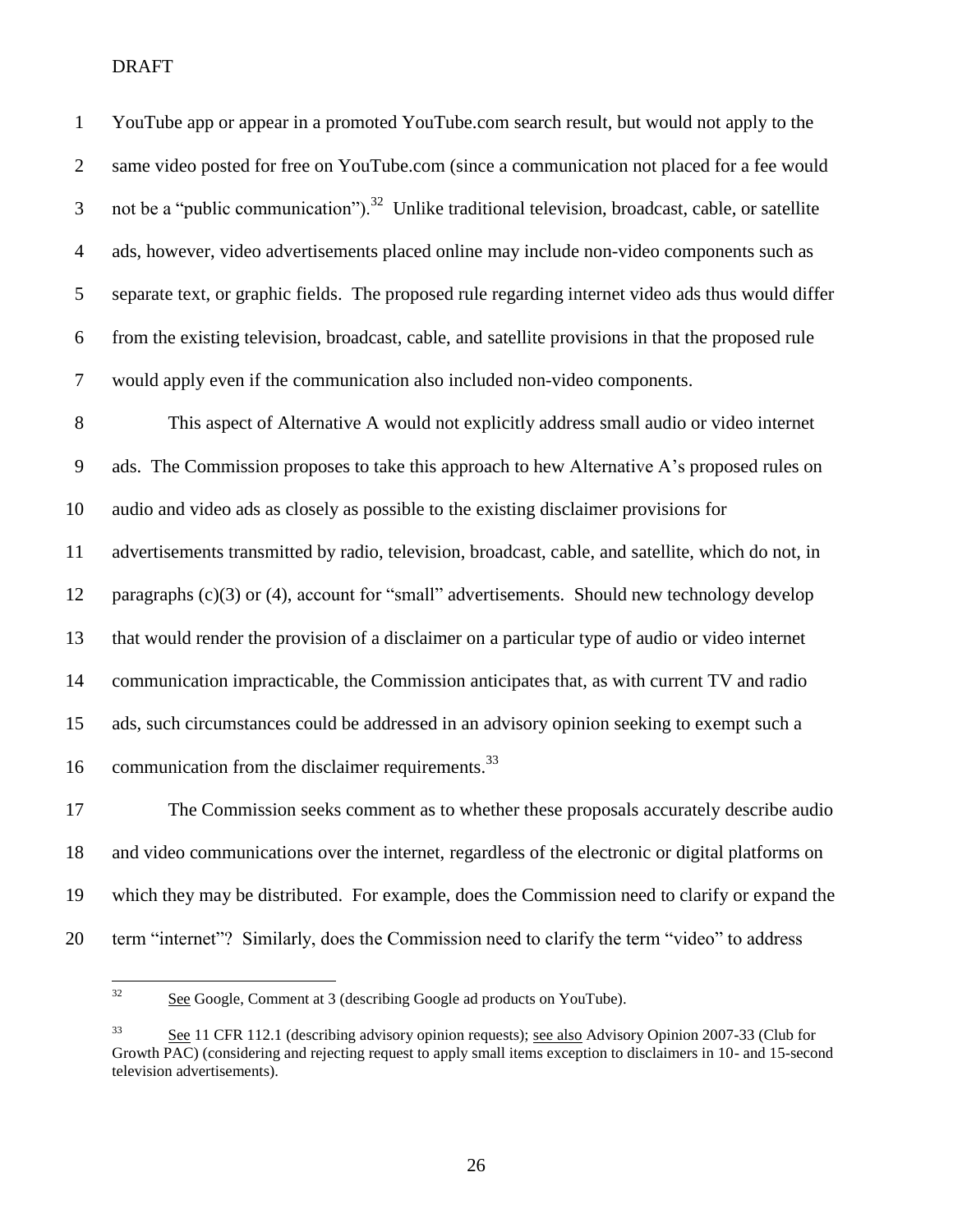| $\mathbf{1}$   | whether an advertisement with a GIF is a communication "with a video component" or one with                          |
|----------------|----------------------------------------------------------------------------------------------------------------------|
| $\overline{2}$ | a "graphic" component? Similarly, should the Commission expressly include or exclude from                            |
| 3              | the term "video" static ( <i>i.e.</i> , non-moving) paid digital advertisements in dynamic ( <i>i.e.</i> , moving)   |
| $\overline{4}$ | environments such as "billboard" ads inside interactive gaming systems, or virtual-reality and                       |
| 5              | augmented-reality platforms? <sup>34</sup>                                                                           |
| 6              | The Commission also welcomes comment on any aspect of these proposals, including the                                 |
| $\tau$         | approach towards the exceptions and, more generally, the advisability of treating audio and video                    |
| $8\,$          | internet communications in the manner that radio, television, broadcast, cable, and satellite                        |
| 9              | communications are treated.                                                                                          |
| 10             | b. Alternative B — Proposed paragraph $(c)(5)(ii)$                                                                   |
| 11             | The proposals in Alternative B are premised on the internet as a "unique medium of $\dots$                           |
| 12             | communication <sup>[1,35</sup> that poses "unique challenges with respect to advertising disclosures." <sup>36</sup> |
| 13             | Although advertisements on the internet may often look or sound like television or radio                             |
| 14             | advertisements, several commenters focused on the differences between internet advertising and                       |
| 15             | advertising on more traditional forms of media. As one stated, "[d]igital advertising is inherently                  |
| 16             | more diverse than a simple transition of similar content from print or broadcast television. It                      |
| 17             | comes in many different formats presented across a wide range of technology platforms with                           |

See, e.g., Steve Gorman, Obama Buys First Video Game Campaign Ads, Reuters, Oct. 17, 2008, [https://www.reuters.com/article/us-usa-politics-videogames/obama-buys-first-video-game-campaign-ads](https://www.reuters.com/article/us-usa-politics-videogames/obama-buys-first-video-game-campaign-ads-idUSTRE49EAGL20081017)[idUSTRE49EAGL20081017](https://www.reuters.com/article/us-usa-politics-videogames/obama-buys-first-video-game-campaign-ads-idUSTRE49EAGL20081017) (showing example of static court-side ad in dynamic basketball gaming environment).

 Public Citizen and Free Speech for People, Comment at 3 (Nov. 1, 2017), http://sers.fec.gov/fosers/showpdf.htm?docid=358485 (expressing the view that "disclaimers on all forms of on-line paid campaign advertising are practical and pose little inconvenience" to sponsors or recipients); <u>see also id.</u> at 1 (referring to "the unique medium of Internet communications" in urging Commission to proceed with rulemaking).

Software & Information Industry Association, Comment at 3.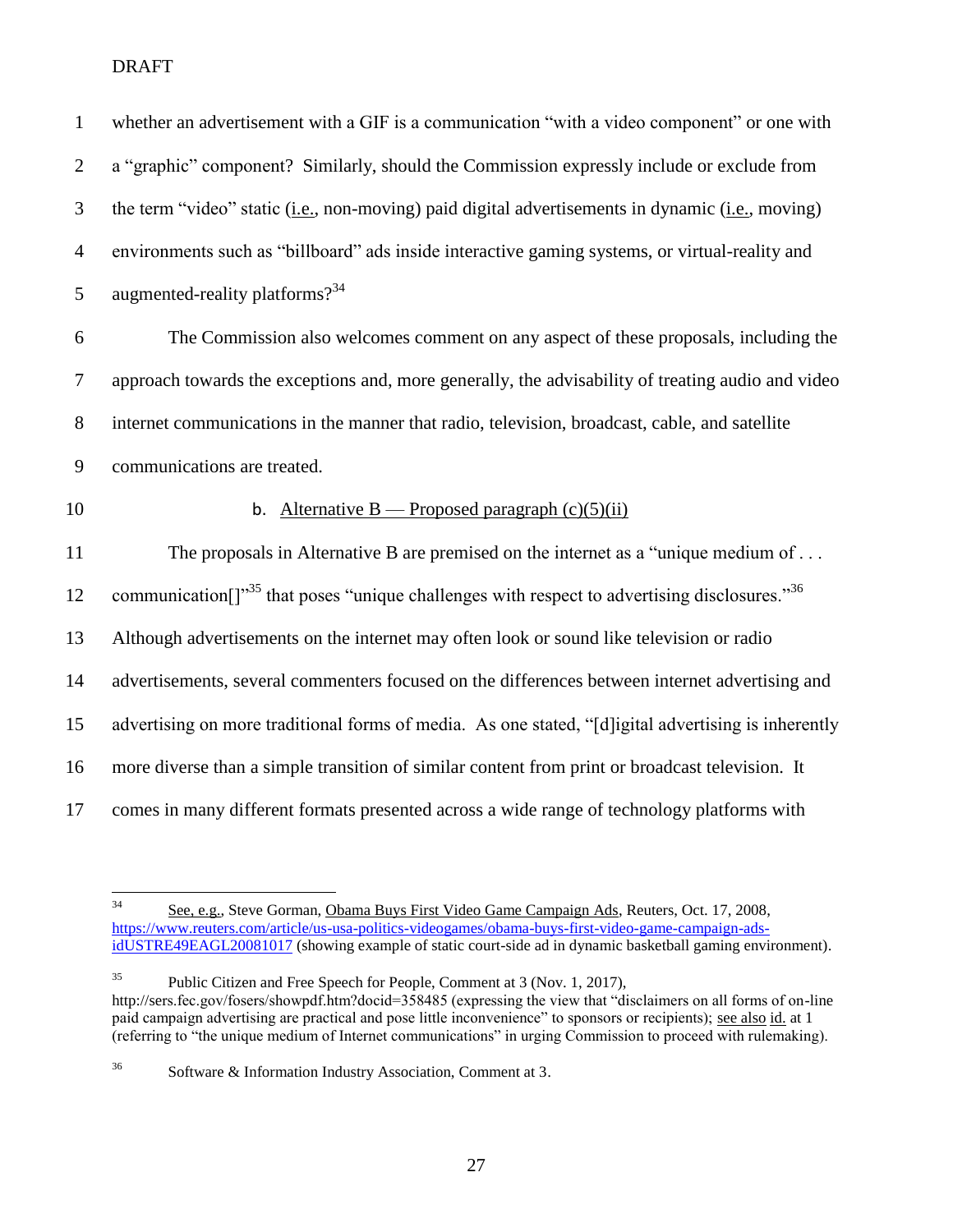1 screen size ranging from large to very small."<sup>37</sup> Another commenter noted that, "[i]n addition to 2 character-limited ads that just feature text, there are banner ads with images and text, video ads 3 with text, and audio ads that also feature a corresponding interactive image or video on an app."<sup>38</sup> 4 A third commented on the "nearly infinite range . . . of possible combinations of 5 hardware, software, add-ons, screen sizes and resolutions, individualized settings, and other 6 factors . . . can affect the display of a political communication" on the internet.<sup>39</sup> "Content that is 7 optimized for viewing on phones, tablets, and other mobile devices is distinct from content that 8 appears on a desktop or laptop computer.<sup> $340$ </sup> The "ways people physically interact with content 9 also vary by medium (e.g., a user can 'rollover' content on a desktop screen to see more 10 information, but may not use a mouse or view rollovers on a mobile device).<sup> $1/41$ </sup> In addition, 11 internet advertisements can vary significantly in duration. Internet ads can last for as little as 12 "fifteen seconds . . . or even shorter," and entire ad campaigns can last for as little as "a few days 13 or just a few hours for events like flash sales."<sup>42</sup> Moreover, "[p]aid advertising on the Internet is 14 constantly evolving in nature." $43$ 

Id.

 $\frac{41}{\text{Id.}}$ 

<sup>42</sup> Computer & Communications Industry Association, Comment at 11.

<sup>43</sup> Public Citizen and Free Speech for People, Comment at 3 (2017); see also American Federation of Labor and Congress of Industrial Organizations, et al., Comment at 2 (Dec. 19, 2016), http://sers.fec.gov/fosers/showpdf.htm?docid=354341 ("Since the technology of the Internet is rapidly changing, and will likely continue to do so indefinitely, the Commission's rules in this area must be sufficiently flexible and principle-focused so they do not become obsolete in short order.").

<sup>37</sup> 

<sup>38</sup> Computer & Communications Industry Association, Comment at 9.

<sup>39</sup> Coolidge-Reagan Foundation, Comment at 5 (Nov. 8, 2017), [http://sers.fec.gov/fosers/showpdf.htm?docid=358499.](http://sers.fec.gov/fosers/showpdf.htm?docid=358499)

<sup>40</sup> Facebook, Comment at 2.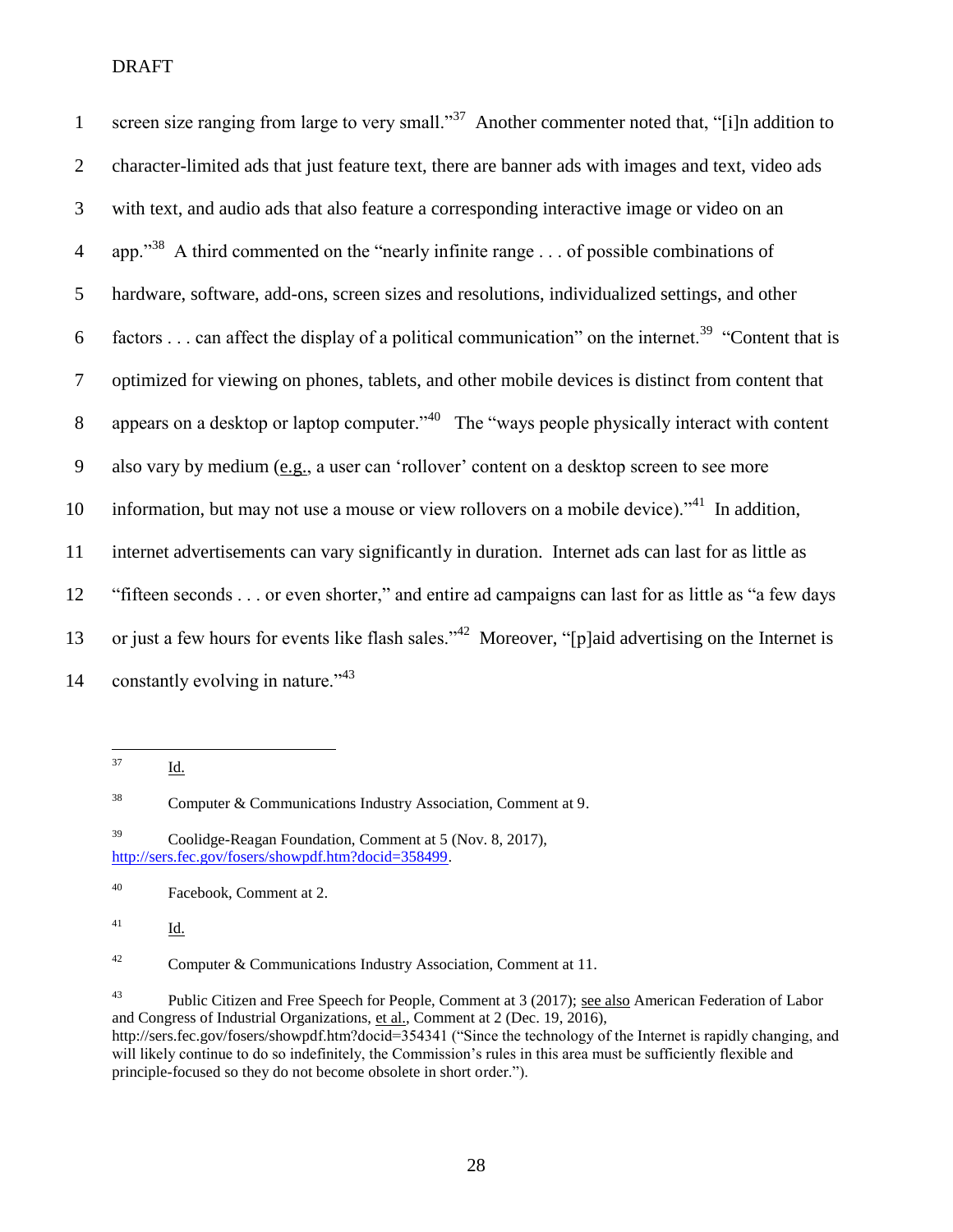| $\mathbf{1}$    | Given the rapid pace of technological change and an inability to forecast the future, the                    |
|-----------------|--------------------------------------------------------------------------------------------------------------|
| 2               | revisions to the disclaimer rules proposed in Alternative B are intended to recognize the                    |
| 3               | differences between the internet and traditional forms of media like newspapers, radio, and                  |
| $\overline{4}$  | television. <sup>44</sup> Thus, Alternative B's proposed paragraph $(c)(5)(ii)$ would require disclaimers on |
| 5               | internet communications to meet the general content requirements in 11 CFR 110.11(b) and the                 |
| 6               | general "clear and conspicuous" requirement of 11 CFR $110.11(c)(1)$ , but not the additional                |
| $7\phantom{.0}$ | stand-by-your-ad requirements for radio and television communications. <sup>45</sup>                         |
| 8               | The Act requires all disclaimers to provide payment and authorization information,                           |
| 9               | regardless of the form that the communication may take, but imposes additional "stand by your                |
| 10              | ad" requirements only on television and radio communications. <sup>46</sup> Does the Commission have the     |
| 11              | legal authority to extend those requirements to internet communications? <sup>47</sup> If so, should the     |
| 12              | Commission exercise that authority? Or, as a practical matter, do the differences between                    |

 $44$ See Center for Competitive Politics, Comment at 3 (Dec. 19, 2016), http://sers.fec.gov/fosers/showpdf.htm?docid=354344; see also Campaign Solutions, Comment at 1 (Nov. 9, 2017), http://sers.fec.gov/fosers/showpdf.htm?docid=365826 ("As new and disruptive technologies change the way we interact with technology and consume media, we are sometimes unable to anticipate the format of political advertising."); Computer & Communications Industry Association, Comment at 13 ("Campaigns are constantly trying new methods to appeal to new voters, and political campaign communication and advertising methods change with every election cycle. As technology develops, new forms of advertising could become available.").

<sup>45</sup> See Electronic Frontier Foundation, Comment at 2 (Nov. 9, 2017), [http://sers.fec.gov/fosers/showpdf.htm?docid=358498;](http://sers.fec.gov/fosers/showpdf.htm?docid=358498) see also Google, Comment at 4 ("unlike broadcast advertising, which involves an advertiser providing a static advertisement to the broadcaster that is the same ad every time it airs, digital ads can be dynamic"); Coolidge-Reagan Foundation, Comment at 4 ("Any Internet-related regulations should afford speakers maximum flexibility in satisfying any applicable disclaimer requirements, rather than being tied to specific forms of communication that may become superseded or outmoded."). But see supra n.45 and comments cited therein.

<sup>46</sup> Compare 52 U.S.C. 30120(d) (imposing "stand by your ad" requirements on radio and television communications only) with 30104 (requiring Commission to make disclosure reports publicly available on internet), 30112 (requiring Commission to maintain central site on internet).

<sup>&</sup>lt;sup>47</sup> The recently introduced Honest Ads Act would amend the Act by requiring, among other things, disclaimers on internet communications to comply with the same "stand by your ad" requirements as radio and television communications. See S. 1989, § 7(b), 115th Cong. (2017).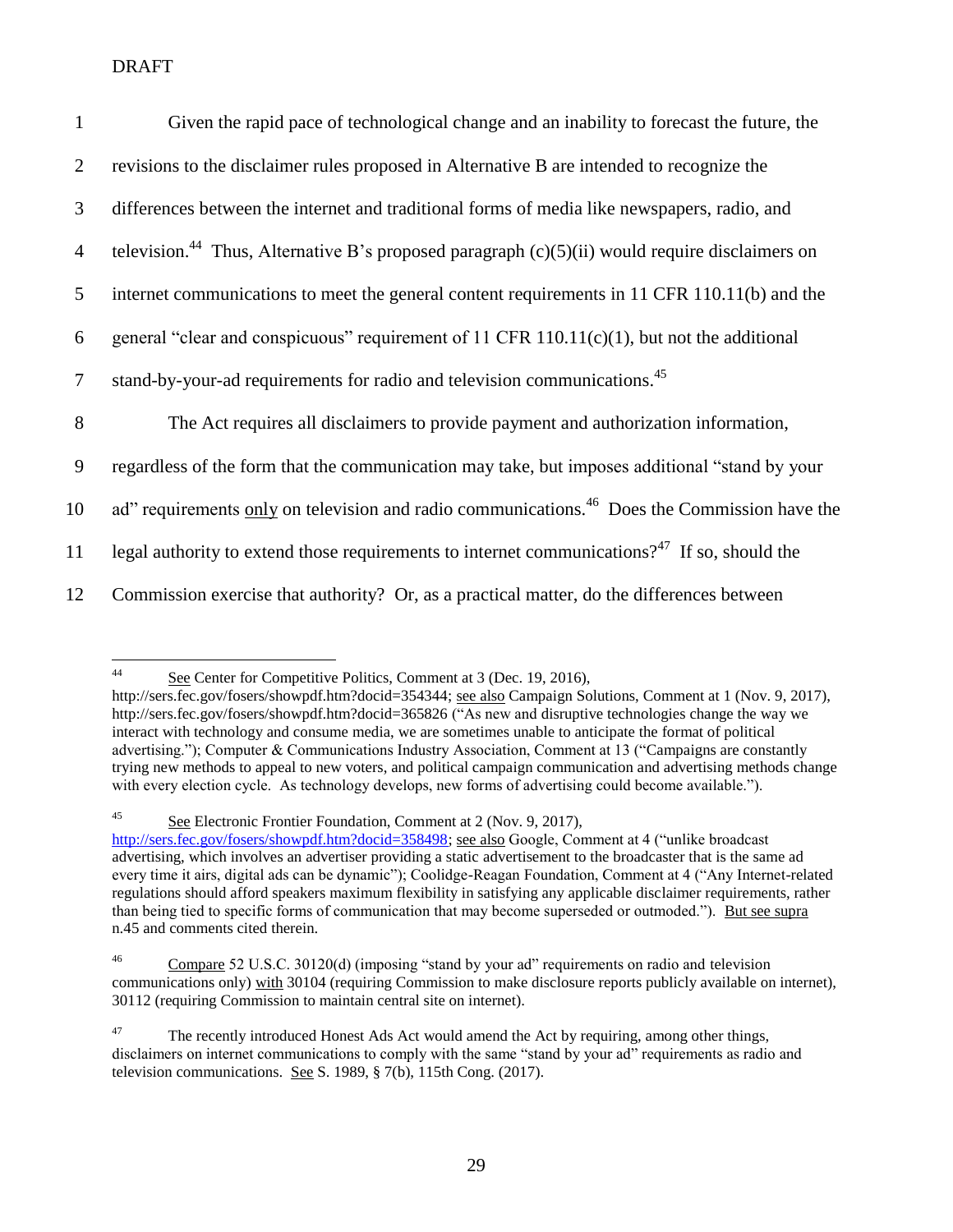| $\mathbf{1}$   | internet advertising and radio and television advertising make the "stand by your ad"                            |
|----------------|------------------------------------------------------------------------------------------------------------------|
| 2              | requirements a poor fit for audio and video public communications on the internet? Some                          |
| 3              | commenters in this rulemaking indicated that the internet is a continuously evolving advertising                 |
| $\overline{4}$ | medium with a wide range of platforms, formats, displays, duration, and interactivity. Are the                   |
| $\mathfrak{S}$ | "stand by your ad" requirements for television and radio communications overly inflexible by                     |
| 6              | comparison? <sup>48</sup> For example, television advertisements must have both spoken and written               |
| $\tau$         | disclaimers. One commenter estimated that the spoken disclaimer can take five or more seconds                    |
| 8              | to deliver, <sup>49</sup> and the Act requires the written disclaimer to appear "in a clearly readable manner    |
| 9              | for a period of <u>at least 4 seconds</u> ." <sup>50</sup> Is it reasonable to impose these requirements on paid |
| 10             | internet advertisements? <sup>51</sup> Should audio or video internet ads that are very short be required to     |
| 11             | provide full "stand by your ad" disclaimer information, as the Commission has decided in the                     |
| 12             | television advertising context? <sup>52</sup> Does requiring a candidate or other individual representing the    |
| 13             | payor to claim responsibility for a communication by image or voice-over (as is currently                        |

 $\overline{48}$ See, e.g., 52 U.S.C. 30120(d)(1)(B) (requiring television advertisement authorized by candidate to provide disclaimer through "unobscured, full-screen view of the candidate making the statement, or the candidate in voiceover, accompanied by a clearly identifiable photographic or similar image of the candidate," and "in writing at the end of the communication in a clearly readable manner with a reasonable degree of color contrast between the background and the printed statement, for a period of at least 4 seconds"),  $30120(d)(2)$  (requiring television advertisement not authorized by candidate to provide disclaimer "conveyed by an unobscured, full-screen view of a representative of the political committee or other person making the statement, or by a representative of such political committee or other person in voice-over, and shall also appear in a clearly readable manner with a reasonable degree of color contrast between the background and the printed statement, for a period of at least 4 seconds").

<sup>50</sup> 52 U.S.C. 30120(d)(1)(B)(ii), (d)(2) (emphasis added); <u>see also</u> 11 CFR 110.11(c)(3)(iii)(B), (c)(4)(iii)(B).

<sup>49</sup> See Computer & Communications Industry Association, Comment at 11.

 $51$  See Computer & Communications Industry Association, Comment at 11 (stating that audio advertisements on internet "could be fifteen seconds in length or even shorter" and urging Commission to "avoid rigidly extending broadcast radio spoken-word disclaimer requirements for radio to online platforms").

<sup>52</sup> See Advisory Opinion 2007-33 (Club for Growth PAC) (requiring full stand-by-your-ad disclaimers in 10 and 15-second television advertisements).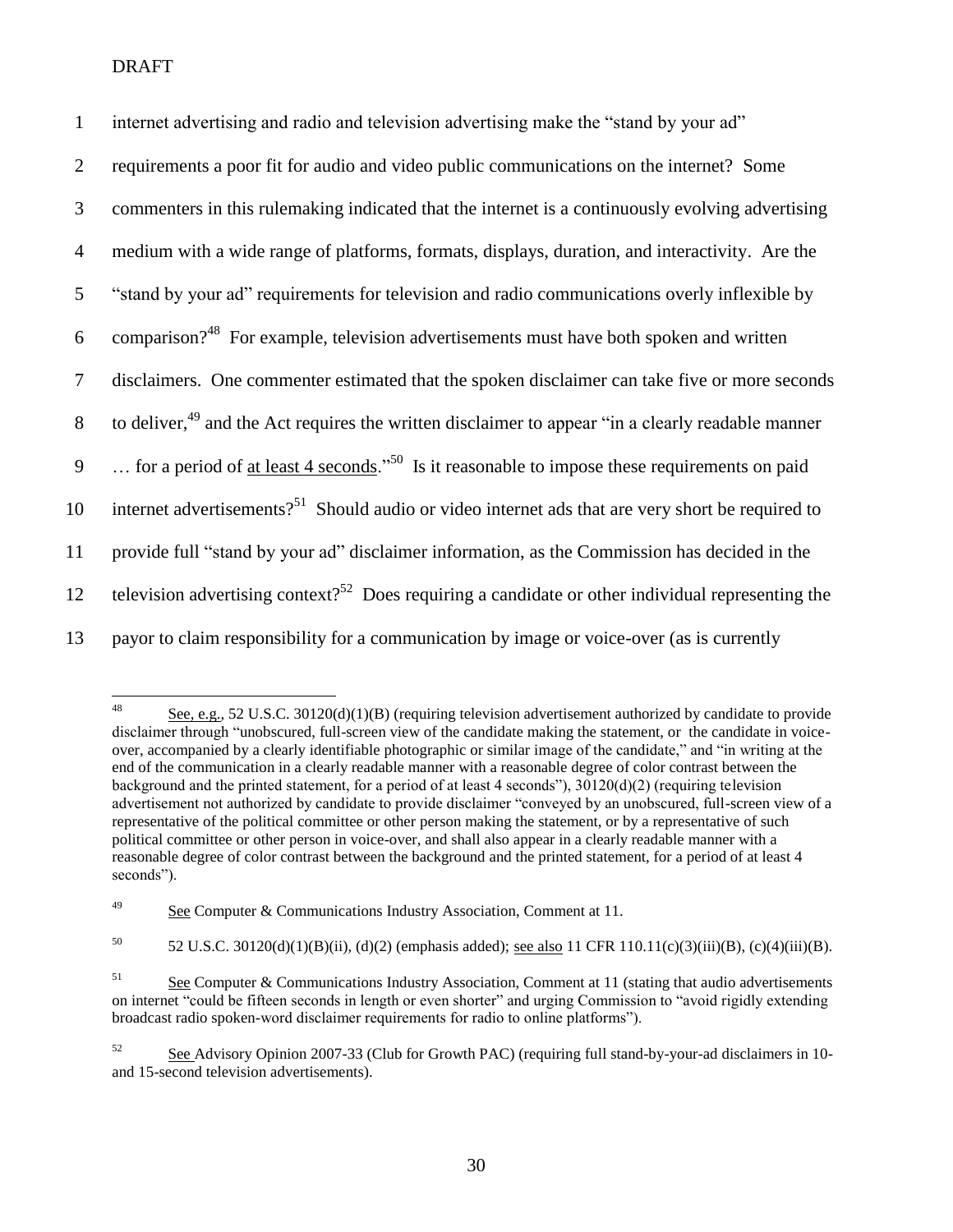| $\mathbf{1}$   | required for radio and television communications) impose an additional burden on the person                |
|----------------|------------------------------------------------------------------------------------------------------------|
| $\overline{2}$ | making the communication? Is this the type of obligation that courts have approved in television           |
| 3              | and radio advertising? What additional information, if any, does this requirement convey to a              |
| $\overline{4}$ | reader, viewer, or listener about the source of the communication?                                         |
| 5              | Disclaimer Requirements for Text and Graphic Communications Distributed over<br>3.                         |
| 6              | the Internet                                                                                               |
| 7              | As described below, Alternative A proposes to extend to text and graphic public                            |
| 8              | communications distributed over the internet that lack any video component the specific                    |
| 9              | requirements for disclaimers on printed public communications. Under Alternative A, such text              |
| 10             | and graphic public communications would also be required to satisfy the general requirements               |
| 11             | that apply to all public communications requiring disclaimers. Alternative B proposes to require           |
| 12             | all public communications distributed over the internet, including text and graphic public                 |
| 13             | communications, to satisfy the general requirements that apply to all public communications                |
| 14             | requiring disclaimers, and does not propose to extend any additional disclaimer requirements to            |
| 15             | such communications.                                                                                       |
| 16             | Alternative A<br>a.                                                                                        |
| 17             | 1. Proposed 11 CFR $110.11(c)(2)(vi)$                                                                      |
| 18             | Internet advertisements may be in the form of text, image, and other graphic elements                      |
| 19             | with audio but without video components; such advertisements come "in all shapes and sizes." <sup>53</sup> |

 Google, Comment at 5 (describing ad products on the Google Display Network); <u>see also</u> Advisory Opinion Request 2017-12 (Take Back Action Fund).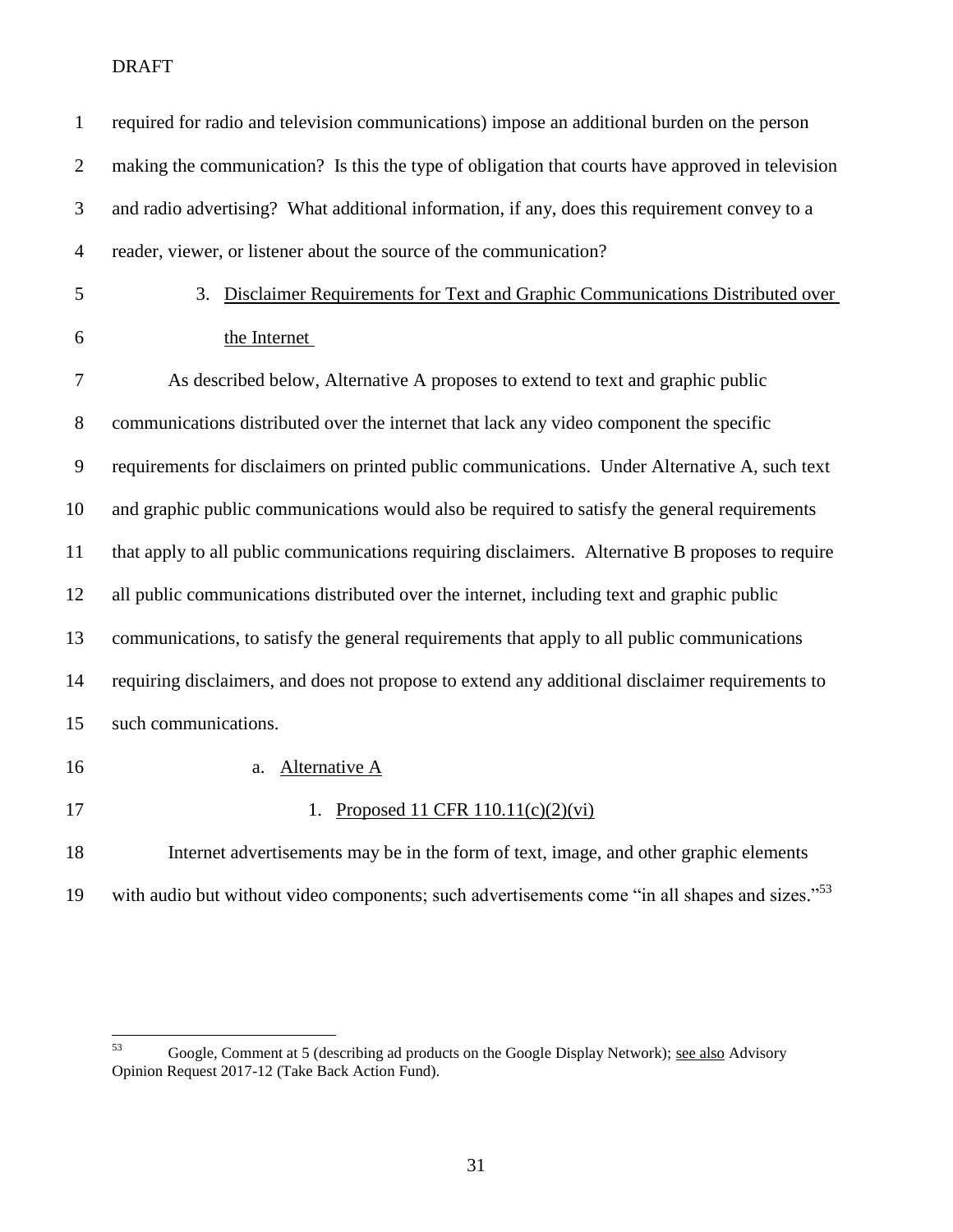| $\mathbf{1}$   | Alternative A proposes to adapt the existing requirements at 11 CFR 110.11(c)(2) that                  |
|----------------|--------------------------------------------------------------------------------------------------------|
| $\overline{2}$ | apply to printed communications because they have been in operation for 15 years and are,              |
| 3              | therefore, familiar to persons paying for, authorizing, and distributing communications.               |
| $\overline{4}$ | Alternative A's proposed new paragraph $(c)(5)(i)$ would provide that a "public"                       |
| $\mathfrak{S}$ | communication distributed over the internet with text or graphic components but without any            |
| 6              | video component" must contain a disclaimer that is of "sufficient type size to be clearly readable     |
| $\tau$         | by the recipient of the communication," a requirement adapted from 11 CFR 110.11(c)(2)(i).             |
| $8\,$          | Alternative A's proposed paragraph $(c)(5)(i)$ would further specify this "text size" requirement      |
| 9              | by providing that a "disclaimer that appears in letters at least as large as the majority of the other |
| 10             | text in the communication satisfies the size requirement." Finally, Alternative A's proposed           |
| 11             | paragraph (c)(5)(i) would require that a disclaimer be displayed "with a reasonable degree of          |
| 12             | color contrast between the background and the text of the disclaimer," a requirement the               |
| 13             | proposal indicates would be satisfied if the disclaimer "is displayed in black text on a white         |
| 14             | background or if the degree of color contrast between the background and the text of the               |
| 15             | disclaimer is no less than the color contrast between the background and the largest text used in      |
| 16             | the communication." These proposals are adapted from 11 CFR $110.11(c)(2)(iii)$ .                      |
| 17             | 2. Text or Graphic Internet Communications with Video or Audio                                         |
| 18             | Components                                                                                             |
| 19             | The proposal in Alternative A regarding a public communication distributed over the                    |
| 20             | internet "with text or graphic components but without any video component" is intended to work         |
| 21             | in conjunction with Alternative A's video proposal discussed above; under the operation of both        |
| 22             | of these parts of Alternative A, an internet communication that contains both text or graphic          |
| 23             | elements and a video component would be subject only to the specific disclaimer rules applicable       |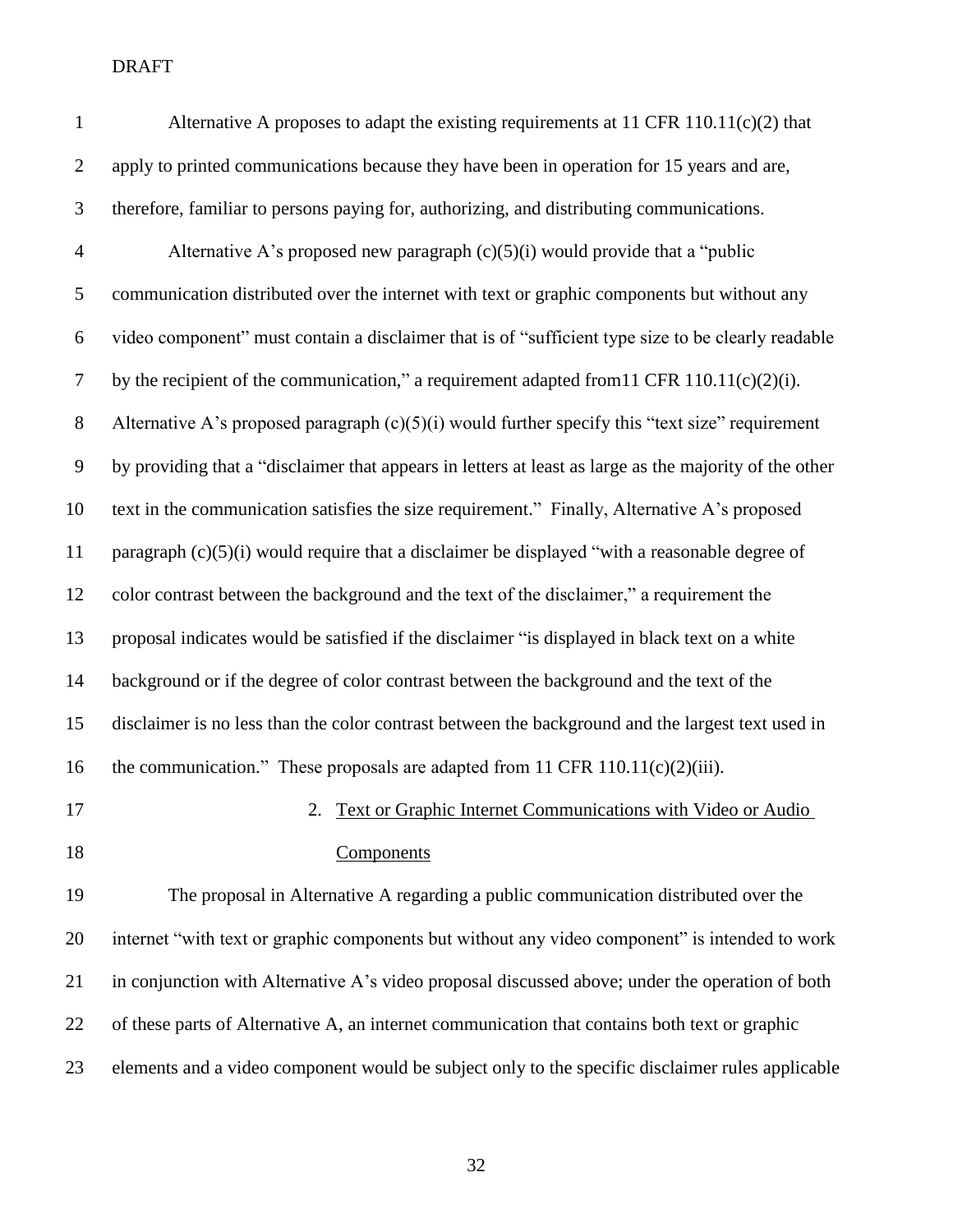to television, broadcast, cable, and satellite communications that are incorporated into 2 Alternative A's proposed paragraph (c)(5)(ii). The Commission seeks comment on this proposal. In particular, the Commission seeks comment regarding how users interact with internet advertisements that contain both text or graphic and video elements. Is it common for users to view only the printed or video components of an internet advertisement that contains both? Should the Commission require that such communications include at least an adapted disclaimer, see below, on the face of the text or graphic element? Do such adapted disclaimers provide adequate transparency? How important is it for adapted disclaimers to provide information sufficient to identify the communication's payor on the communication's face? Would a hyperlink in a communication be a reliable way to identify the payor or could hyperlinks prove to be transient? Could an indicator be used to defeat disclosure by linking to, for example, [goo.gl/nRk1H1](http://goo.gl/nRk1H1) at publication and then, once a complaint is filed with the Commission, to an actual political committee's website? Should the Commission consider other approaches, such as allowing political committees to identify themselves in adapted disclaimers with their FEC Committee ID numbers? Should or could the Commission require the hyperlinks on the adapted 16 disclaimers of political committees to connect to the committees' fec.gov pages?<sup>54</sup> Should the Commission adopt rules that require a disclaimer to be included on either the text and graphic portion or the video portion of an internet advertisement, or on both portions, depending on the proportion of the advertisement that contains each type of content? Alternatively, should the rules allow an advertiser the choice between the "television" or "text and graphic" communication disclaimer rules for an internet communication that contains both video and text or graphic components?

For example: [https://www.fec.gov/data/committee/C00580100/?tab=about-committee,](https://www.fec.gov/data/committee/C00580100/?tab=about-committee) where "C00580100" is the organization's Committee ID.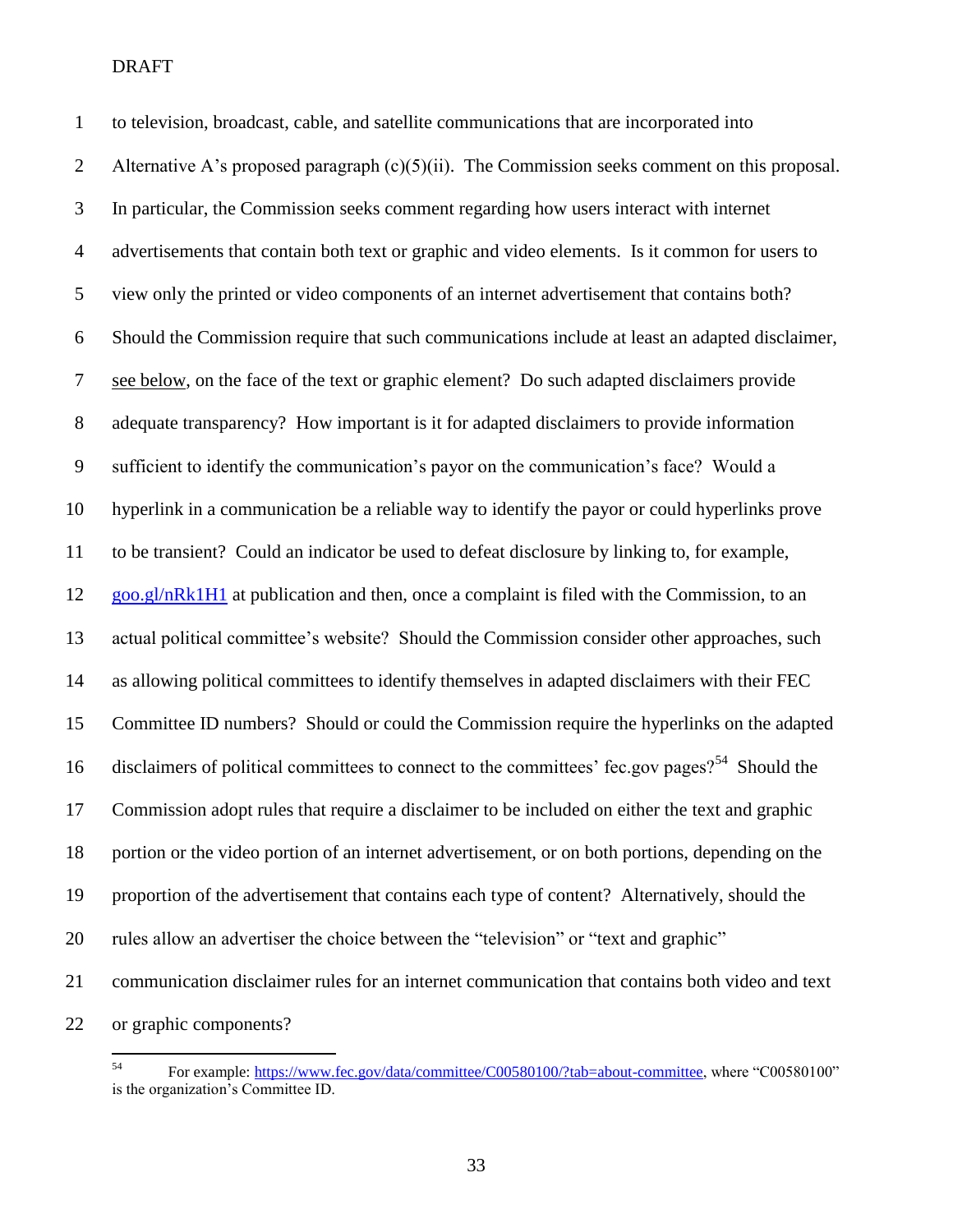| $\mathbf{1}$     | Similarly, under the operation of the "text or graphic" and audio proposals in Alternative        |
|------------------|---------------------------------------------------------------------------------------------------|
| $\overline{2}$   | A, an internet communication that contains both text and graphic elements and an audio, but not   |
| 3                | a video, component, would be subject to the specific disclaimer rules applicable only to text or  |
| $\overline{4}$   | graphic communications. Alternative A does not propose to include such communications in the      |
| $\mathfrak{S}$   | proposed "audio" rules because such advertisements appear more like text or graphic               |
| 6                | communications than "radio" ones. The Commission seeks comment on this proposal. In               |
| $\boldsymbol{7}$ | particular, and as with the proposal above, the Commission seeks comment regarding how users      |
| $8\,$            | interact with internet advertisements that contain both text or graphic and audio elements. Is it |
| $\overline{9}$   | common for users only to view the printed components or listen to the audio components of an      |
| 10               | internet advertisement that contains both? Should the Commission instead consider such            |
| 11               | advertisements under the "audio" proposals discussed above? Should the Commission require         |
| 12               | that such communications include both "radio" and text or graphic disclaimers? Should the         |
| 13               | Commission adopt rules that require disclaimer to be included in either the "text or graphic" or  |
| 14               | audio portion of an internet advertisement, or on both portions, depending on the proportion of   |
| 15               | the advertisement that contains each type of content? Alternatively, should the rules allow an    |
| 16               | advertiser the choice between the "radio" or "text or graphic" communication disclaimer rules     |
| 17               | for an internet communication that contains both audio and text or graphic components?            |
| 18               | Text and Graphic Internet Communication Disclaimer Text Size<br>3.                                |
| 19               | <b>Safe Harbor</b>                                                                                |
| 20               | Alternative A proposes to establish a "safe harbor" provision identifying disclaimer text         |
| 21               | size — "letters at least as large as the majority of the other text in the communication" — that  |
| 22               | clearly satisfies the rule. This would track the current approach for "printed" materials. See    |
| 23               | 2002 Disclaimer E&J, 67 FR 76965 (describing current 12-point type safe harbor for printed        |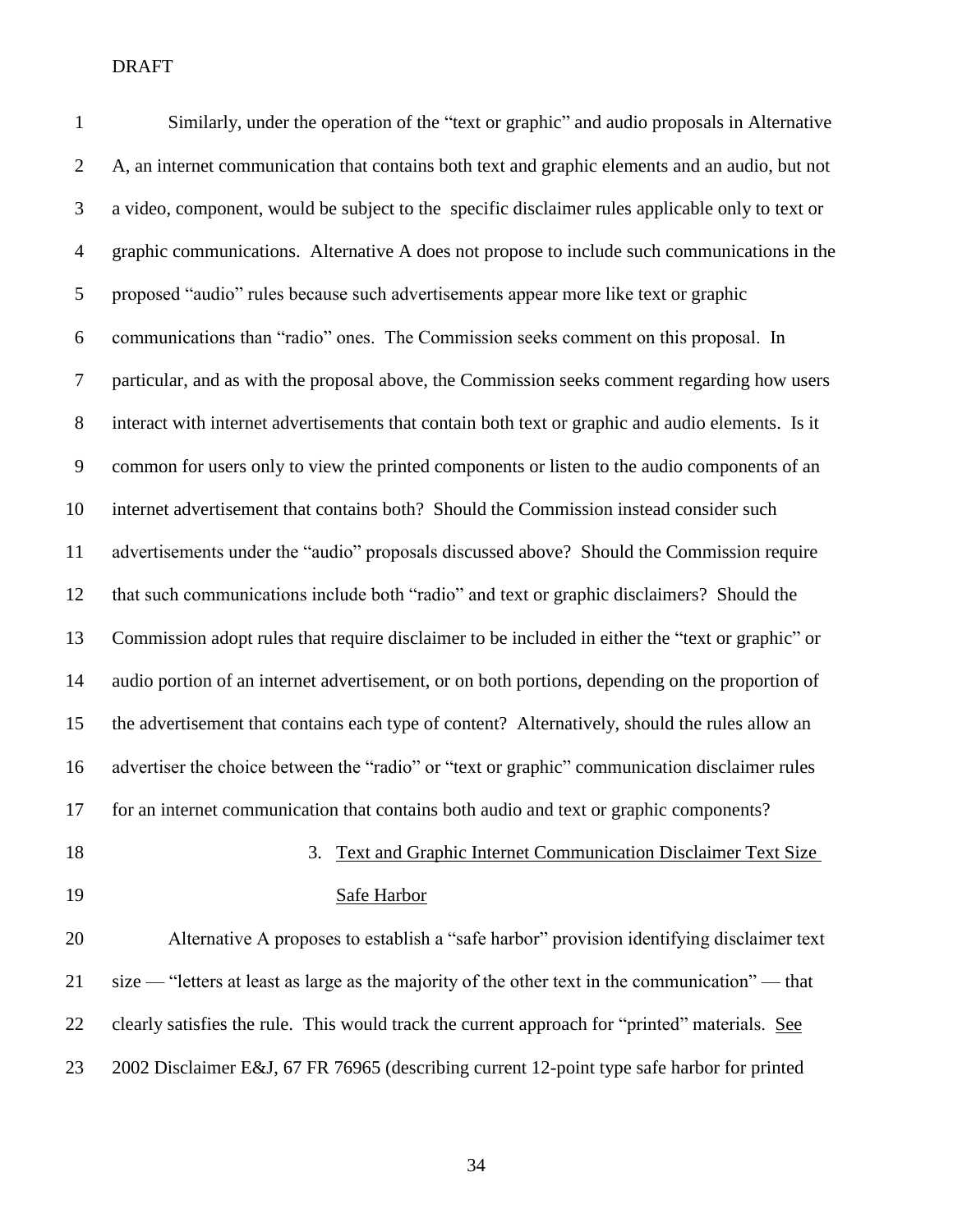communication disclaimers); cf. Advisory Opinion 1995-09 (NewtWatch PAC) at 2 (approving disclaimer on political committee's website that was "printed in the same size type as much of the body of the communication"). The Commission recognizes that some text or graphic internet communications may not have a "majority" text size. The possible diversity of text sizes in internet text and graphic communications is, in this respect, similar to text size diversity in printed communications currently addressed in 11 CFR 110.11(c)(2)(i). As the Commission explained when adopting the current safe harbor in lieu of a strict size requirement, "the vast differences in the potential size and manner of display of larger printed communications would render fixed type-size examples ineffective and inappropriate." 2002 Disclaimer E&J, 67 FR 76965. Thus, for internet communications with text or graphic components that are not included in the proposed text-size safe harbor, the intent behind Alternative A is that questions of whether a disclaimer is of sufficient type size to be clearly readable would be "determined on a case-by- case basis, taking into account the vantage point from which the communication is intended to be seen or read as well as the actual size of the disclaimer text," as they are under the current rule for printed materials. Id. Would the use of metrics minimize the need for case-by-case determinations?

## 17 b. Alternative B – Proposed 11 CFR 110.11(c)(5)(ii)

 Alternative B proposes to treat graphic, text, audio, and video communications on the internet equally for disclaimer purposes. Under proposed paragraph (c)(5)(ii) in Alternative B, disclaimers for all such communications would have to meet the general content requirement of 21 11 CFR 110.11(b) and be "clear and conspicuous" under 11 CFR 110.11(c)(1), including disclaimers for graphic and text communications on the internet. Thus, the disclaimers would have to be "presented in a clear and conspicuous manner, to give the reader, observer, or listener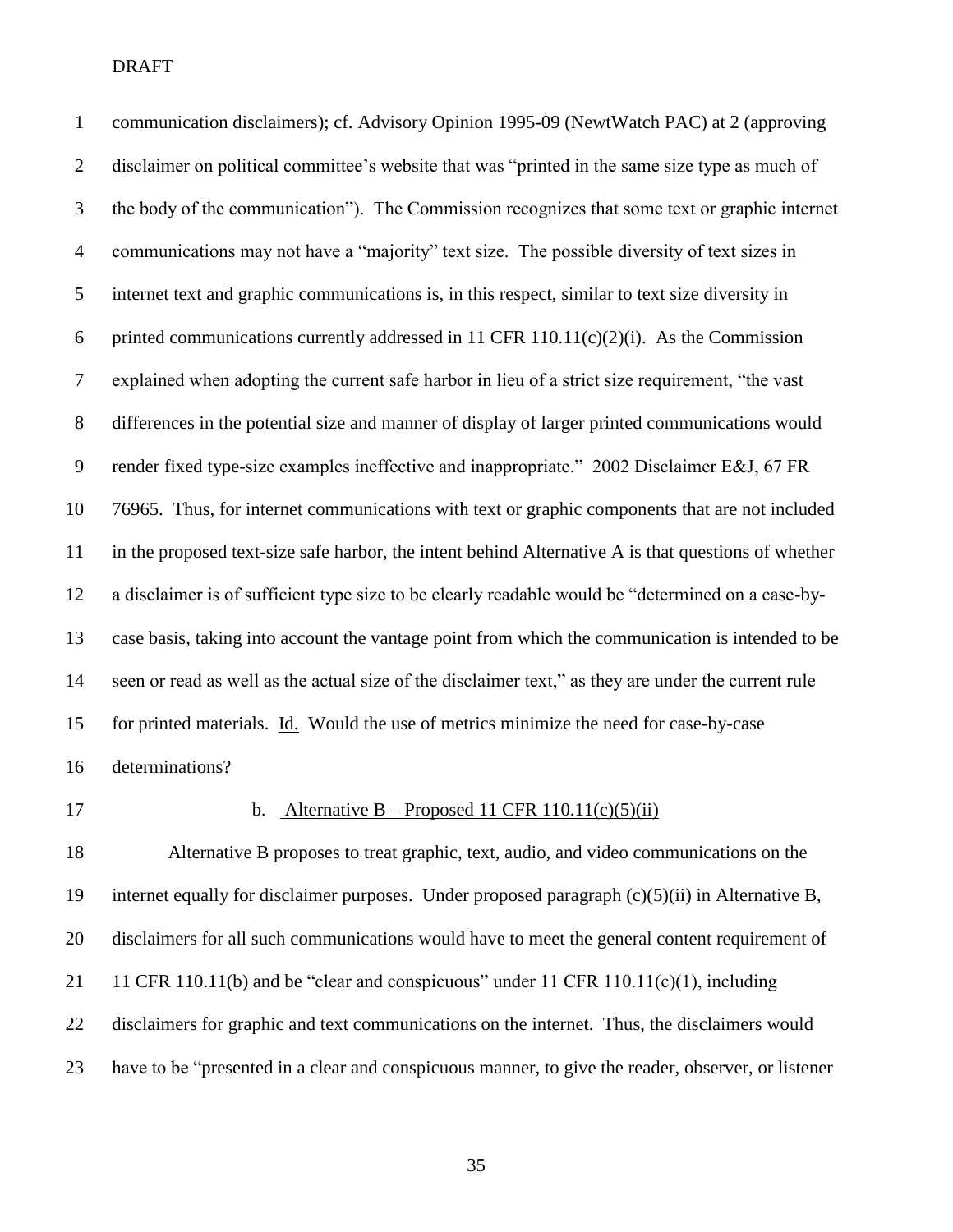| $\mathbf{1}$   | adequate notice of the identity of the person or political committee that paid for and, where        |
|----------------|------------------------------------------------------------------------------------------------------|
| $\overline{2}$ | required, that authorized the communication," 11 CFR 110.11(c)(1). Under Alternative B,              |
| 3              | disclaimers could not be difficult to read or hear, and their placement could not be easily          |
| $\overline{4}$ | overlooked. Id. Is Alternative B's proposal to treat internet communications differently from        |
| $\mathfrak s$  | print, radio, and TV communications for disclaimer purposes a reasonable approach to address         |
| 6              | current internet advertisements and future developments in internet communications?                  |
| 7              | Alternative B does not propose to create any safe harbors. The intent behind Alternative             |
| $8\,$          | B is to establish objective criteria that would cover all situations and minimize the need for case- |
| 9              | by-case determinations. Would safe harbors nonetheless be helpful in interpreting and applying       |
| 10             | the proposed rule? Or do safe harbors tend to become the de facto legal standard applied in          |
| 11             | advisory opinions and enforcement actions?                                                           |
| 12             | 4. Adapted Disclaimers for Public Communications Distributed over the Internet                       |
| 13             | Alternatives A and B both propose that some public communications distributed over the               |
| 14             | internet may satisfy the disclaimer requirement by an "adapted disclaimer" which includes an         |
| 15             | abbreviated disclaimer on the face of the communication in conjunction with a technological          |
| 16             | mechanism that leads to a full disclaimer, rather than by providing a full disclaimer on the face    |
| 17             | of the communication itself. Some aspects of both proposals are similar, and some are different,     |
| 18             | in ways highlighted below.                                                                           |
| 19             | The discussion in this section explains the Commission's alternative proposals for when a            |
| 20             | public communication distributed over the internet may utilize an adapted disclaimer.                |
| 21             | Alternative A allows the use of an adapted disclaimer when a full disclaimer cannot fit on the       |
| 22             | face of a text or graphic internet communication due to technological constraints. Alternative B     |
|                |                                                                                                      |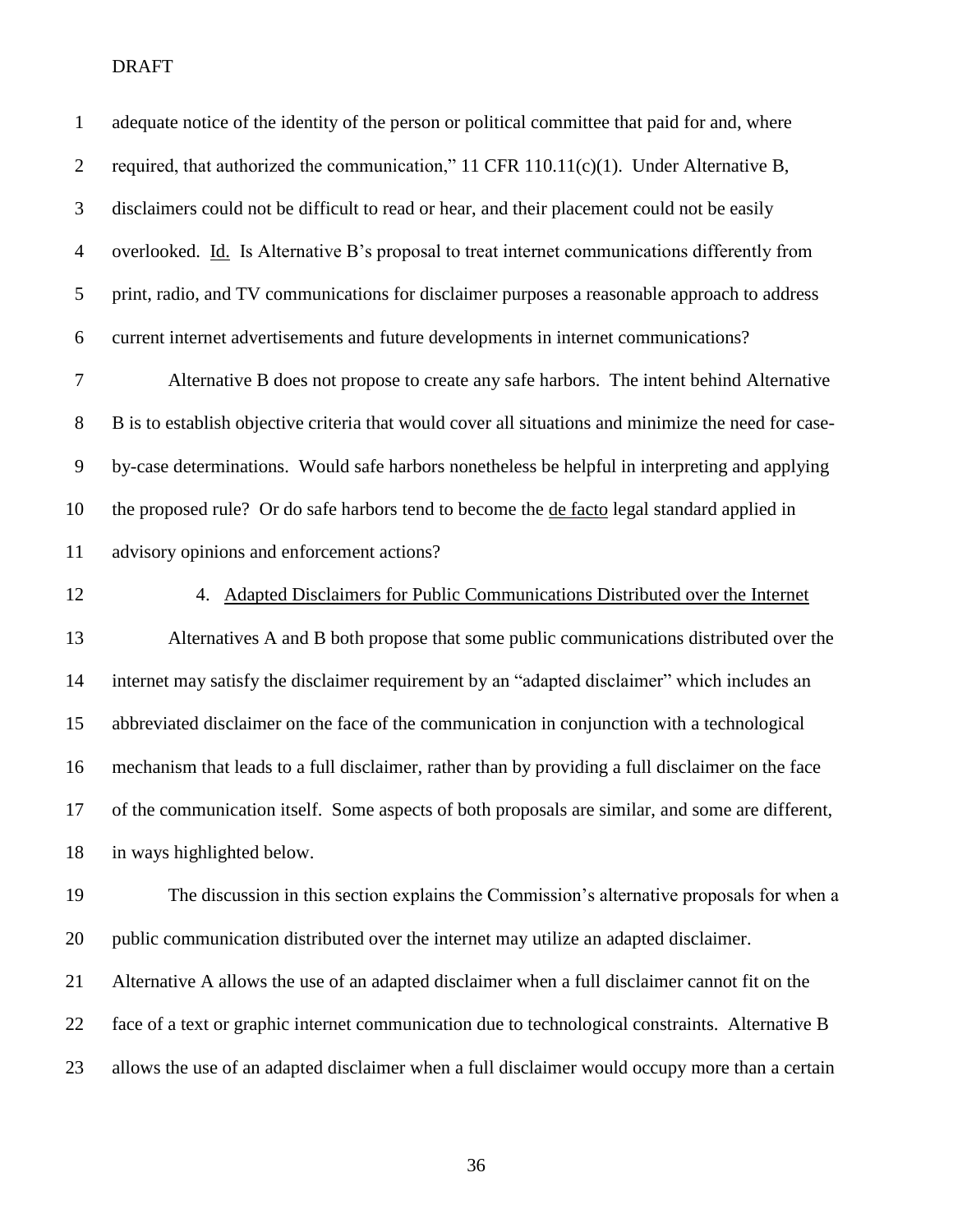| $\mathbf 1$    | percentage of any internet public communication's available time or space. Under Alternative B,                                                                                                    |
|----------------|----------------------------------------------------------------------------------------------------------------------------------------------------------------------------------------------------|
| $\overline{2}$ | the first tier of an adapted disclaimer would require the identification of the payor plus an                                                                                                      |
| $\mathfrak{Z}$ | indicator on the face of the communication. Alternative B's second tier adapted disclaimer                                                                                                         |
| $\overline{4}$ | would require only an indicator on the face of the communication.                                                                                                                                  |
| $\sqrt{5}$     | a. Alternative A — Proposed 11 CFR 110.11(c)(5)(i)(A): When a Communication                                                                                                                        |
| 6              | <b>May Use Technological Adaptations</b>                                                                                                                                                           |
| $\tau$         | While current text and graphic internet advertisements are akin in many respects to                                                                                                                |
| $8\,$          | analog printed advertisements, material differences between them remain. Most significant                                                                                                          |
| 9              | among these differences are the availability of "micro" sized text and graphic internet                                                                                                            |
| 10             | advertisements and the interactive capabilities of advertisements over the internet. <sup>55</sup> To ensure                                                                                       |
| 11             | the disclaimer rules remain applicable to new forms of internet advertising that may arise, while                                                                                                  |
| 12             | also reducing the need for serial revisions to Commission regulations in light of such                                                                                                             |
| 13             | developments, Alternative A proposes adopting a provision specifically addressing those text and                                                                                                   |
| 14             | graphic internet advertisements that cannot, due to external character or space constraints,                                                                                                       |
| 15             | practically include a full disclaimer on the face of the communication. See Advisory Opinion                                                                                                       |
| 16             | 2004-10 (Metro Networks) at 3 (concluding that modifications or adaptations to disclaimers may                                                                                                     |
|                | 17 be permissible in light of technologically or physically limited aspects of a communication).                                                                                                   |
| 18             | Accordingly, under Alternative A's proposed paragraph $(c)(5)(i)(A)$ , a "public                                                                                                                   |
| 19             | communication distributed over the internet with text or graphic components but without any                                                                                                        |
| 20             | video component" that, "due to external character or space constraints," cannot fit a required                                                                                                     |
|                | 55<br>See Public Citizen and Free Speech for People, Comment at 3 (Nov. 1, 2017),<br>http://sers.fec.gov/fosers/showndf.htm?docid=358485 (noting that paid online communications by "bots" "can be |

<http://sers.fec.gov/fosers/showpdf.htm?docid=358485> (noting that paid online communications by "bots" "can be very short and seamlessly integrated into social conversations. Absent disclaimers, such messages are not likely to be perceived as paid messages"); see also Spot-On, Comment at 8 (Nov. 9, 2017), <http://sers.fec.gov/fosers/showpdf.htm?docid=358480> (noting that "all [online] ads link to some sort of web page or presence").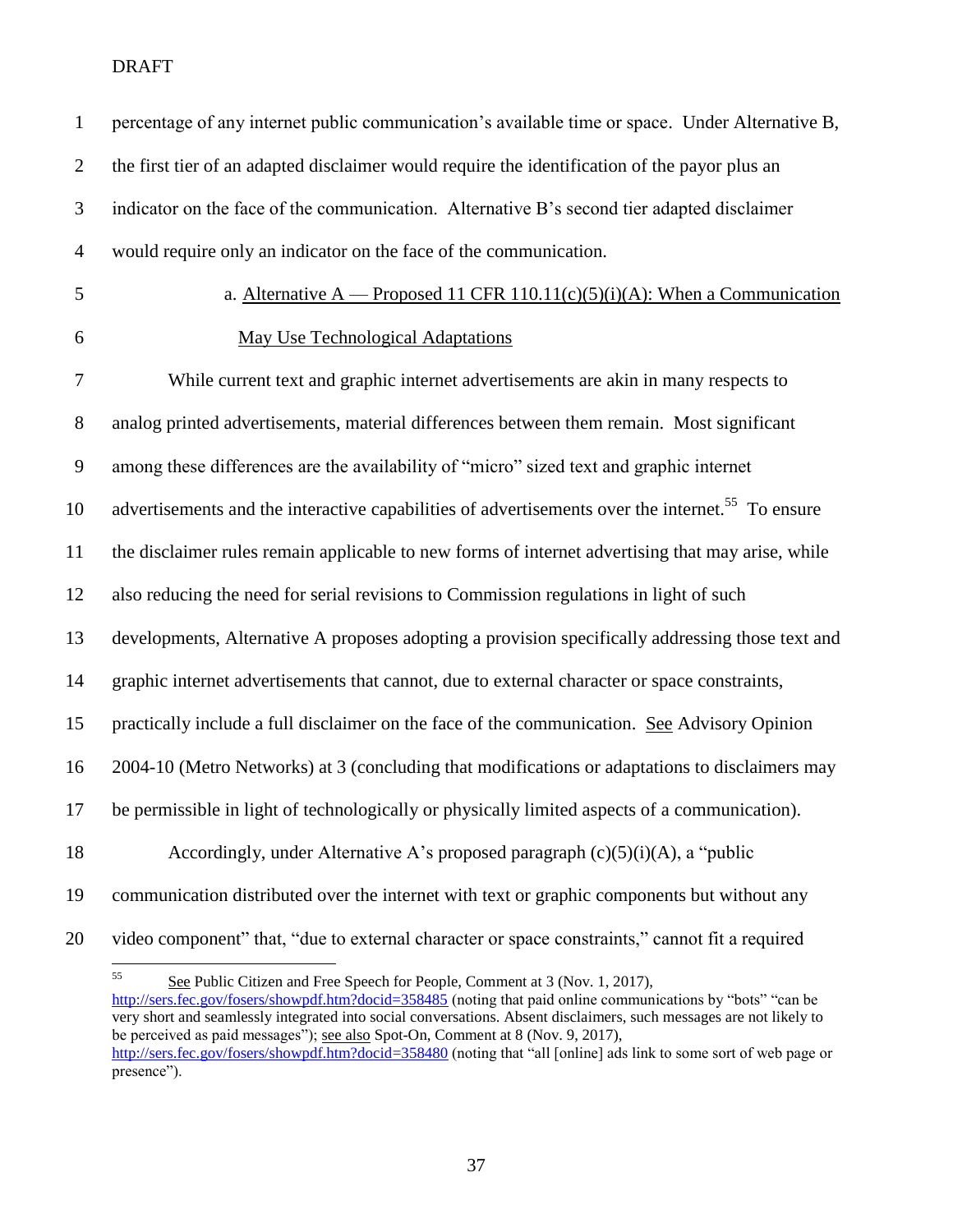| $\mathbf{1}$   | disclaimer must include an "adapted disclaimer." This provision would explain the                |
|----------------|--------------------------------------------------------------------------------------------------|
| $\overline{2}$ | circumstances under which a communication may use technological adaptations, describe how        |
| 3              | the adaptations must be presented, and provide examples of the adaptations.                      |
| $\overline{4}$ | Under Alternative A, the determination of whether a public communication distributed             |
| 5              | over the internet with text or graphic components but without any video component cannot fit a   |
| 6              | full disclaimer is intended to be an objective one. That is, the character or space constraints  |
| $\tau$         | intrinsic to the technological medium are intended to be the relevant consideration, not the     |
| 8              | communication sponsor's subjective assessment of the "difficulty" or "burden" of including a     |
| 9              | full disclaimer. As the Supreme Court has held in the context of broadcast advertisements, the   |
| 10             | government's informational interest is sufficient to justify disclaimer requirements even when a |
| 11             | speaker claims that the inclusion of a disclaimer "decreases both the quantity and effectiveness |
| 12             | of the group's speech." Citizens United, 558 U.S. at 368. Alternative A is built upon the        |
| 13             | proposition that the informational interest relied upon by the Supreme Court with respect to     |
| 14             | broadcast communications is equally implicated in the context of text and graphic public         |
|                |                                                                                                  |

communications distributed over the internet.

 Alternative A's reference to "external character or space constraints" is intended to codify the approach to those terms as the Commission has discussed them in the context of the small items and impracticable exceptions discussed above. See, e.g., Advisory Opinion 2007-33 (Club for Growth PAC) at 3 (contrasting lack of "physical or technological limitations" constraining 10- and 15-second television advertisements with "overall limit" and "internal limit" on size or length of SMS ads); Advisory Opinion 2004-10 (Metro Networks) at 3 (discussing "physical and technological limitations" of ad read live from helicopter). This 23 approach to determining when a communication cannot fit a required disclaimer — rather than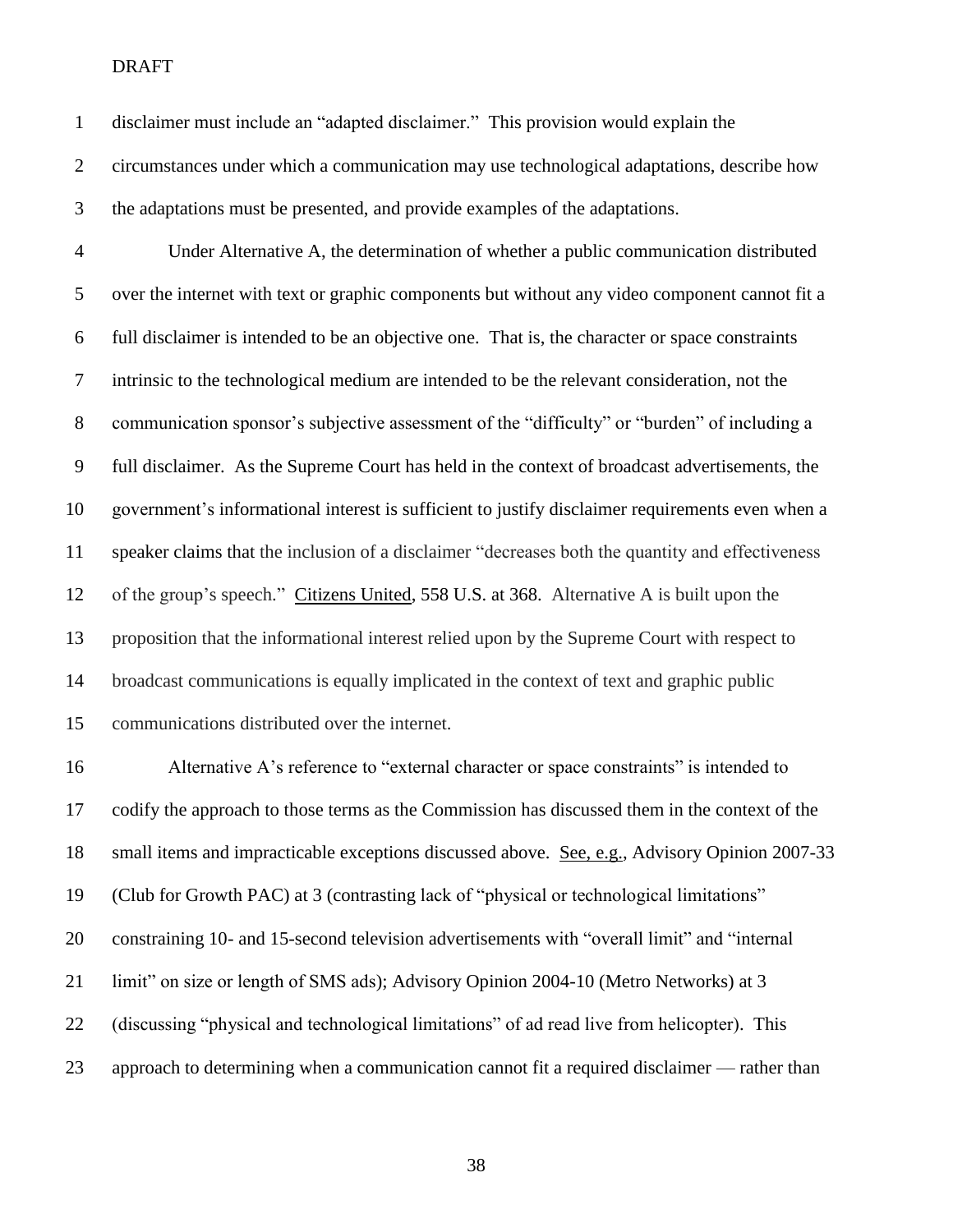| $\mathbf{1}$     | by the particular size of the communication as measured by pixels, number of characters, or                  |
|------------------|--------------------------------------------------------------------------------------------------------------|
| $\overline{2}$   | other measurement — is intended to minimize the need for serial revisions to Commission                      |
| $\mathfrak{Z}$   | regulations as internet technology may evolve. Should existing or newly developed internet                   |
| $\overline{4}$   | advertising opportunities raise questions as to whether a particular communication may fit a                 |
| 5                | disclaimer, the intent behind Alternative A is that such questions may be addressed in an                    |
| $\boldsymbol{6}$ | advisory opinion context. <sup>56</sup> Would this approach provide sufficient clarity about the application |
| $\boldsymbol{7}$ | of the disclaimer requirement, and the disclaimer exceptions, to particular communications?                  |
| $8\,$            | Should Alternative A, if adopted, preclude the use of the small items and impracticable                      |
| $\overline{9}$   | exceptions for internet public communications?                                                               |
| 10               | Does the "external character or space constraints" approach provide sufficiently clear                       |
| 11               | guidance in light of existing technology or technological developments that may occur? Is it                 |
| 12               | clear what "cannot fit" means in the proposed rule? Should the Commission adopt a safe harbor                |
| 13               | indicating that ads with particular pixel size, character limit, or other technological characteristic       |
| 14               | may use adapted disclaimers? Or do safe harbors tend to become the de facto legal standard in                |
| 15               | advisory opinions and enforcement actions? If the Commission were to adopt either a bright-line              |
| 16               | rule or a safe harbor based on pixel size, character limit, or other technological characteristic,           |
| 17               | what should those technological limits be? Does the "external character or space constraints"                |
| 18               | wording make clear that business decisions to sell small ads that are not constrained by actual              |
| 19               | technological limitations do not justify use of an adapted disclaimer? Are there circumstances               |
| 20               | under which requiring a full disclaimer to appear on the face of an internet ad would cause the              |
| 21               | speaker to curtail his or her message, or purchase a larger ad, or run the ad on a different                 |
| 22               | platform? Are there circumstances under which such a requirement would discourage the                        |
|                  |                                                                                                              |

 $\overline{56}$ See 11 CFR 112.1.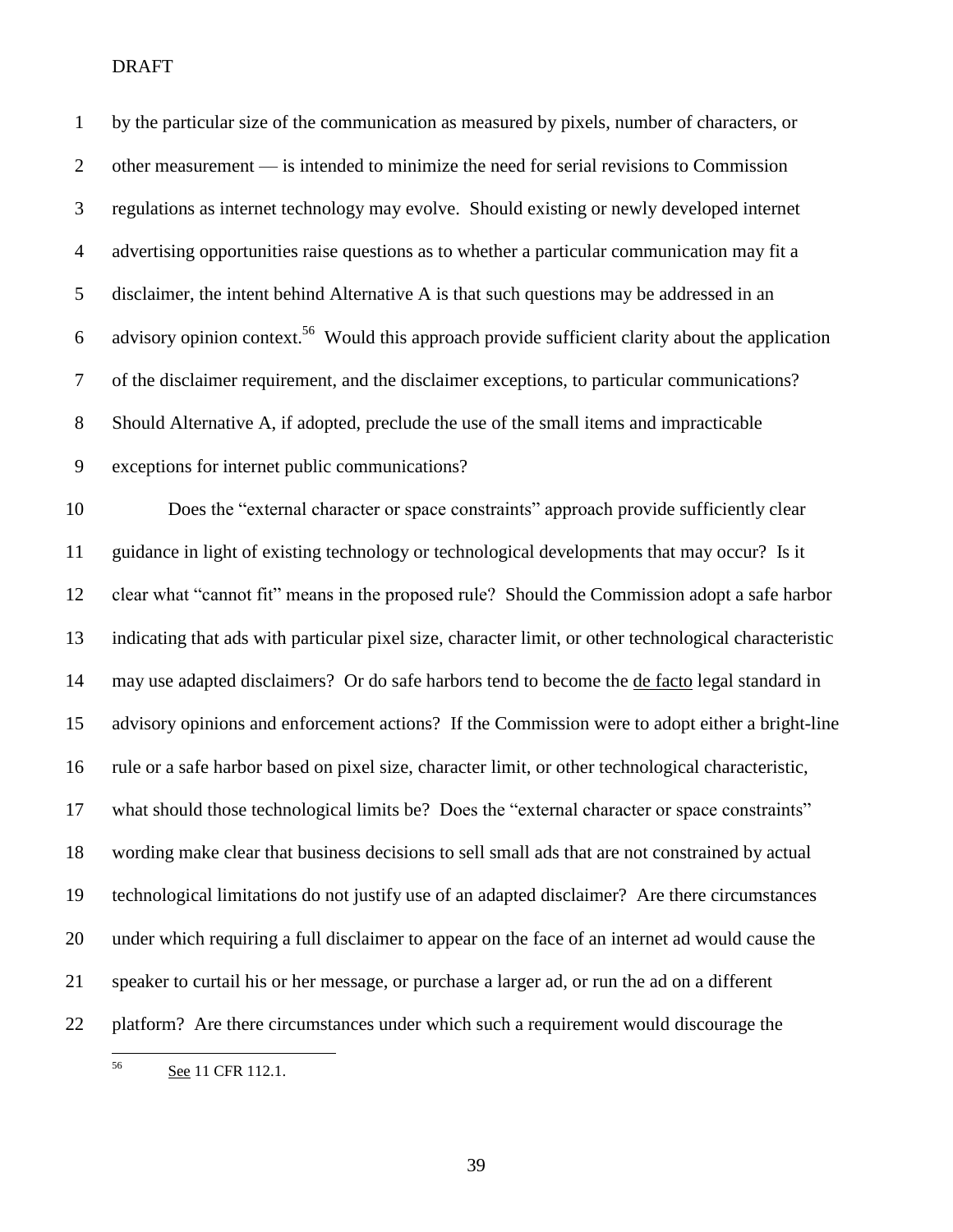| $\mathbf{1}$   | speaker from running the ad at all? Is there anything about advertising on the internet that would          |
|----------------|-------------------------------------------------------------------------------------------------------------|
| $\overline{2}$ | warrant a different conclusion than courts have reached in upholding the Act's disclaimer                   |
| 3              | requirements on political advertising in other media?                                                       |
| $\overline{4}$ | Alternative B – Proposed 11 CFR 110.11(c)(5)(ii)-(iv): When a<br>$\mathbf b$ .                              |
| 5              | <b>Communication May Use Technological Adaptations</b>                                                      |
| 6              | In applying the disclaimer rules to internet public communications, Alternative B                           |
| 7              | proposes to allow any form of paid internet advertisement — including audio and video ads — to              |
| $8\,$          | utilize an adapted disclaimer under certain conditions. <sup>57</sup> Alternative B proposes to establish a |
| 9              | bright-line rule to help speakers determine for themselves when they may utilize an adapted                 |
| 10             | disclaimer. <sup>58</sup> The "bright line" is determined by the amount of time or space necessary to       |
| 11             | provide a full disclaimer in an internet public communication as a percentage of the overall                |
| 12             | communication. <sup>59</sup> Proposed paragraph (c)(5)(iii) in Alternative B suggests "ten percent of the   |
| 13             | time or space in an internet communication" as the appropriate amount. If the amount of time or             |
| 14             | space necessary for a clear and conspicuous disclaimer exceeds ten percent, then the speaker                |
| 15             | may, under Alternative B, provide an adapted disclaimer. Is ten percent a reasonable figure, or is          |

<sup>57</sup> <sup>57</sup> Neither Alternative proposes to allow political committees to provide disclaimers through a technological mechanism for their email of more than 500 substantially similar communications or their internet websites available to the general public.

<sup>58</sup> See, e.g., Facebook, Comment at 3 (encouraging "a regulatory approach that provides advertisers flexibility to meet their disclaimer obligations in innovative ways that take full advantage of the technological advances in communication the Internet makes possible"); Campaign Legal Center and Democracy 21, Comment at 1 (2011) ("Innovation, not exemption, is the answer."); American Federation of Labor and Congress of Industrial Organizations et al., Comment at 2 ("[R]ules in this area must be . . . flexible and principle-focused . . . . The challenge is to achieve both public informational goals and provide sufficient clarity to speakers about the rules so there is both informed compliance and predictable enforcement"); Computer & Communications Industry Association, Comment at 14 ("CCIA cautions against regulatory action that does not allow for flexible solutions"); Software & Information Industry Association, Comment at 4 (urging "a flexible and diverse set of transparency practices that evolve and innovate as digital content offerings and advertising profiles continue to evolve").

<sup>&</sup>lt;sup>59</sup> Commission regulations also apply a time-space approach to attributing expenditures for publications and broadcast communications to more than one candidate. See 11 CFR 106.1(a).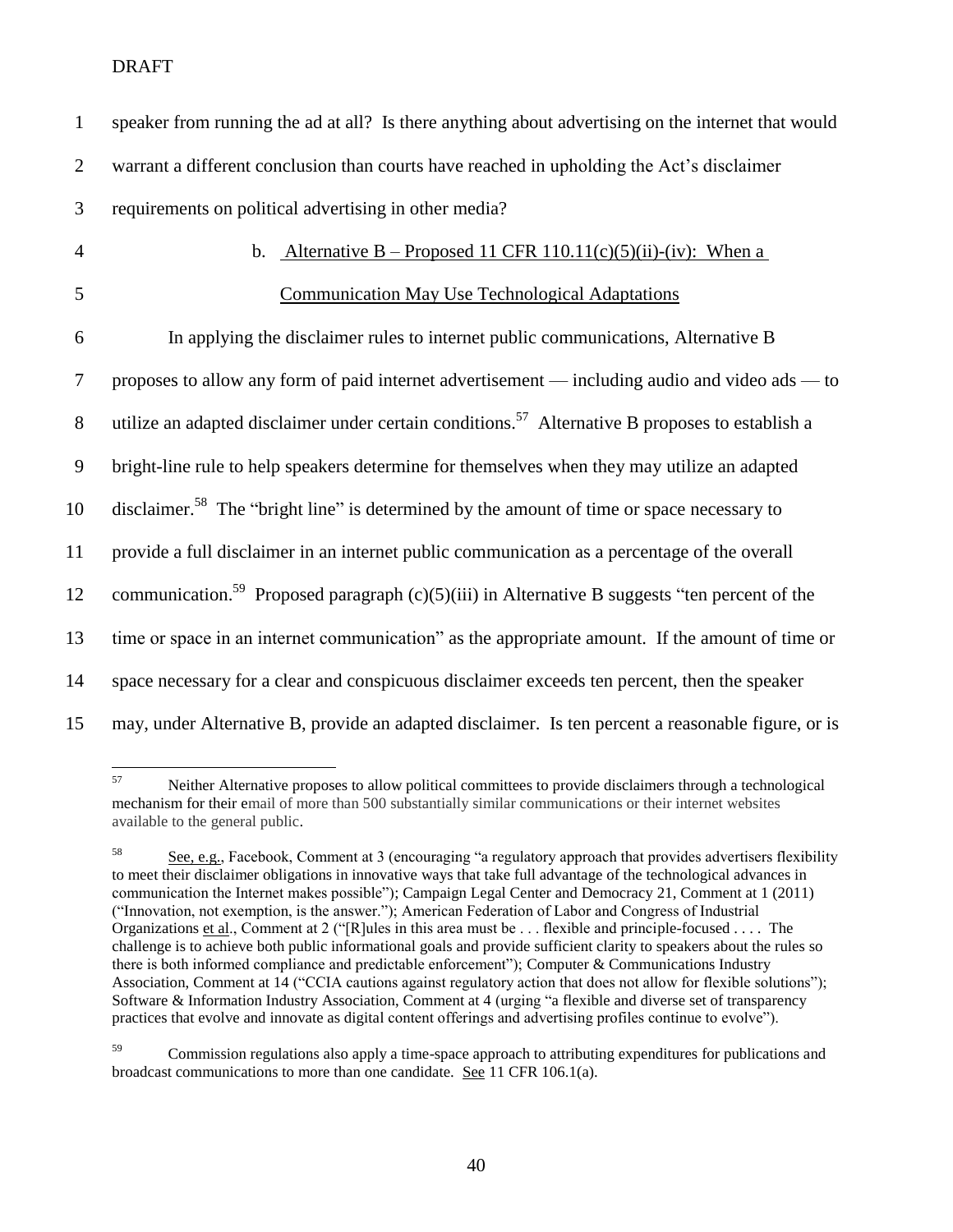| $\mathbf{1}$   | it too high or too low? <sup>60</sup> Should the Commission adopt a different benchmark for allowing   |
|----------------|--------------------------------------------------------------------------------------------------------|
| $\overline{2}$ | political speakers to use available technology to provide disclaimers for their internet public        |
| 3              | communications? Is Alternative B's proposed approach sufficiently clear to enable speakers to          |
| $\overline{4}$ | administer it for themselves rather than seek advisory opinions before engaging in political           |
| 5              | advertising online?                                                                                    |
| 6              | To provide clarity in determining whether a speaker may utilize an adapted disclaimer,                 |
| 7              | proposed paragraph $(c)(5)(ii)$ in Alternative B also proposes objective standards for use in          |
| $8\,$          | measuring time and space. For internet public communications consisting of text, graphics, or          |
| 9              | images, Alternative B proposes to use characters or pixels. For internet public communications         |
| 10             | consisting of audio and video, Alternative B proposes to use seconds. These proposals are based        |
| 11             | on the Commission's experience with such communications in the advisory opinion context. <sup>61</sup> |
| 12             | The Commission has limited expertise in the technical aspects of internet advertising, however.        |
| 13             | Are the proposed metrics of characters, pixels, and seconds a reasonable way to measure space          |
| 14             | and time in paid internet advertisements? If they are, then are they sufficiently flexible to remain   |
| 15             | relevant as technology changes, or are they likely to become obsolete? Should the rule, instead,       |

 $60\,$ Some commenters suggested different levels at which providing a disclaimer becomes unduly burdensome. See Cause of Action, Comment at 4 (explaining that California's disclaimer requirement, "while minimal, still takes around 15% of a Google advertisement," which "carr[ies] a high cost of character space, even to the point of overshadowing the communication itself"); Center for Competitive Politics, Comment at 5 (2011), Comment at 4 (2016) (urging the Commission to "excuse disclaimers in any Internet advertising product where the number of characters needed for a disclaimer would exceed 4% of the characters available in the advertising product, exclusive of those reserved for the ad's title"); Institute for Free Speech, Comment at 4 (same); see also American Federation of Labor and Congress of Industrial Organizations, et al., Comment at 2 ("In no case should the disclaimer rules compel a diminution of the speaker's message itself in order to accommodate the disclaimer; and, that principle should determine whether or not an Internet advertisement . . . may omit the full, statutorily required language, and instead link to a disclaimer as the routine solution."). Certain aspects of Federal Communications Commission rules employ a bright line for certain political advertisement sponsorship statements. See e.g., 47 CFR 73.1212 (requiring sponsors of political advertising broadcast via television to be identified with letters that are equal to or greater than 4% of the vertical picture height).

<sup>&</sup>lt;sup>61</sup> See Advisory Opinion Request 2017-12 (Take Back Action Fund); Advisory Opinion Request 2013-18 (Revolution Messaging), Advisory Opinion Request 2011-09 (Facebook); Advisory Opinion Request 2010-19 (Google).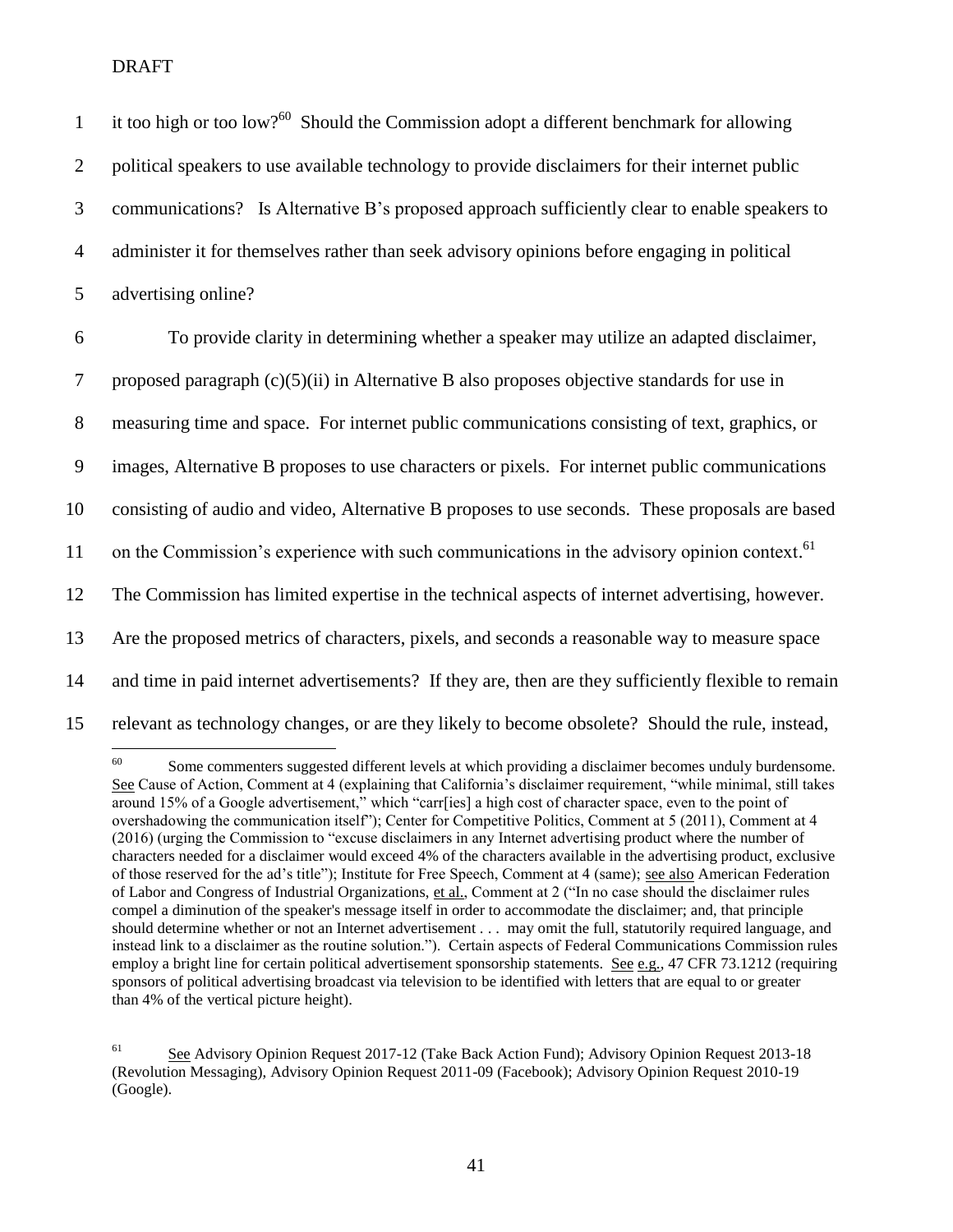| $\mathbf{1}$   | specify a percentage of space or time without identifying the units of measurement? Would that     |
|----------------|----------------------------------------------------------------------------------------------------|
| $\overline{2}$ | provide sufficient clarity for speakers to be able to determine for themselves when they can       |
| 3              | utilize an adapted disclaimer? The Commission also seeks comment on how it should measure          |
| $\overline{4}$ | the time and space that a disclaimer occupies on an internet advertisement containing both text or |
| $\mathfrak{S}$ | graphic and audio or video elements. Should the Commission's disclaimer regulations explicitly     |
| 6              | address such advertisements? If so, how? Additionally, how should the Commission measure           |
| $\tau$         | pixels, characters, and seconds in an advertisement that may expand or change, such as those       |
| $8\,$          | with scrolling, frame, carousel, or similar features? Should the Commission incorporate in the     |
| 9              | rule specifications for these internet advertisement features?                                     |
| 10             | F. How Adaptations Must be Presented on the Face of the Advertisement                              |
| 11             | The discussion in this section explains the Commission's alternative proposals for what            |
| 12             | information must be included on the face of an advertisement that utilizes an adapted disclaimer.  |
| 13             | Both Alternatives A and B propose that an internet public communication that provides an           |
| 14             | adapted disclaimer must provide some information on the face of the advertisement, and both        |
| 15             | alternatives require such information to be clear and conspicuous and to provide notice that       |
| 16             | further disclaimer information is available through the technological mechanism. Alternative A     |
| 17             | proposes one method of presenting an adapted disclaimer, and Alternative B proposes two            |
| 18             | methods, in a tiered approach.                                                                     |
| 19             | Alternative A's approach would require, on the face of the advertisement, the payor's              |
| 20             | name plus an "indicator" that would give notice that further information is available. Alternative |
| 21             | B proposes a two-tiered approach. Under its first tier, Alternative B would require, on the face   |

of the advertisement, identification of the payor plus an "indicator." Tier one of Alternative B

differs from Alternative A in only one material aspect: Alternative B would allow, in lieu of a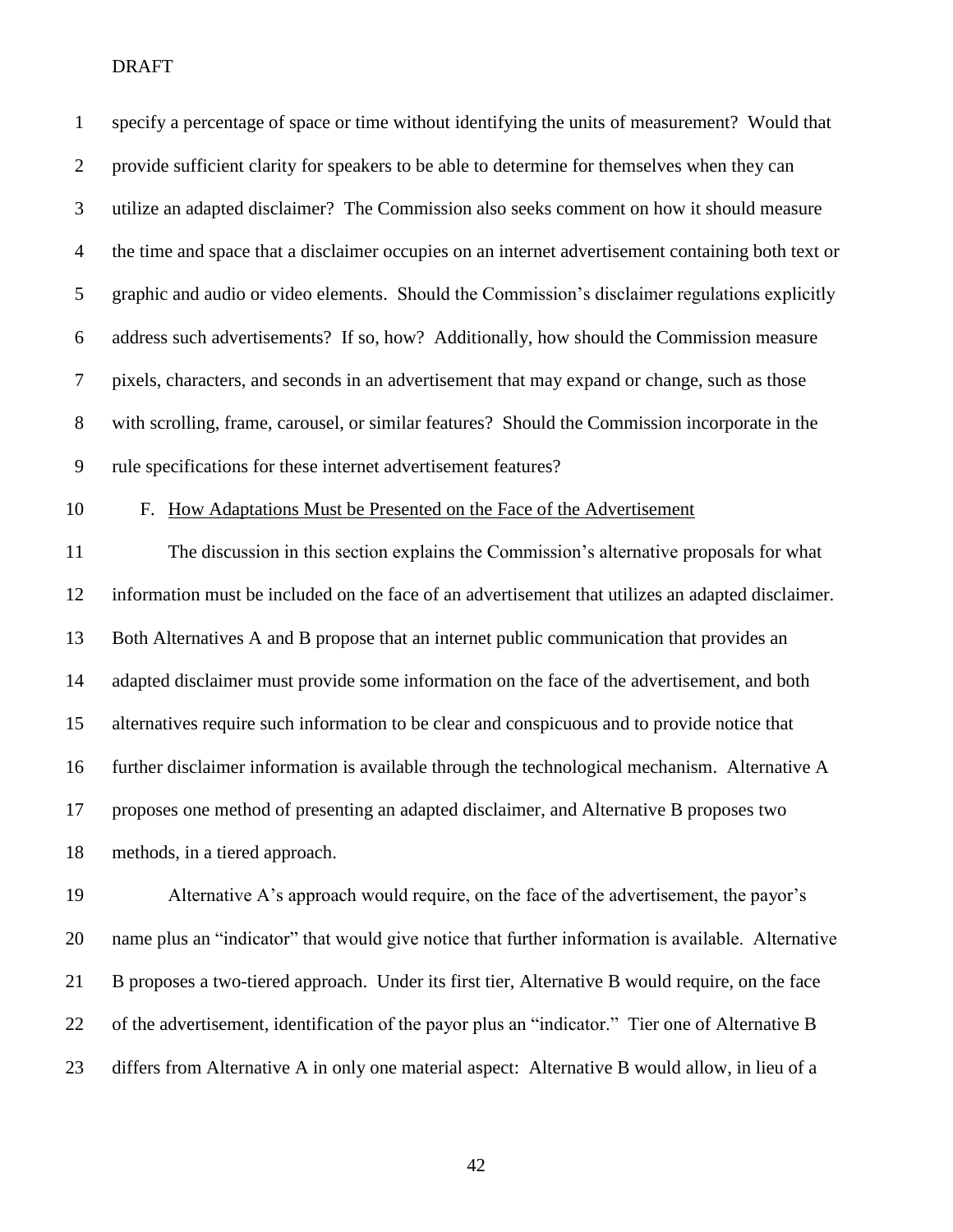| $\mathbf{1}$     | payor's full name, for a payor to be identified by a clearly recognized identifier such as an           |
|------------------|---------------------------------------------------------------------------------------------------------|
| $\overline{2}$   | abbreviation or acronym. Under its second tier, Alternative B would require, on the face of the         |
| 3                | advertisement, only an "indicator"; neither the payor's name nor an identifier would be required        |
| $\overline{4}$   | under tier two of Alternative B. Alternatives A and B use similar definitions of "adapted               |
| 5                | disclaimer" and "indicator."                                                                            |
| 6                | Alternative A – One Tier: Name Plus Indicator<br>a.                                                     |
| 7                | Alternative A's proposed rule would explain that an "adapted disclaimer" means "an                      |
| $8\,$            | abbreviated disclaimer on the face of a communication in conjunction with an indicator through          |
| $\boldsymbol{9}$ | which a reader can locate the full disclaimer required" under $11$ CFR $110.11(c)(5)(i)$ . The          |
| 10               | proposal would further clarify that the adapted disclaimer "must indicate the person or persons         |
| 11               | who paid for the communication in letters of sufficient size to be clearly readable by a recipient      |
| 12               | of the communication."                                                                                  |
| 13               | Alternative A is proposing that adapted disclaimers include a payor's name on the face of               |
| 14               | the communication for several reasons. First, the inclusion of such information would signal to a       |
| 15               | recipient that the communication is, indeed, a paid advertisement. This is especially important         |
| 16               | on the internet where paid content can be targeted to a particular user and appear                      |
| 17               | indistinguishable from the unpaid content that user views, unlike traditional media like radio or       |
| 18               | television, where paid content is transmitted to all users in the same manner and is usually offset     |
| 19               | in some way from editorial content. <sup>62</sup> Second, the inclusion of the payor's name would allow |
| 20               | persons viewing the communication on any device, even if the recipient does not view the full           |

 $62\,$ See, e.g., Center for Digital Democracy, Comment at 2 (Nov. 9, 2017), <http://sers.fec.gov/fosers/showpdf.htm?docid=358502> (noting that "native advertising" online "purposefully blurs the distinctions between editorial content and advertising"); Twitter, Comment at 2 (Nov. 9, 2017), <http://sers.fec.gov/fosers/showpdf.htm?docid=358496> (noting that, absent paid "Promoted" tag, Promoted Tweets "look and act just like regular Tweets"); Electronic Privacy Information Center, Comment at 4 ("Online platforms use algorithms to target ads with a level of granularity that has not been possible before").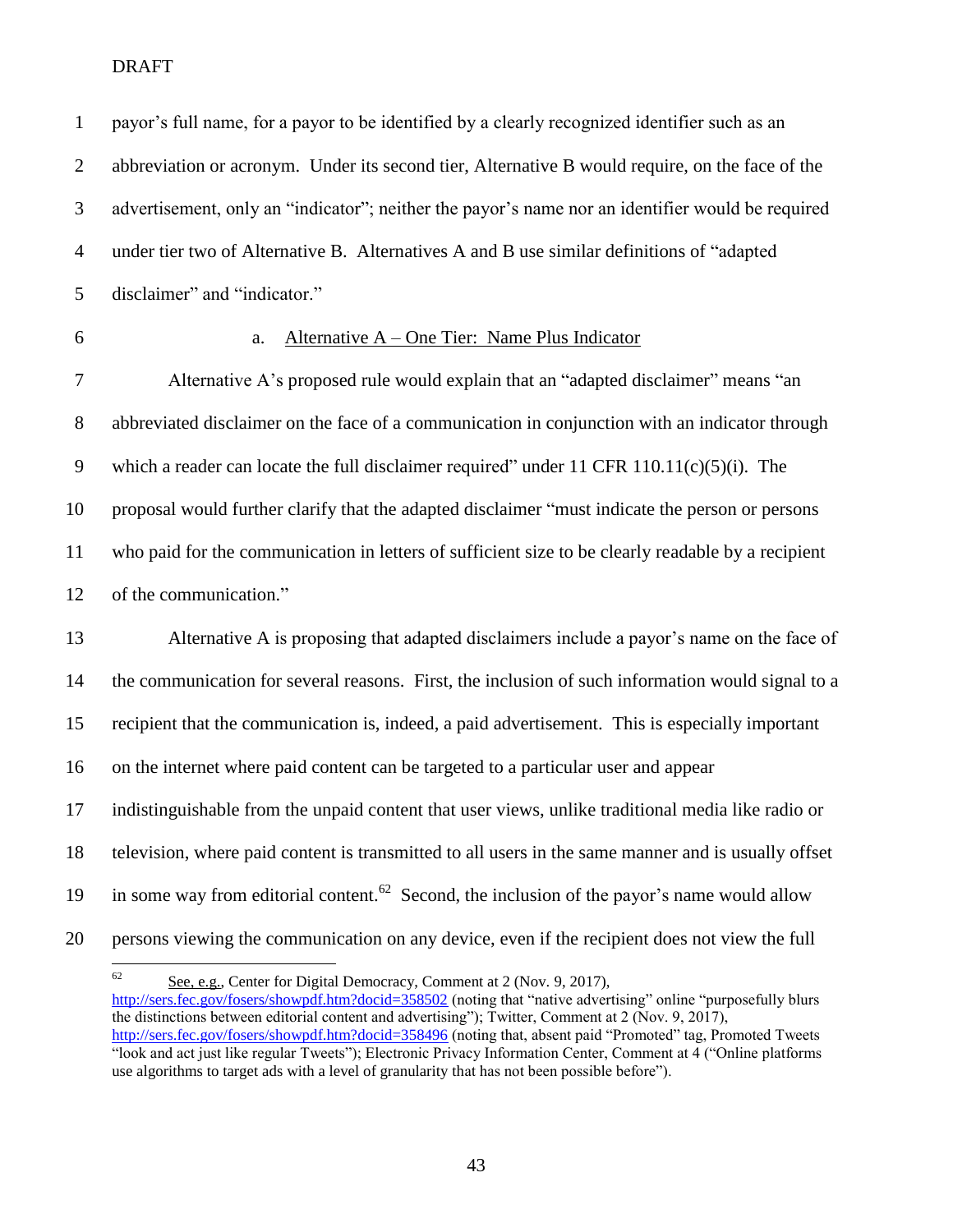| 1              | disclaimer, to know "the person or group who is speaking" and could, therefore, assist voters in          |
|----------------|-----------------------------------------------------------------------------------------------------------|
| 2              | identifying the source of advertising so they are better "able to evaluate the arguments to which         |
| 3              | they are being subjected." Citizens United, 558 U.S. at 368 (internal quotations and alterations          |
| $\overline{4}$ | removed). Alternative A is based on the premise that a technological mechanism to reach a full            |
| 5              | disclaimer provided by shortened URL and without the payor's name would not provide, on the               |
| 6              | face of the communication, the same informational value. <sup>63</sup> Third, some commenters suggested   |
| $\tau$         | that the Commission and the public not rely on social media platforms' voluntary efforts <sup>64</sup> to |
| 8              | identify paid communications (such as by a tag that a communication is "paid," "sponsored," or            |
| 9              | "promoted"). <sup>65</sup> As a preliminary matter, the Commission lacks any enforcement mechanism to     |
| 10             | ensure compliance with such voluntary efforts, which, by definition, may be modified or                   |
| 11             | abandoned at any time. In addition, tags that identify whether an advertisement is "paid,"                |
| 12             | "sponsored," or "promoted," do not necessarily identify who paid, sponsored, or promoted the              |

<sup>64</sup> See, e.g., BMore Indivisible, Comment at 5 (Nov. 9,

 $63$ See Electronic Privacy Information Center, Comment at 3 (explaining that "URL shortening tools such as goo.gl and bit.ly can take lengthy hyperlinks and reduce them to just a few characters. This would allow an ad with character limitations to provide a URL that linked to a full disclaimer.").

<sup>2017)</sup> [http://sers.fec.gov/fosers/showpdf.htm?docid=3](http://sers.fec.gov/fosers/showpdf.htm?docid=)58504 (stating that "Given the history of technology and social media companies—and their nearly total reliance on advertising for corporate profits—the American people and the FEC cannot rely on them to regulate themselves when it comes to disclosing the source of political advertisements. Legislative action is uncertain and may be incomplete. The FEC must act to fully regulate internet political advertising disclaimers"); Center for American Progress, Comment at 2-3 (Nov. 9, 2017) <http://sers.fec.gov/fosers/showpdf.htm?docid=358489> (stating that "To some extent, these companies have already taken steps toward proving more transparency for online political ads. While we commend those efforts, they are no substitute for action by the FEC. Such efforts vary from one company to another, with no consistent mechanism for enforcement and no meaningful guidance for new entrants. Clear and consistent rules should be in place for all technology companies, to ensure adequate transparency both now and in the future").

<sup>&</sup>lt;sup>65</sup> See, e.g., Twitter, Comment at 2 (describing "promoted" tweet label); Rob Goldman, Update on Our Advertising Transparency and Authenticity Efforts, Facebook Newsroom (Oct. 27, 2017), <https://newsroom.fb.com/news/2017/10/update-on-our-advertising-transparency-andauthenticity-efforts/> (indicating that, starting in summer 2018, Facebook "advertisers will have to include a disclosure in their election-related ads, which reads: 'Paid for by.'").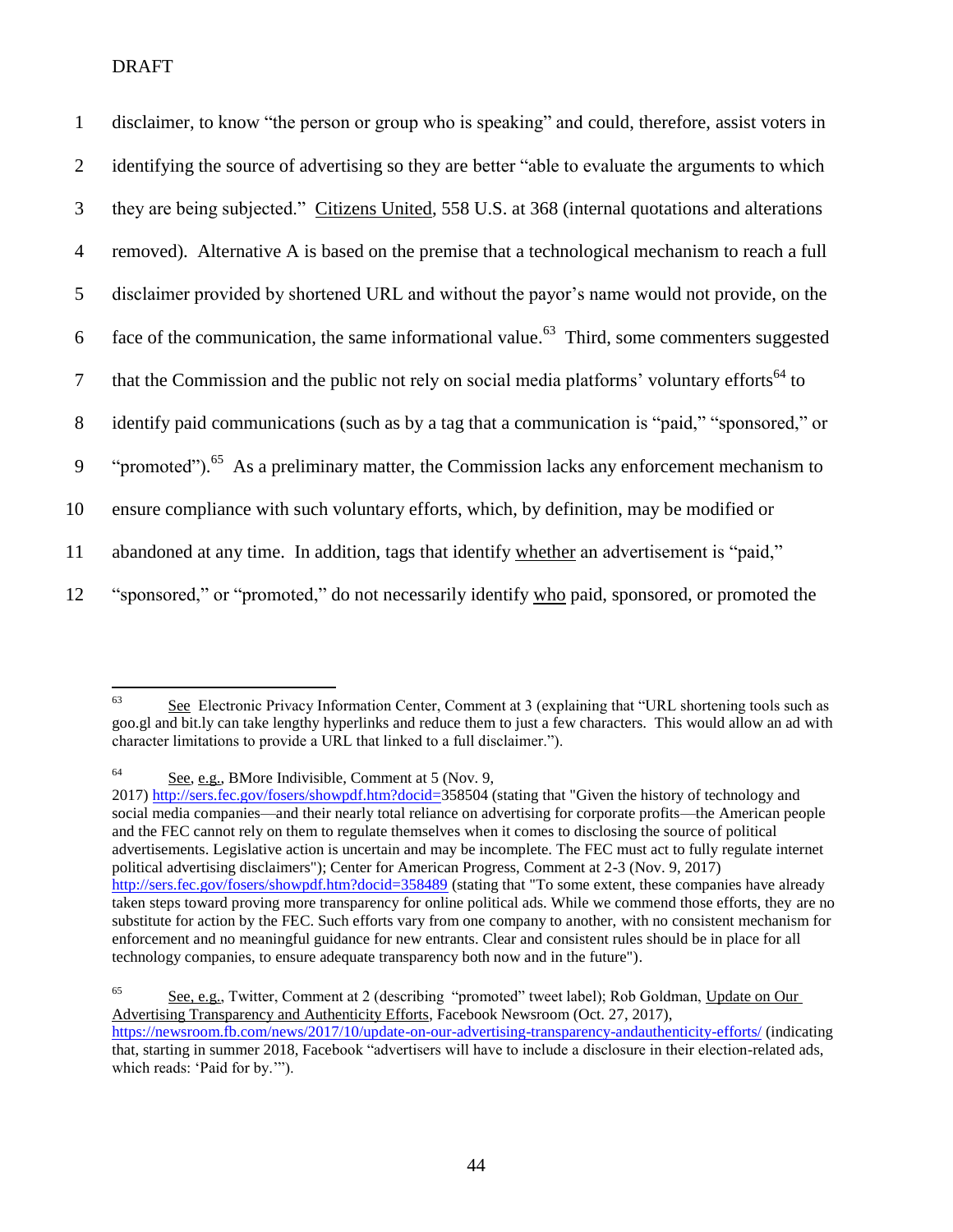1 advertisement,<sup>66</sup> and even that limited information may disappear when a paid communication is shared with other social media users.

 To further help voters evaluate the message, Alternative A proposes to require that information about the payor be of a size to "be clearly readable." As with the size requirements for text and graphic internet communications described above, Alternative A intends that questions of whether a disclaimer is of sufficient type size to be clearly readable would be "determined on a case-by-case basis, taking into account the vantage point from which the communication is intended to be seen or read as well as the actual size of the disclaimer text," as they are under the current rule. 2002 Disclaimer E&J, 67 FR 76965. Would a case-by-case "clearly readable" standard provide sufficient guidance to advertisers regarding the necessary size of an adapted disclaimer?

 As a component of adapted disclaimers, Alternative A proposes to require the use of an 13 "indicator," which it defines in proposed paragraph  $(c)(5)(i)(B)$  as "any visible or audible element of an internet communication that is presented in a clear and conspicuous manner, to give the reader, observer, or listener adequate notice that further disclaimer information is available by a technological mechanism. An indicator is not clear and conspicuous if it is difficult to see, read, or hear, or if the placement is easily overlooked." Alternative A adds in 18 proposed paragraph  $(c)(5)(i)(B)$ : "An indicator may take any form including, but not limited to, words, images, sounds, symbols, and icons." What are the advantages and disadvantages of this approach? What would be the advantages and disadvantages of the Commission's designing and promulgating a single indicator to be used across all media and platforms?

See Electronic Frontier Foundation, Comment at 4 (noting current ability to "publish anonymous election related advertisements on Facebook via an advertising account linked to a pseudonymous Facebook page").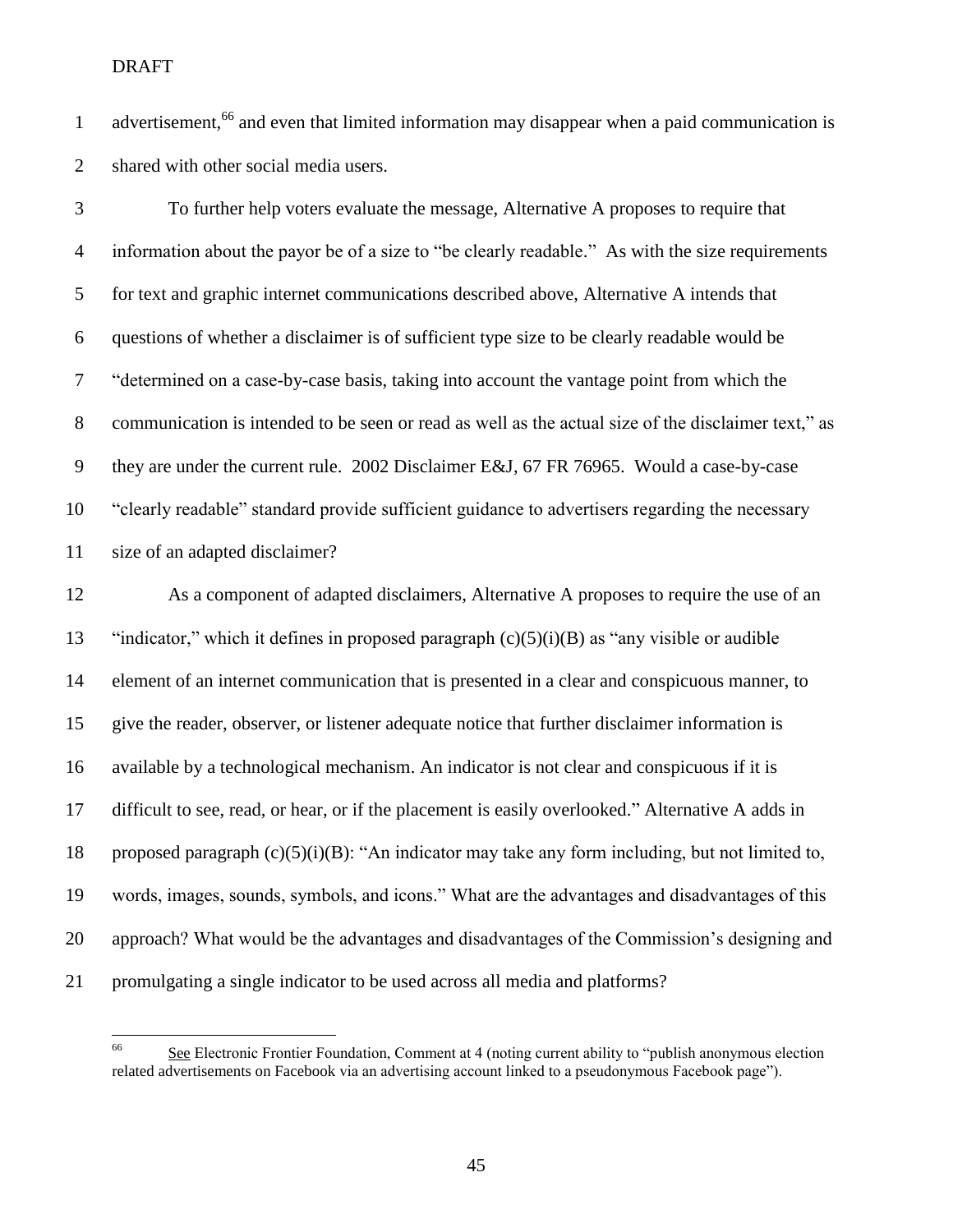# b. Alternative B – Two Tiers: Indicator Plus Payor Identification or Indicator-Only

 Alternative B's proposed paragraph (c)(5)(ii) would explain that an "adapted disclaimer" means "an abbreviated disclaimer on the face of the communication in conjunction with a technological mechanism by which a reader can locate the disclaimer satisfying the general 6 requirements" of 11 CFR 110.11(b) and  $(c)(1)$ .

 Alternative B proposes a two-tiered approach to the information that must be presented on the face of an internet public communication utilizing an adapted disclaimer. Under Alternative B's first tier, in proposed paragraph (c)(5)(iii), an adapted disclaimer consists of an abbreviated disclaimer that includes an "indicator" and identifies the payor by full name or by "a clearly recognized abbreviation, acronym, or other unique identifier by which the payor is commonly known," in lieu of the full name. Under Alternative B's second tier, in proposed paragraph (c)(5)(iv) described below, an adapted disclaimer consists of an abbreviated disclaimer that need include only an "indicator." Under both tiers — indicator-plus-payor identification and indicator-only — the internet public communication would have to provide a full disclaimer 16 through a technological mechanism, described below.<sup>67</sup> 17 Under the first tier, described in proposed paragraph (c)(5)(iii), an advertisement could identify the payor by the payor's full name or by a clearly recognized abbreviation, acronym, or other unique identifier by which the payor is commonly known. Thus, for example, if the

- Democratic Senatorial Campaign Committee were to pay for a Facebook advertisement, the
- 21 advertisement could state that it was paid for by the DSCC, @DSCC, or DSCC.org, while

Given that Alternative B would allow payors to use a technological mechanism to provide disclaimers for any form of paid public communication on the internet, including audio and video communcations, it proposes to require the payor's name to be "clear and conspicuous" rather than "clearly readable," as under Alternative A.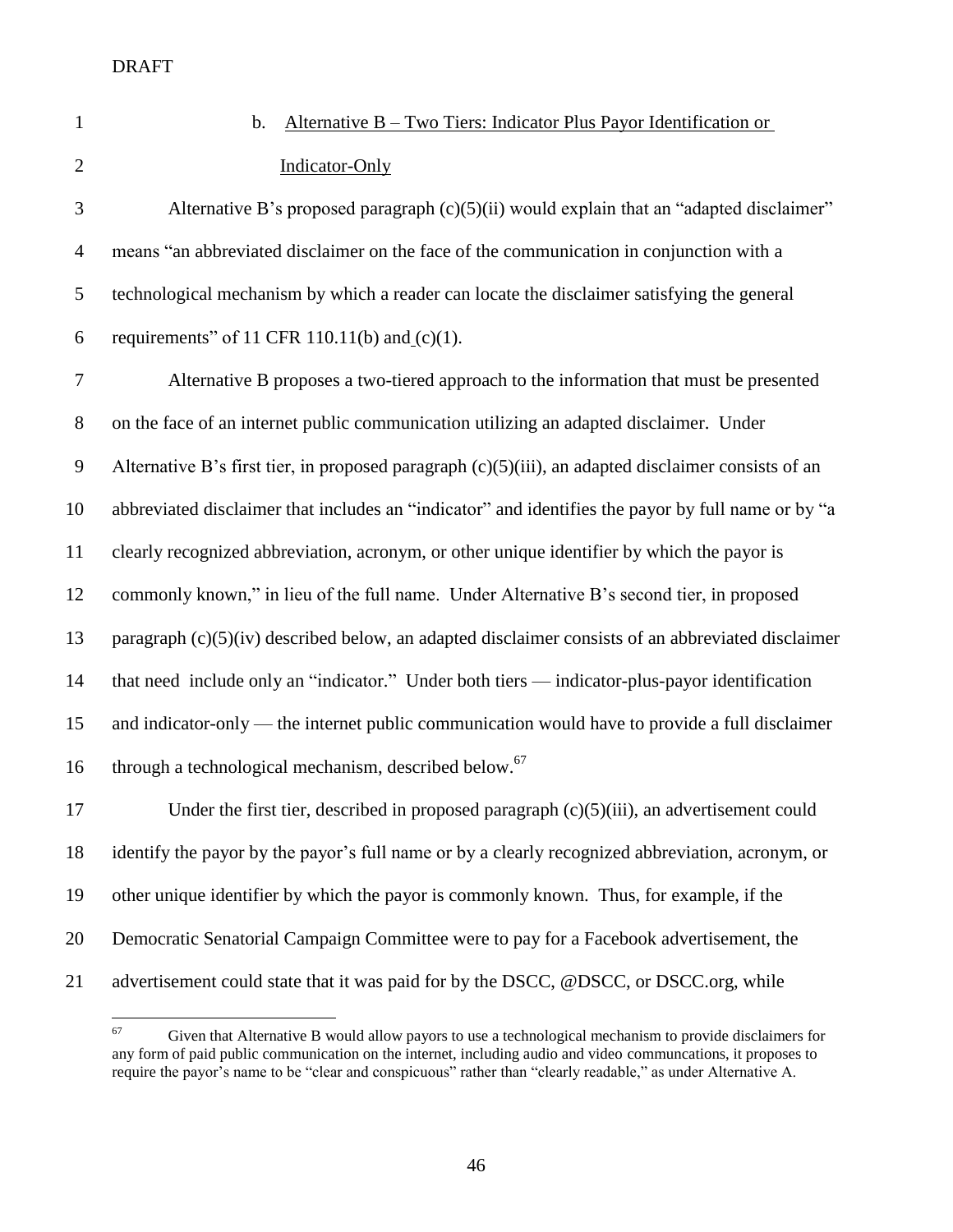providing the committee's full name in a disclaimer through a technological mechanism, as described below. This flexibility is intended to address internet public communications that might not otherwise conveniently or practicably accommodate the payor's name, such as character-limited ads, or where the payor's name is unusually lengthy, or where the payor wishes 5 to use the ad to promote its social media brand. This proposal is modeled after a longstanding provision in the Commission's regulations that allows a separate segregated fund to include in its name a "clearly recognized abbreviation or acronym by which [its] connected organization is commonly known." 11 CFR 102.14(c). The Commission seeks comment on whether the proposal provides sufficient clarity for a payor to determine whether there is a "clearly recognized" abbreviation, acronym, or other unique identifier by which the payor is "commonly known." Should the Commission prescribe standards for use in making that determination? Is there a risk of confusion if two groups are commonly known by the same acronym, or does ready access to a full disclaimer (no more than one technological step away) help to alleviate any potential for confusion? Does the potential for confusion increase if the person viewing or listening to a political advertisement is unfamiliar with the person or group sponsoring the ad? If so, does ready access to the full disclaimer through a technological mechanism help to alleviate any such risk?

18 Under the second tier, described in proposed paragraph  $(c)(5)(iv)$ , Alternative B would allow a speaker to include only an "indicator" on the face of an internet public communication, if the space or time necessary for a clear and conspicuous tier-one adapted disclaimer under

 $68\,$ See, e.g., Advisory Opinion Request 2010-19 (Google) (asking to include URL to payor's website in lieu of disclaimer in severely character-limited internet ads, with disclaimer on landing page); Advisory Opinion Request 2013-13 (Freshman Hold'Em JFC) (asking to use shortened form of name and URL in disclaimer, where joint fundraising committee-payor's name included names of 18 participating committees); Advisory Opinion Request 2017-05 (Great America PAC, *et al.*) (asking to use payor's Twitter handle in disclaimers).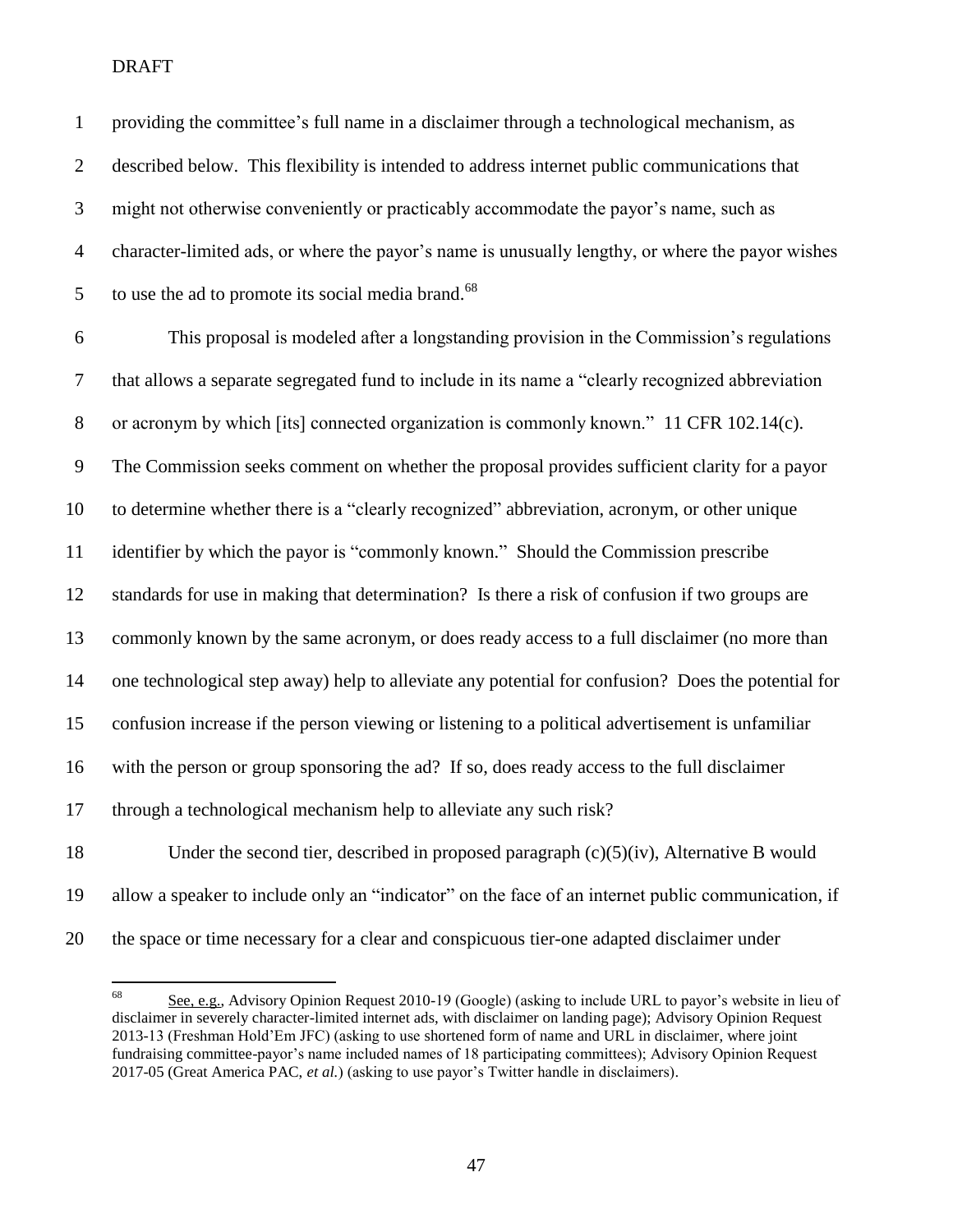| $\mathbf{1}$     | proposed paragraph (c)(5)(iii) would exceed a certain percentage of the overall communication,             |
|------------------|------------------------------------------------------------------------------------------------------------|
| $\overline{2}$   | and provide the full disclaimer through a technological mechanism. Under Alternative B, the                |
| $\mathfrak{Z}$   | term "indicator" has the same meaning under both the first and second tiers, as described further          |
| $\overline{4}$   | below. Again, Alternative B's second tier proposes to use ten percent as the determining figure            |
| 5                | and to measure "time or space" in terms of characters, pixels, and seconds. Is ten percent a               |
| $\boldsymbol{6}$ | reasonable figure, or is it too high or too low? Are characters, pixels, and seconds reasonable            |
| $\tau$           | metrics? How should characters, pixels, or seconds be determined when an internet public                   |
| $8\,$            | communication combines text, graphic, and video elements, such as an ad with text fields                   |
| $\mathbf{9}$     | surrounding a video or a GIF?                                                                              |
| 10               | Alternative B's proposed paragraph (c)(5)(ii)(B) clarifies the "abbreviated disclaimer"                    |
| 11               | information aspect of the "adapted disclaimer" definition in proposed paragraph (c)(5)(ii). It             |
| 12               | would require the abbreviated disclaimer on the face of a communication to be presented in a               |
| 13               | clear and conspicuous manner. An abbreviated disclaimer would not be clear and conspicuous if              |
| 14               | it is difficult to see, read, or hear, or if the placement is easily overlooked.                           |
| 15               | Proposed paragraph $(c)(5)(i)(D)$ provides that an "indicator" is any visible or audible                   |
| 16               | element of an internet public communication that gives notice to persons reading, observing, or            |
| 17               | listening to the communication that they may read, observe, or listen to a disclaimer satisfying           |
| 18               | the general requirements of 11 CFR 110.11(b) and $(c)(1)$ through a technological mechanism. <sup>69</sup> |
| 19               | Under Alternative B, an indicator may take any form, including words (such as "paid for by" or             |
| 20               | "sponsored by"), a website URL, or an image, sound, symbol, or icon. For example, under                    |

<sup>69</sup> The proposed reference to the person "observing" an internet communication derives from the existing requirement that "[a] disclaimer . . . must be presented in a clear and conspicuous manner, to give the reader, observer, or listener adequate notice of the identify of the person or political committee that paid for and ... authorized the communication." 11 CFR 110.11(c)(1) (emphasis added). As used in Alternative B, it is intended to be synonymous with "viewer."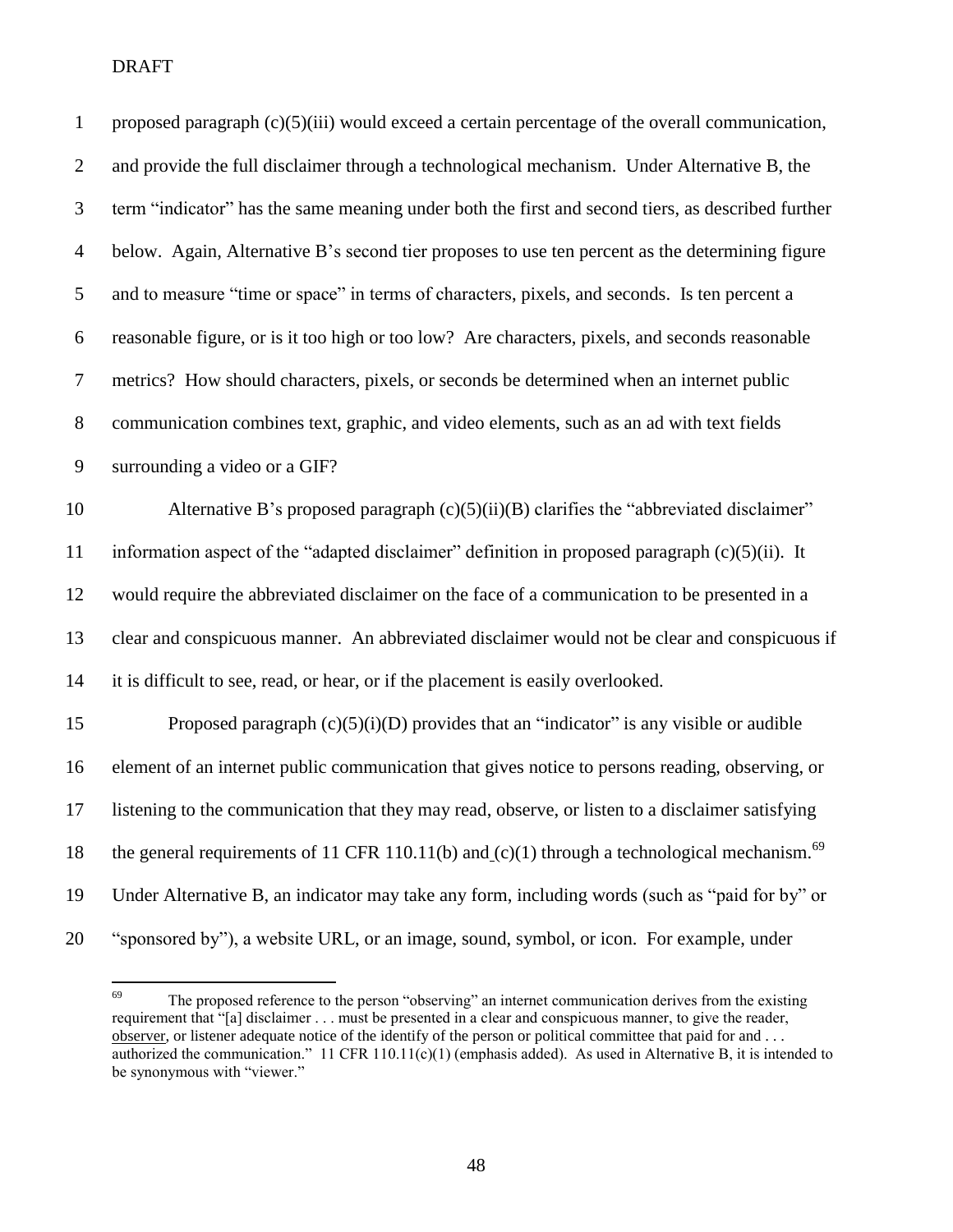| $\mathbf{1}$   | Alternative B a severely character-limited public internet communication could include an             |
|----------------|-------------------------------------------------------------------------------------------------------|
| $\mathbf{2}$   | indicator stating "Paid for by," "Paid by," "Sponsored by," "Ad by," or providing the URL to the      |
| 3              | payor's website, if a reader could move his or her cursor over the words or link to a landing page    |
| $\overline{4}$ | and see the full disclaimer. <sup>70</sup> Would this proposal promote disclosure and transparency by |
| 5              | addressing extremely space- or time-constrained paid internet ads? Does an indicator alone            |
| $6\,$          | provide sufficient guidance that the full disclaimer is available through a technological             |
| $\tau$         | mechanism? Would this proposal help to ensure that voters have easy access to the full                |
| $8\,$          | statutorily prescribed disclaimer for more online communications, while providing greater             |
| 9              | flexibility to political advertisers on the internet? Or would an indicator that takes the form of a  |
| 10             | hyperlink, for example, be prone to manipulation? Should the Commission require an indicator          |
| 11             | to take a specific form or to include specific language?                                              |
| 12             | In their comments on the ANPRM, Google and Twitter said that they intend to require                   |
| 13             | each political advertisement on their platforms to bear a special designation that will allow         |
| 14             | viewers to obtain additional information about the sponsor of the $ad.71$ Should the Commission       |
| 15             | allow sponsors of extremely space- or time-limited paid internet advertisements to use platform-      |
| 16             | provided designations as their indicators, if such disclaimers meet all of the requirements for       |
| 17             | providing a disclaimer through a technological mechanism? Or do the limitations inherent in           |
| 18             | platform-provided designations, discussed above, argue against doing so? In any event, under          |

 $70^{\circ}$ This provision is similar to the existing regulatory allowance for disclaimers on printed communications, which generally provides that "[t]he disclaimer need not appear on the front or cover page of the communication as long as it appears within the communication." 11 CFR 110.11(c)(2)(iv).

 Google, Comment at 1, 6-7, 11-12 (explaining "Why This Ad" icon for election-related advertisements on Search, YouTube, and Display); Twitter, Comment at 4 (explaining "political ad indicator" for "electioneering ads" on Twitter); see also Facebook, Comment at 3 ("[A]llowing ads to include an icon or other obvious indicator that more information about an ad is available via quick navigation (like a single click) would give clear guidance on how to include disclaimers in new technologies as they are developed.").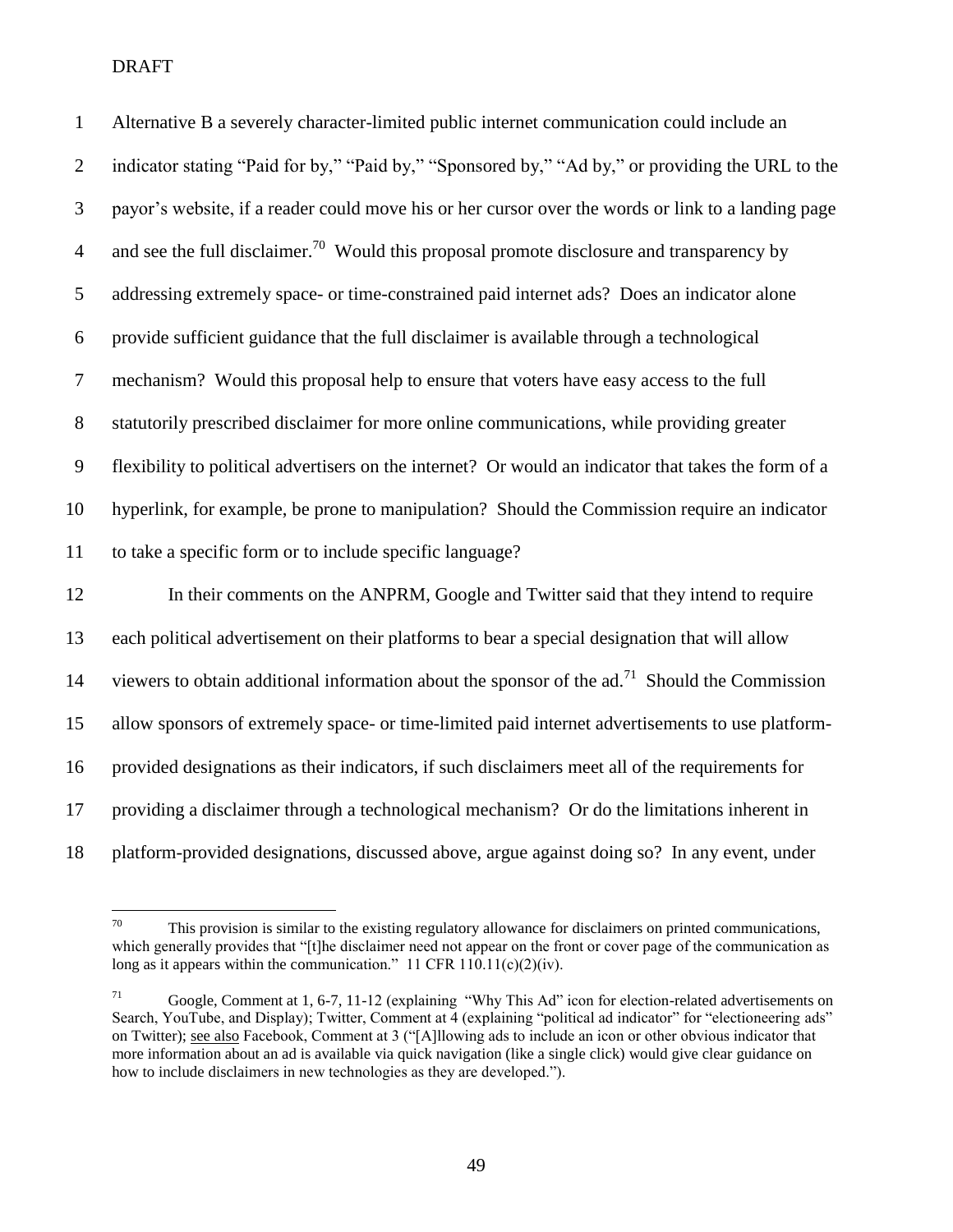| $\mathbf{1}$       | Alternative B, the responsibility for ensuring that the disclaimer provided through a                          |  |  |
|--------------------|----------------------------------------------------------------------------------------------------------------|--|--|
| $\mathbf{2}$       | technological mechanism complies with the disclaimer requirement would remain with the                         |  |  |
| 3                  | person paying for the communication, and would not fall on the internet platform hosting it.                   |  |  |
| $\overline{4}$     | G. Adaptations Utilizing One-Step Technological Mechanism                                                      |  |  |
| $\mathfrak s$<br>6 | Alternatives A and B both propose that a technological mechanism used to provide                               |  |  |
| $\boldsymbol{7}$   | access to a full disclaimer must do so within one step.                                                        |  |  |
| $8\,$<br>9         | a. Alternative A - Associated with "Indicator" in Advertisement                                                |  |  |
| 10                 | Because the provision of an ad payor's name is necessary but not always sufficient to                          |  |  |
| 11                 | meet the Act's disclaimer requirement, $^{72}$ Alternative A requires a mechanism to provide the               |  |  |
| 12                 | additional required information. Alternative A's proposed paragraph $(c)(5)(i)(A)$ would specify               |  |  |
| 13                 | that the technological mechanism used to provide the full disclaimer must be "associated with"                 |  |  |
| 14                 | the indicator and allow a recipient of the communication to locate the full disclaimer "by                     |  |  |
| 15                 | navigating no more than one step away from the adapted disclaimer." This means that the                        |  |  |
| 16                 | additional technological step should be apparent in the context of the communication and the                   |  |  |
| 17                 | disclaimer, once reached, should be "clear and conspicuous" and otherwise satisfy the full                     |  |  |
| 18                 | requirements of 11 CFR 110.11(c). Moreover, this proposed requirement is intended to notify a                  |  |  |
| 19                 | recipient of the communication that further information about or from the payor is available and               |  |  |
| 20                 | that the recipient may find that information with minimal investment of additional effort. <sup>73</sup> Thus, |  |  |

 $72\,$ See, e.g., 52 U.S.C. 30120(a) (requiring payment and authorization statements and, if not authorized by a candidate, a payor's street address, telephone number, or "World Wide Web" address); Hearing before the Subcomm. on Privileges and Elections of the S. Comm. on Rules and Admin., 94th 19 20 Cong. 141 (Feb. 18, 1976) (testimony of Antonin Scalia, Asst. Att'y Gen'l) (testifying, in response to question about proposal to amend Act to require payor name and authorization statement, that "[t]he principle seems to me a good one" that "seems to me like a sensible provision" to minimize risk that "candidate's campaign can be run by somebody other than the candidate").

 See, e.g., Terrill Moore, MCCI, Comment at 2 (Nov. 12, 2017), <http://sers.fec.gov/fosers/showpdf.htm?docid=360063> (asking, rhetorically, "Who doesn't know how to click a link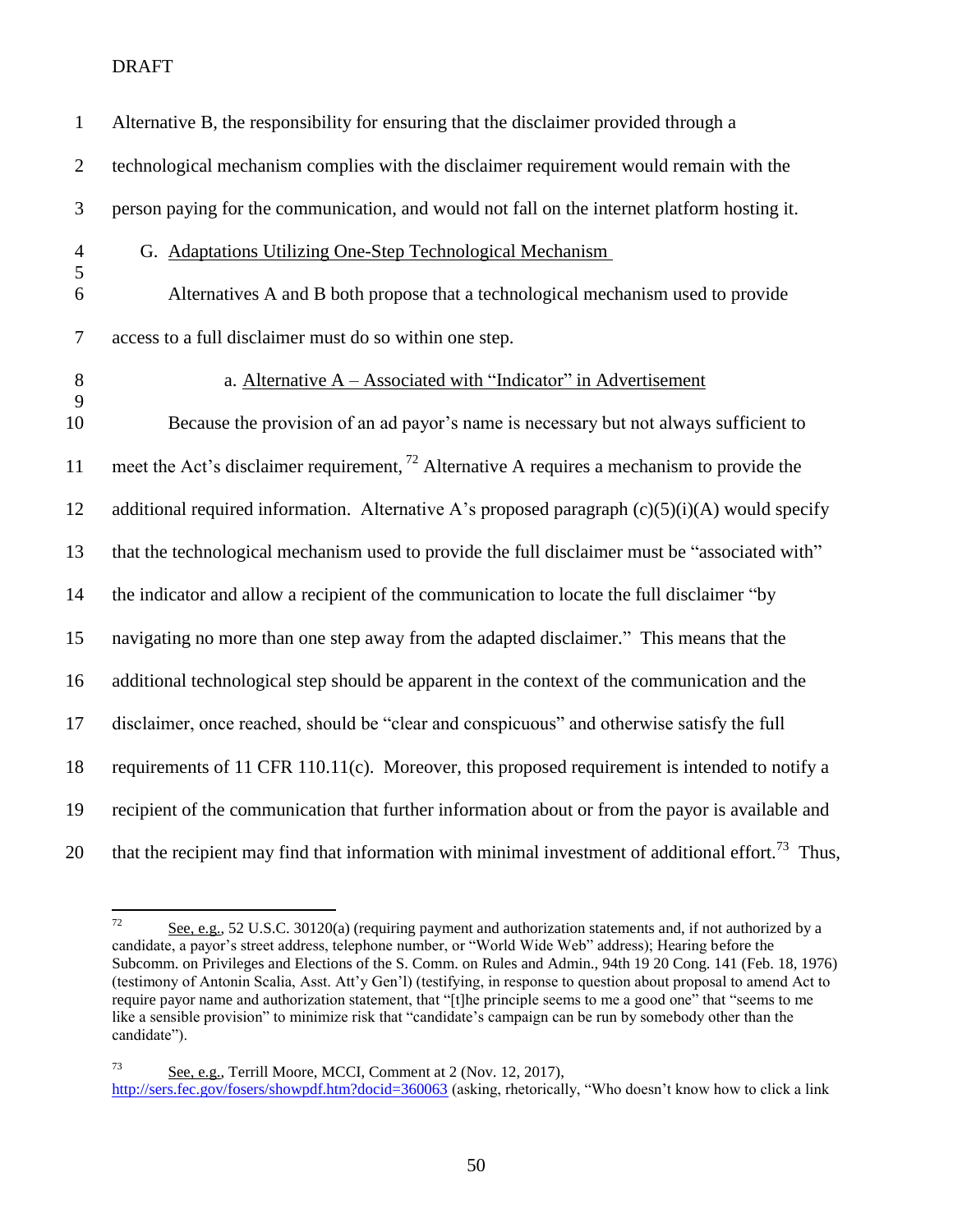for example, a hyperlink underlying the "paid for" language would be "associated with" the full disclaimer at the landing page located one step away from the communication and to which the link leads. One commenter suggested that "the Commission should allow people and entities subject to disclaimer requirements to satisfy them through any reasonable technological means" 5 rather than through a particular technology.<sup>74</sup> Should the Commission explicitly include a requirement that a technological mechanism be "reasonable" or can the reasonableness requirement for such mechanisms be assumed?

 $\overline{a}$ 

### b. Alternative B — Associated With Adapted Disclaimer

 Alternative B's proposed paragraph (c)(5)(i)(C) defines the term "technological mechanism" as any use of technology that enables the person reading, observing, or listening to an internet public communication to read, observe, or listen to a disclaimer satisfying the general requirements of paragraphs (b) and (c)(1) without navigating more than one step away from the internet public communication, and is associated with an adapted disclaimer as provided in proposed 11 CFR 110.11(c)(5)(ii). Thus, by definition, the technological mechanism must be "associated with" the abbreviated disclaimer on the face of the internet communication itself, and must not require the person reading, observing, or listening to an internet communication to navigate more than one step away to read, observe, or listen to the disclaimer. The additional technological step under Alternative B should be apparent in the context of the communication, and the disclaimer provided through alternative technical means must be "clear and conspicuous" 20 under 11 CFR 110.11(c)(1). Should a technological mechanism be deemed to be "associated"

in an ad?" in arguing for short word like "ad" or "paid" with hyperlink by which readers "will ultimately be able to track material back to its source").

Coolidge-Reagan Foundation, Comment at 4.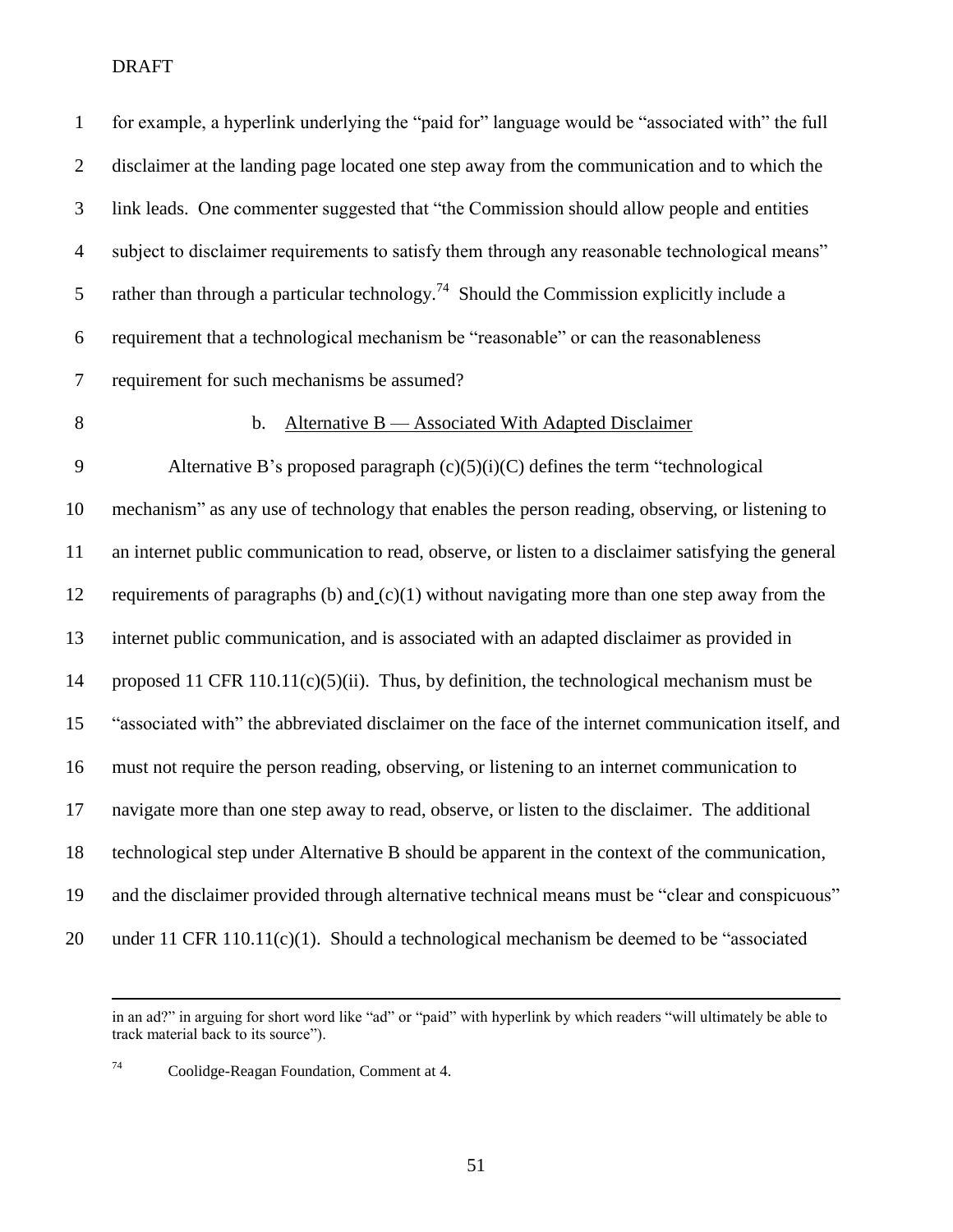| $\mathbf 1$      | with" the abbreviated disclaimer on the face of an internet public communication if the person                  |  |
|------------------|-----------------------------------------------------------------------------------------------------------------|--|
| $\overline{2}$   | reading, observing, or listening to the communication can read, observe, or listen to a disclaimer              |  |
| 3                | by clicking anywhere on the communication? If a person can access can access the full                           |  |
| $\overline{4}$   | disclaimer by clicking anywhere on a communication, should the abbreviated disclaimer even be                   |  |
| 5                | required on the face of the communication? Are there circumstances where an adapted                             |  |
| 6                | disclaimer would be preferable to a full disclaimer, even if the full disclaimer would take up 10               |  |
| $\boldsymbol{7}$ | percent or less of the time or space in the internet public communication?                                      |  |
| $8\,$            | Examples of Technological Mechanisms in Adapted Disclaimers<br>8.                                               |  |
| 9                | Alternatives A and B provide similar lists of possible technological mechanisms.                                |  |
| 10               | Alternative A – Illustrative List of Mechanisms<br>a.                                                           |  |
| 11               | Alternative A provides a list of examples of "technological mechanisms for the provision                        |  |
| 12               | of the full disclaimer" including, but not limited to, "hover-over mechanisms, pop-up screens,                  |  |
| 13               | scrolling text, rotating panels, or hyperlinks to a landing page with the full disclaimer." This                |  |
| 14               | illustrative list incorporates examples of one-step technological mechanisms the Commission has                 |  |
| 15               | seen utilized by advisory opinion requestors and other federal and state agency disclosure                      |  |
| 16               | regulations. <sup>75</sup> The list is intended to provide guidance while retaining flexibility for advertisers |  |

<sup>75</sup> See, e.g., Advisory Opinion 2010-19 (Google) (addressing proposal to provide disclaimer by hyperlink to landing page containing full disclaimer); FTC Disclosures at 10 (permitting disclosure to "be provided by using a hyperlink"); id. at 12 (allowing "mouse-over" display if effective on mobile devices); id. at 13-14 (allowing disclosures by pop ups and interstitial pages); id. at 16 (allowing scrolling text or rotating panels in spaceconstrained banner ad to present required disclosures); Cal. Code Regs. tit. 2, sec. 18450.4(b)(3)(G)(1) (permitting "link to a webpage with disclosure information"); id. at  $(b)(3)(G)(1)$  (allowing disclaimer "displayed via rollover display"); Md. Code. Regs. 33.13.07(D)(2)(b)(i) (permitting "viewer to click" and be "taken to a landing or home page" with disclaimer); see also First General Counsel's Report, MUR 6911 (Frankel) at 5 n.19 (noting respondent committee's claim that "its Twitter profile contains a link to the campaign's website that contains a disclaimer"); and see Interactive Advertising Bureau, Comment at 3 (Nov. 10, 2017), <http://sers.fec.gov/fosers/showpdf.htm?docid=358484> (advocating a rule allowing for flexibility in disclaimer provision, such as by click through links); CMPLY, Comment at 2-3 and 9-11 (describing several "short-form" disclosure solutions within character-limited social media platforms).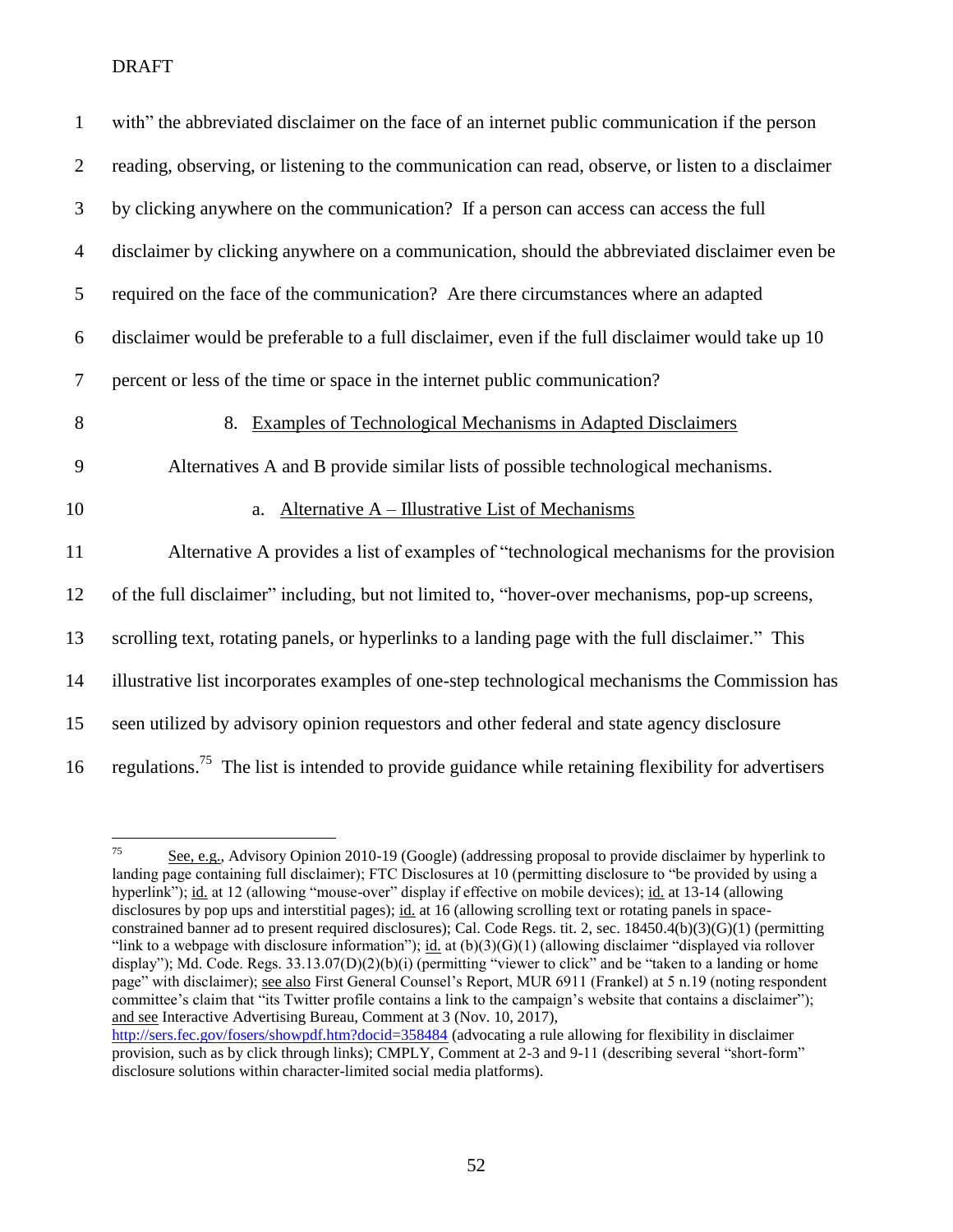to utilize other existing technological mechanisms or new mechanisms that may arise in the future.

| 3              | Should the Commission allow advertisers to include different parts of a full disclaimer in                   |
|----------------|--------------------------------------------------------------------------------------------------------------|
| $\overline{4}$ | different frames or components of text or graphic internet advertisements (such as a disclaimer              |
| 5              | split between two character-limited text fields, one above an image and one below)? Several                  |
| 6              | commenters noted the importance of ensuring that disclaimers are visible across devices or                   |
| $\overline{7}$ | platforms and expressed concern that some technological mechanisms may not be functional                     |
| 8              | across all devices or platforms. <sup>76</sup> Should the Commission incorporate into the rule a requirement |
| $\mathbf{9}$   | that any technological mechanism used must be accessible by all recipients of that                           |
| 10             | communication, including those accessing the communication on mobile devices?                                |
| 11             | b. Alternative B – Illustrative List of Mechanisms                                                           |
| 12             | Alternative B's proposed paragraph $(c)(5)(i)(C)$ provides the same examples of                              |
| 13             | technological mechanisms as Alternative A, with two exceptions. First, because Alternative B                 |
| 14             | does not limit the use of technological mechanisms to internet communications with text or                   |
| 15             | graphic components and anticipates that technology will develop to enable speakers to provide                |
| 16             | future disclaimers in ways that might not be available today, it includes "voice-over" as an                 |
| 17             | example. Second, Alternative B proposes to refer to "mouse-over" and "roll-over" as examples,                |
| 18             | in addition to "hover-over." Are these additional references useful, or are they already subsumed            |
| 19             | under "hover-over"? Should the list of examples be further expanded or refined?                              |
| 20             | 9. Proposed Exceptions to Disclaimer Rules for Internet Public Communications                                |

 $76\,$ See, e.g., Asian Americans Advancing Justice, et al., Comment at 9-11 (presenting statistics showing that persons of color are more likely to consume information on internet than television and are more likely to do so via mobile devices than display (desktop) platforms); CMPLY, Comment at 2 (noting that "'roll over' or 'hover' disclosures . . . have significant limitations in social media platforms and . . . do not function within the user interfaces of mobile devices, where the majority of social media engagement takes place and where we have seen the largest increases in Internet and broadband usage").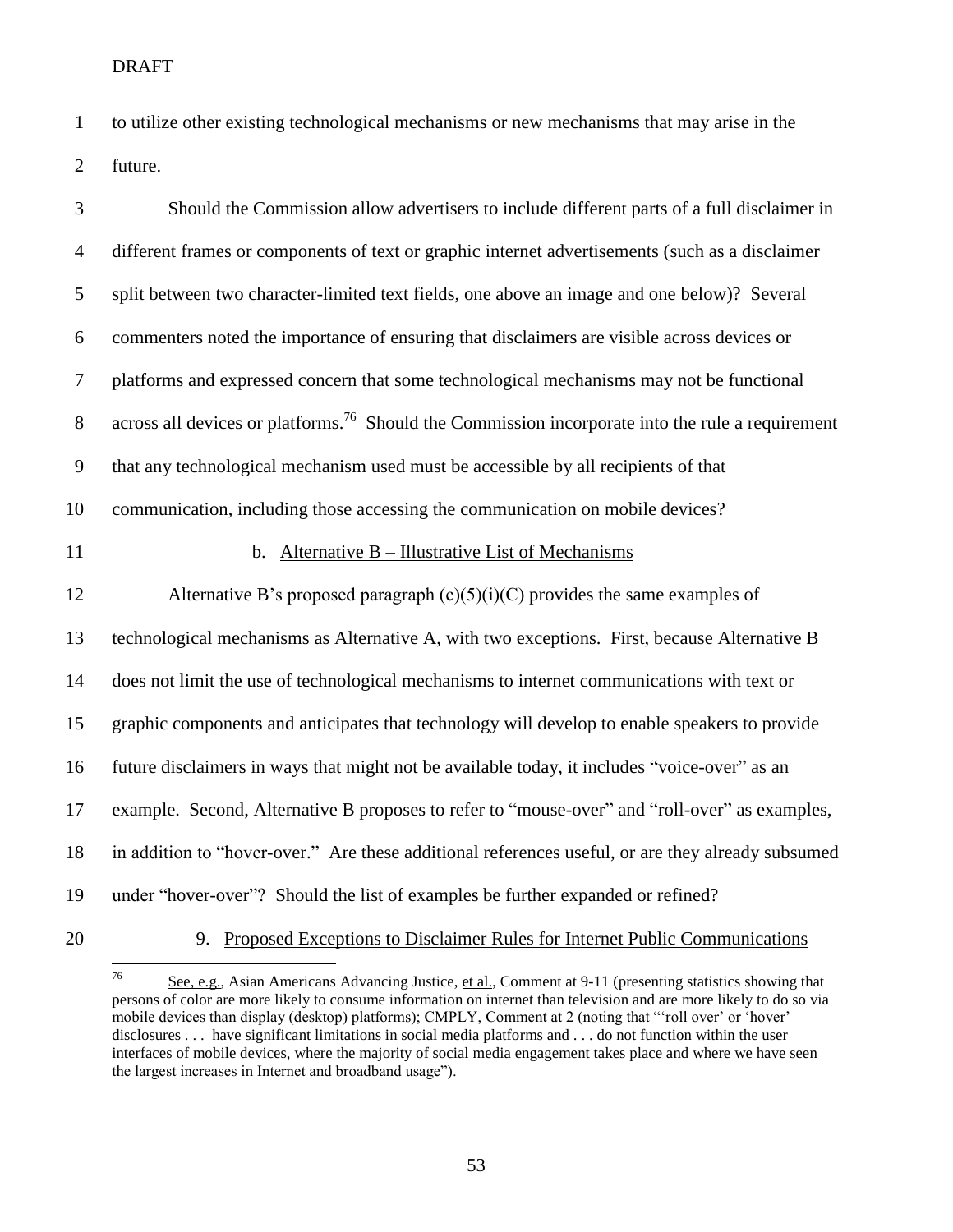| $\mathbf{1}$   | a. Alternative A                                                                               |
|----------------|------------------------------------------------------------------------------------------------|
| $\overline{2}$ | No Proposal.                                                                                   |
| 3              | b. Alternative B                                                                               |
| $\overline{4}$ | Alternative B proposes to codify a preference for including full disclaimers in paid           |
| 5              | internet advertisements, with alternative approaches available utilizing technological         |
| 6              | mechanisms. Although Alternative B is intended to make it easier for internet communications   |
| $\tau$         | to meet the disclaimer requirement, some internet public communications might not be able to   |
| 8              | comply with the disclaimer requirement, either now or as technology and advertising practices  |
| 9              | change. Thus, Alternative B proposes to exempt from the disclaimer requirement any internet    |
| 10             | public communication that can provide neither a disclaimer in the communication itself nor an  |
| 11             | adapted disclaimer as provided in proposed paragraph $(c)(5)$ .                                |
| 12             | The proposed exception in Alternative B is intended to replace the small items and             |
| 13             | impracticable exceptions for internet public communication, so that the small items and        |
| 14             | impracticable exceptions would no longer apply to such communications. The small items and     |
| 15             | impracticable exceptions both predate the digital age, and the Commission has faced challenges |
| 16             | in applying them to internet communications. Despite several requests, the Commission has      |
| 17             | issued only one advisory opinion in which a majority of Commissioners agreed that a disclaimer |
| 18             | exception applied to digital communications. See Advisory Opinion 2002-09 (Target Wireless).   |
| 19             | Statements by individual Commissioners indicate a difference of opinion regarding the          |
| 20             | application of the exceptions to internet communications. <sup>77</sup>                        |

 $77\,$ See Advisory Opinion 2017-12 (Take Back Action Fund), Concurring Statement of Commissioner Ellen L. Weintraub (Dec. 21, 2017), Concurring Statement of Vice Chair Caroline C. Hunter and Commissioners Lee E. Goodman and Matthew S. Petersen (Dec. 14, 2017); Advisory Opinion Request 2013-18 (Revolution Messaging, LLC), Statement for the Record by Vice Chair Ann M. Ravel, Commissioner Steven T. Walther, and Commissioner Ellen L. Weintraub (Feb. 27, 2014); Advisory Opinion 2010-19 (Google), Concurring Statement of Chairman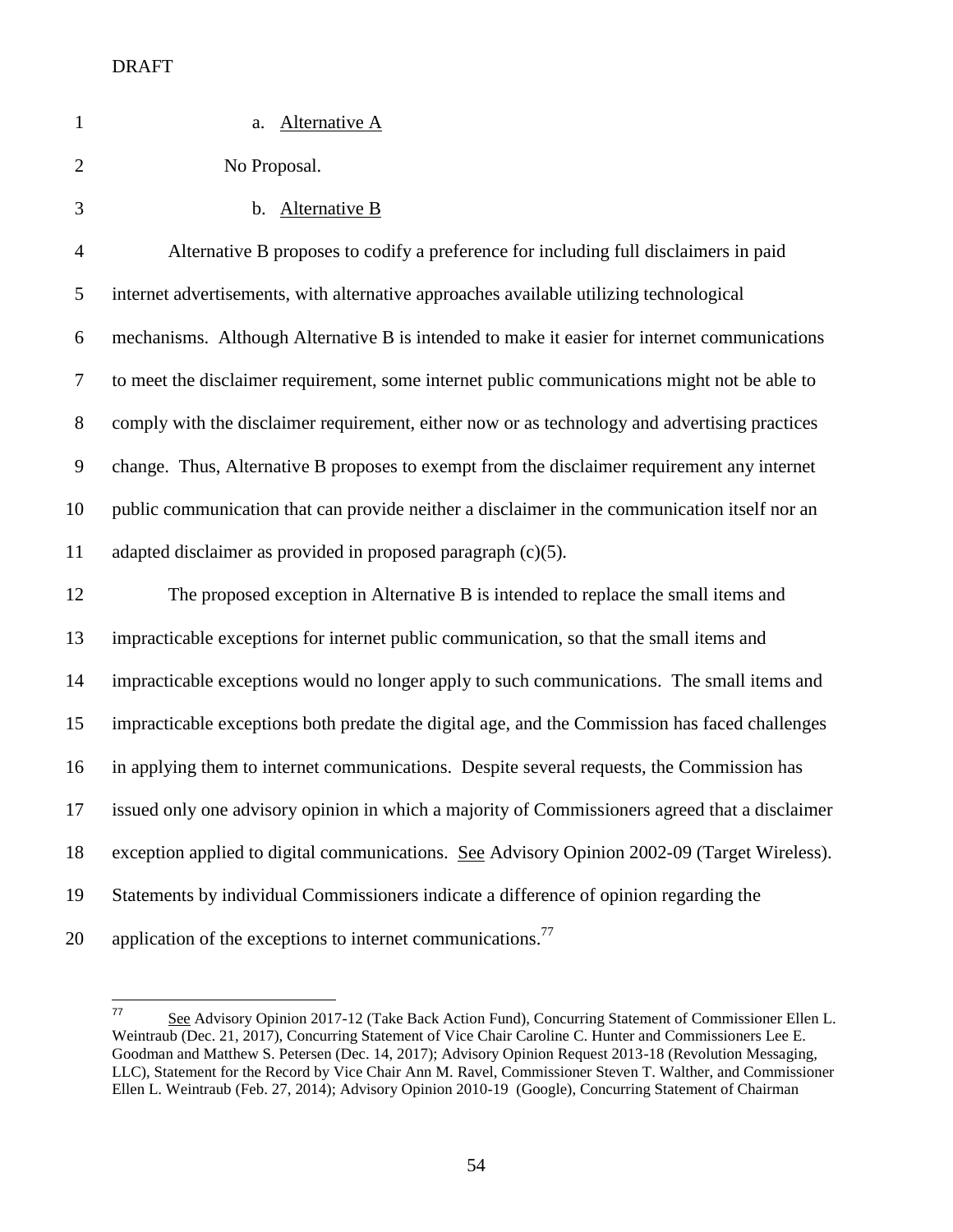$\overline{a}$ 

| $\mathbf{1}$     | Alternative B's proposed paragraph $(f)(1)(iv)$ exempts from the disclaimer requirement                  |  |
|------------------|----------------------------------------------------------------------------------------------------------|--|
| $\mathbf{2}$     | any paid internet advertisement that cannot provide a disclaimer in the communication itself nor         |  |
| 3                | an adapted disclaimer under proposed paragraph $(c)(5)$ . Is the exception as currently proposed         |  |
| $\overline{4}$   | sufficiently clear? The proposed exception provides as an example static banner ads on small             |  |
| $\mathfrak{S}$   | internet-enabled mobile devices that cannot link to a landing page controlled by the person              |  |
| $\boldsymbol{6}$ | paying for the communication. <sup>78</sup> Do such ads exist? Should Alternative B's proposed exception |  |
| $\tau$           | apply to advertisements that technically can link to a website with a full disclaimer but do not do      |  |
| $8\,$            | so? Does the Commission have statutory authority to adopt exceptions to the disclaimer                   |  |
| 9                | requirements?                                                                                            |  |
| 10               | If the Commission adopts either the single-tier adapted disclaimer approach of                           |  |
| 11               | Alternative A or the two-tier approach of Alternative B, would there be a need to exempt any             |  |
|                  |                                                                                                          |  |
| 12               | internet public communications from the disclaimer requirement? Or would the adaptations                 |  |
| 13               | adequately address any technological limitations? Would adopting any new exception to the                |  |
| 14               | disclaimer requirement for internet public communications lead to manipulation and abuse of the          |  |
| 15               | exception? If so, what can the Commission do to minimize the risk of manipulation and abuse,             |  |
| 16               | and enhance disclosure? Conversely, if the Commission decides not to adopt a new exception               |  |
| 17               | for internet public communications, what effect would that decision have on political discourse          |  |

Matthew S. Petersen (Dec. 30, 2010), Statement for the Record by Commissioner Caroline C. Hunter (Dec. 17, 2016), and Concurring Statement of Vice Chair Cynthia L. Bauerly, Commissioner Steven T. Walther, and Commissioner Ellen L. Weintraub (Dec. 16, 2010).

 The Commission considered static banner ads on small internet-enabled mobile devices in Advisory Opinion Request 2013-18 (Revolution Messaging). In that advisory opinion, the requestor asked the Commission to recognize small (320 x 50 pixels) static banner ads on smartphones as exempt from the disclaimer requirement under the "small items" exception. The Commission did not approve a response by the required four affirmative votes.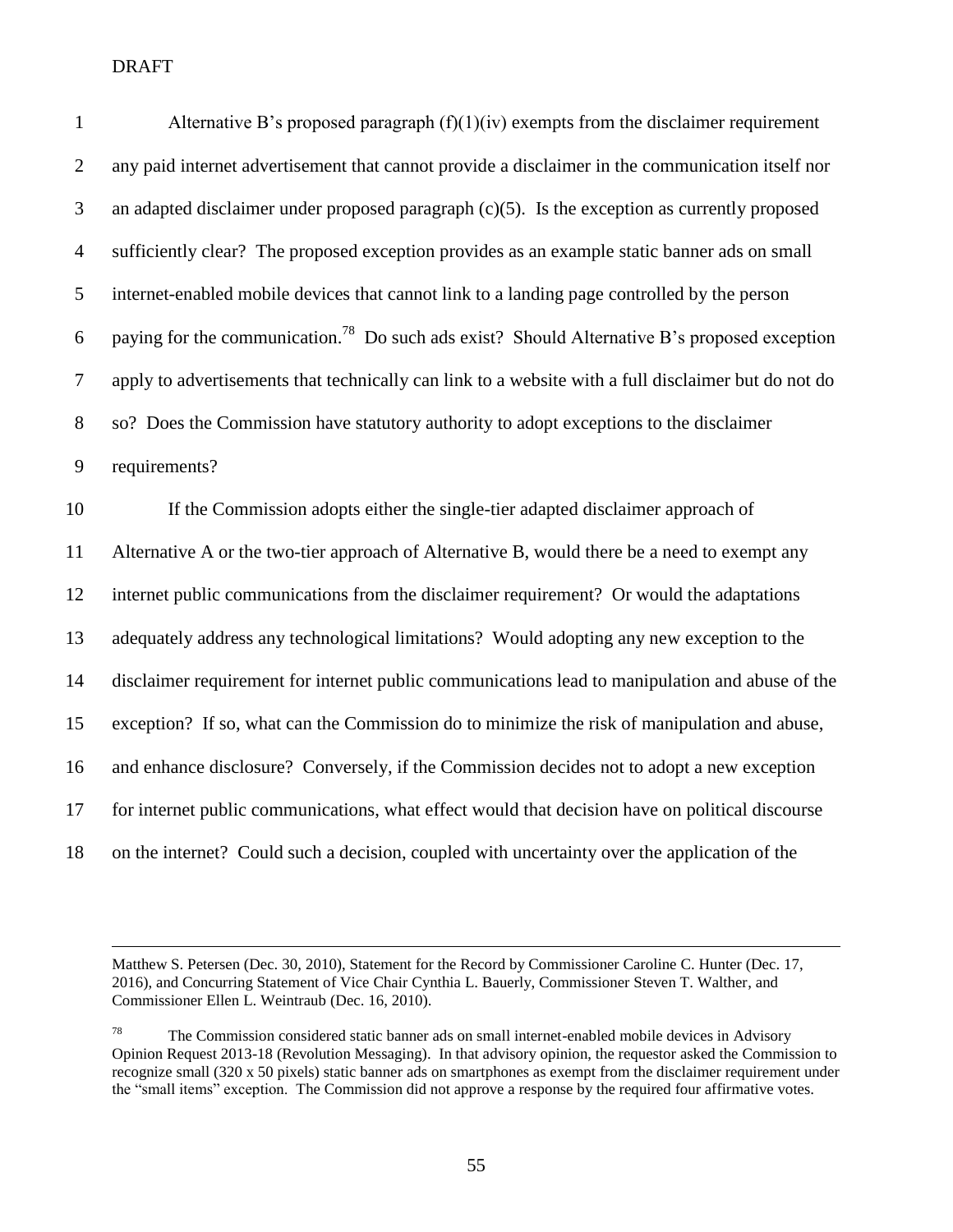existing exceptions to internet public communications, potentially chill political speech on the internet?

F. Conclusion

 The Commission welcomes comment on any aspect of Alternatives A and B. Additionally, the Commission seeks comment addressing how differences between online platforms, providers, and presentations may affect the application of any of the proposed disclaimer rules for text, graphic, video, and audio internet advertisements in Alternative A, or for internet public communications generally in Alternative B. Among other topics, the Commission seeks comment on whether the ability to zoom or otherwise expand the size of some digital communications affects any of these proposals. Similarly, the Commission seeks comment on the interaction between the proposed definition of "public communication" and the proposed disclaimer rules in Alternatives A and B. The Commission is particularly interested in comment detailing the challenges and opportunities persons have experienced in complying with (and receiving disclosure from) similar state and federal disclaimer or disclosure regimes. Given the development and proliferation of the internet as a mode of political communication, and the expectation that continued technological advances will further enhance the quantity of information available to voters online, the Commission welcomes comment on whether the proposed rules allow for flexibility to address future technological developments while honoring the important function of providing disclaimers to voters.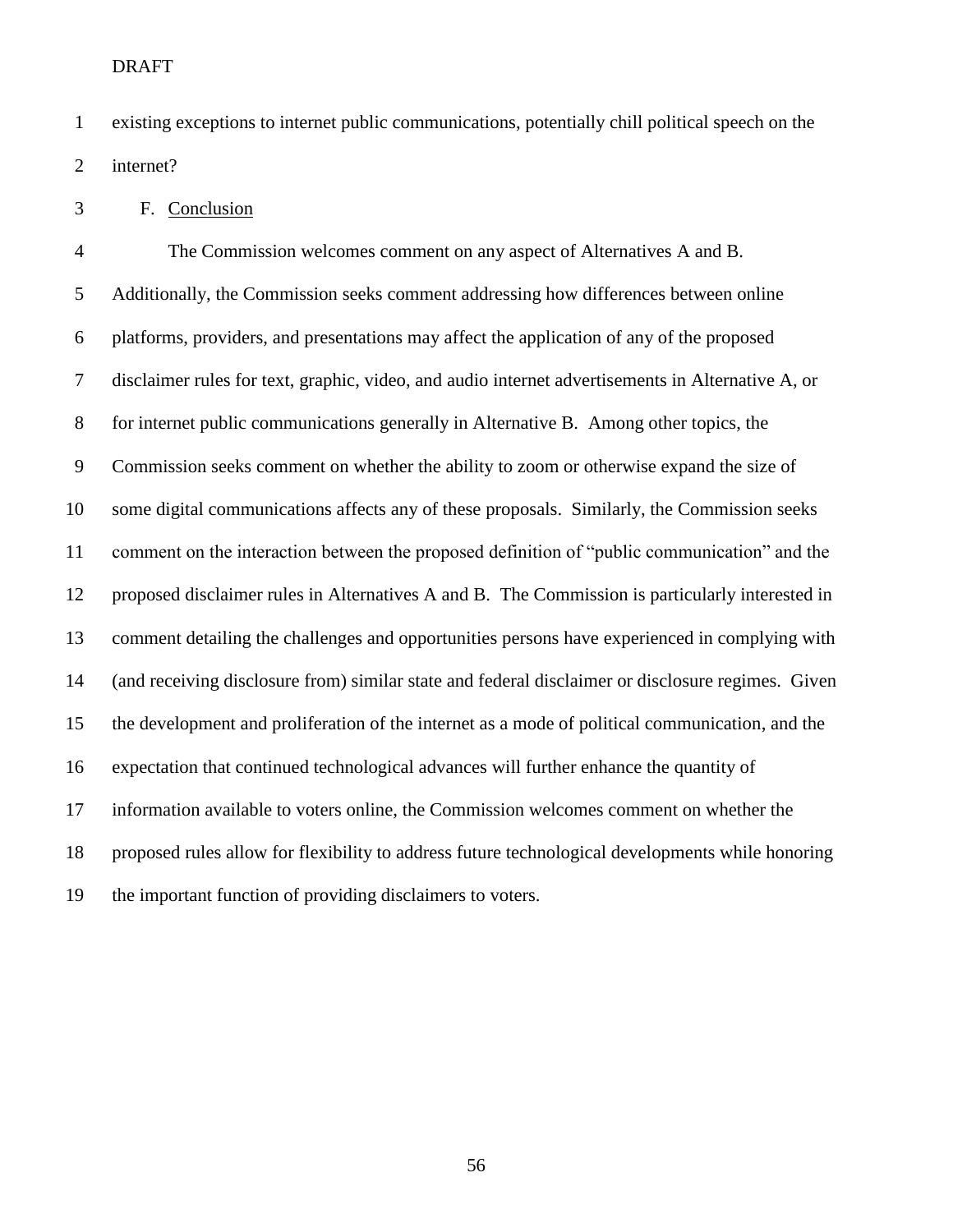# **Certification of No Effect Pursuant to 5 U.S.C. 605(b) (Regulatory Flexibility Act)**

| $\overline{2}$ | The Commission certifies that the attached proposed rules, if adopted, would not have a         |
|----------------|-------------------------------------------------------------------------------------------------|
| 3              | significant economic impact on a substantial number of small entities. The proposed rules would |
| 4              | clarify and update existing regulatory language, codify certain existing Commission precedent   |
| 5              | regarding internet communications, and provide political committees and other entities with     |
| 6              | more flexibility in meeting the Act's disclaimer requirements. The proposed rules would not     |
| $\tau$         | impose new record keeping, reporting, or financial obligations on political committees or       |
| 8              | commercial vendors. The Commission therefore certifies that the proposed rules, if adopted,     |
| 9              | would not have a significant economic impact on a substantial number of small entities.         |
| 10             | <b>List of Subjects</b>                                                                         |
| 11             | 11 CFR Part 100                                                                                 |
| 12             | Elections.                                                                                      |
| 13             | 11 CFR Part 110                                                                                 |
| 14             | Campaign funds, Political committees and parties.                                               |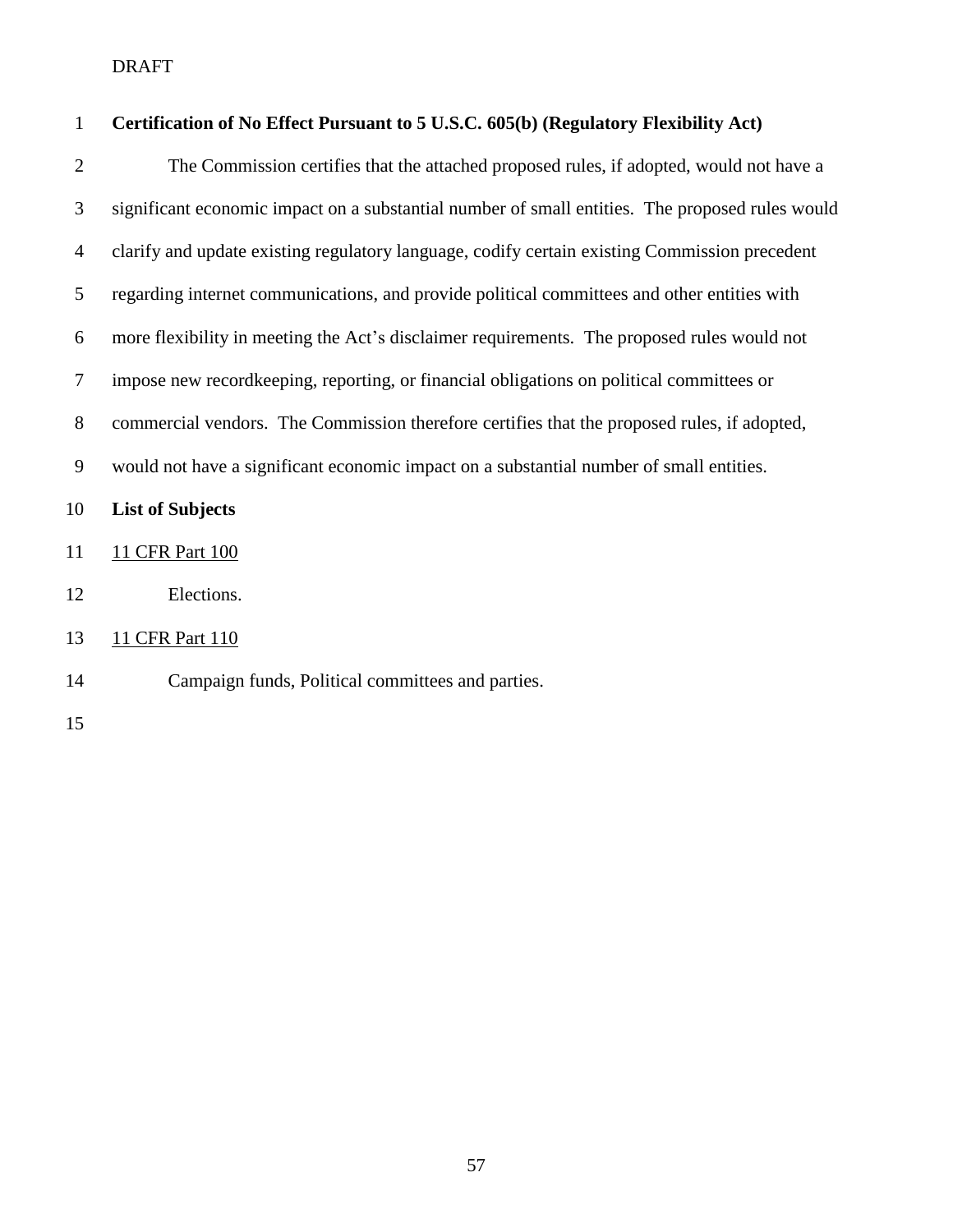- For the reasons set out in the preamble, the Federal Election Commission proposes to
- amend 11 CFR Parts 100 and 110, as follows:

# **PART 100—SCOPE AND DEFINITIONS (52 U.S.C. 30101)**

- 1. The authority citation for part 100 continues to read as follows:
- Authority: 52 U.S.C. 30101, 30104, 30111(a)(8), and 30114(c).

# **§ 100.26 [Amended]**

- 2. Amend §100.26 by removing "Web site" and adding in its place "website or internet-
- enabled device or application".

# **Part 110 – Contribution and expenditure limitations and prohibitions**

- 3. The authority citation for part 110 continues to read as follows:
- Authority: 52 U.S.C. 30101(8), 30101(9), 30102(c)(2), 30104(i)(3), 30111(a)(8), 30116, 30118,

30120, 30121, 30122, 30123, 30124, and 36 U.S.C. 510.

# **Alternative A**

- 15 4. In § 110.11, add paragraph  $(c)(5)$  to read as follows:
- § 110.11 Communications; advertising; disclaimers (52 U.S.C. 30120).
- \* \* \* \* \*
- 18 (c) \* \* \*
- (5) Specific requirements for internet communications*.* In addition to the general
- 20 requirements of paragraphs (b) and  $(c)(1)$  of this section, a disclaimer required by paragraph (a)
- of this section that appears on a public communication distributed over the internet must comply
- with the following: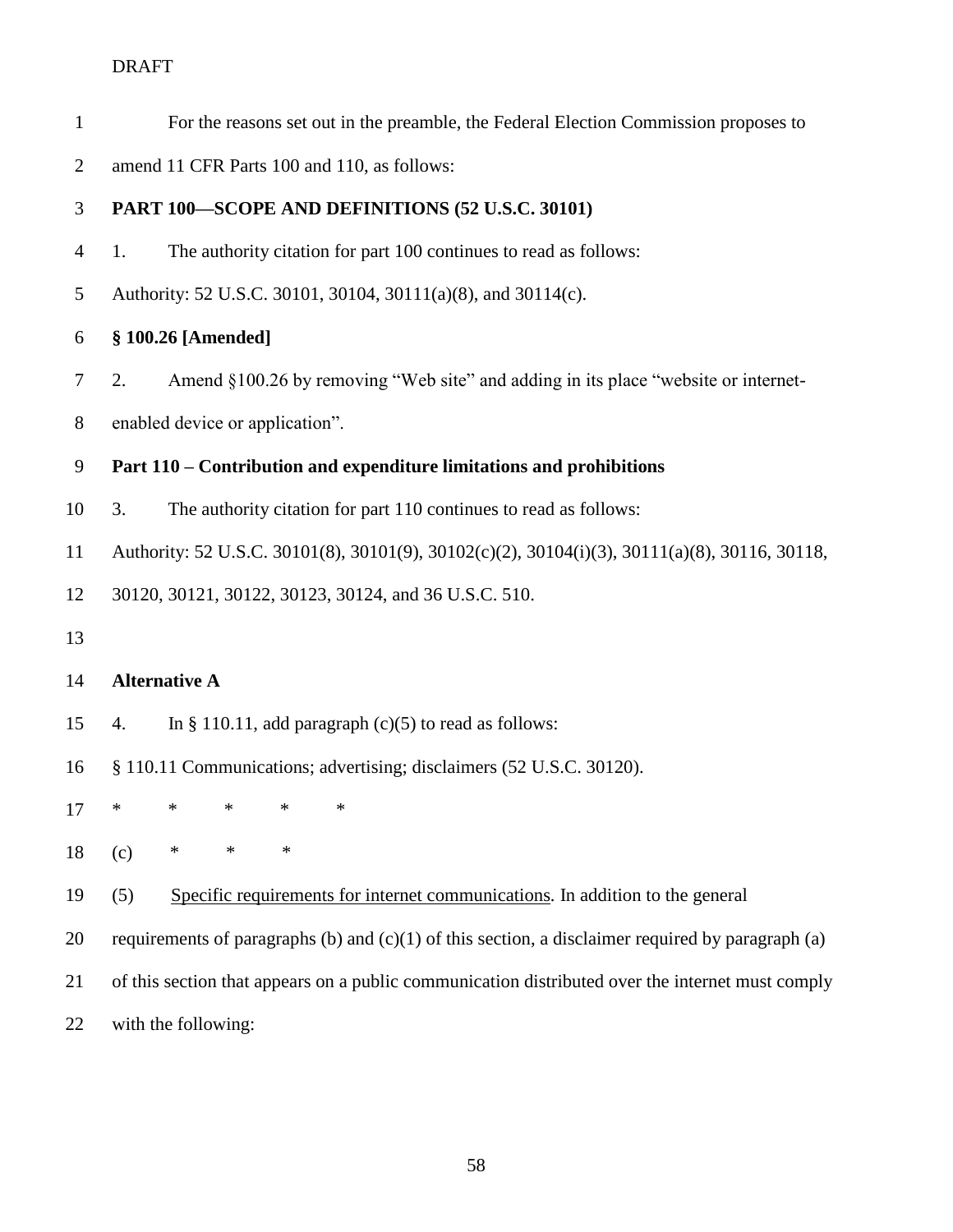(i) A public communication distributed over the internet with text or graphic components but without any video component must contain a disclaimer that is of sufficient type size to be clearly readable by the recipient of the communication. A disclaimer that appears in letters at least as large as the majority of the other text in the communication satisfies the size requirement of this paragraph. A disclaimer under this paragraph must be displayed with a reasonable degree of color contrast between the background and the text of the disclaimer. A disclaimer satisfies the color contrast requirement of this paragraph if it is displayed in black text on a white background or if the degree of color contrast between the background and the text of the disclaimer is no less than the color contrast between the background and the largest text used in the communication.

 (A) A public communication distributed over the internet with text or graphic components but without any video component that, due to external character or space constraints, cannot fit a required disclaimer must include an adapted disclaimer. For purposes of this paragraph, an adapted disclaimer means an abbreviated disclaimer on the face of a communication in conjunction with an indicator through which a reader can 16 locate the full disclaimer required by paragraph  $(c)(5)(i)$ . The adapted disclaimer must indicate the person or persons who paid for the communication in letters of sufficient size to be clearly readable by a recipient of the communication. The technological mechanism in an adapted disclaimer must be associated with the indicator and must allow a recipient of the communication to locate the full disclaimer by navigating no more than one step away from the adapted disclaimer. Technological mechanisms for the provision of the full disclaimer include, but are not limited to, hover-over mechanisms, pop-up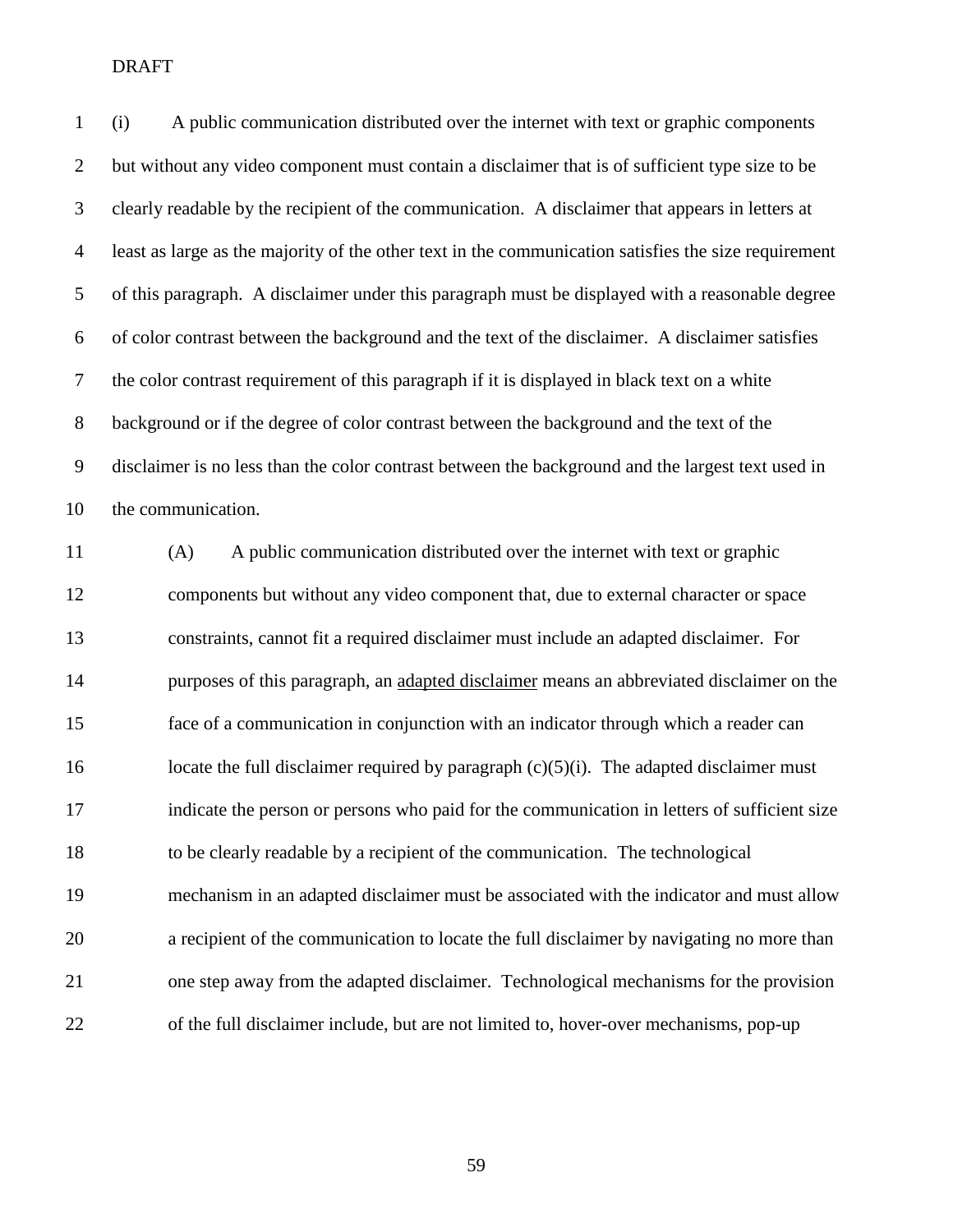screens, scrolling text, rotating panels, or hyperlinks to a landing page with the full disclaimer.

 (B) As used in paragraph (c)(5), an indicator is any visible or audible element of an internet communication that is presented in a clear and conspicuous manner to give the reader, observer, or listener adequate notice that further disclaimer information is available by a technological mechanism. An indicator is not clear and conspicuous if it is difficult to see, read, or hear, or if the placement is easily overlooked. An indicator may take any form including, but not limited to, words, images, sounds, symbols, and icons. (ii) A public communication distributed over the internet with an audio component but without video, graphic, or text components must include the statement described in paragraphs (c)(3)(i) and (iv) of this section if authorized by a candidate, or the statement described in paragraph (c)(4) of this section if not authorized by a candidate. A public communication distributed over the internet with a video component must include the statement described in paragraphs (c)(3)(ii)-(iv) of this section if authorized by a candidate, or the statement described in paragraph (c)(4) of this section if not authorized by a candidate.

#### **Alternative B**

- 5. Amend § 110.11 as follows:
- a. Add paragraph (c)(5).

\* \* \* \* \*

- 22 b. Add paragraph  $(f)(1)(iv)$ .
- The additions read as follows:
- **§ 110.11 Communications; advertising; disclaimers (52 U.S.C. 30120).**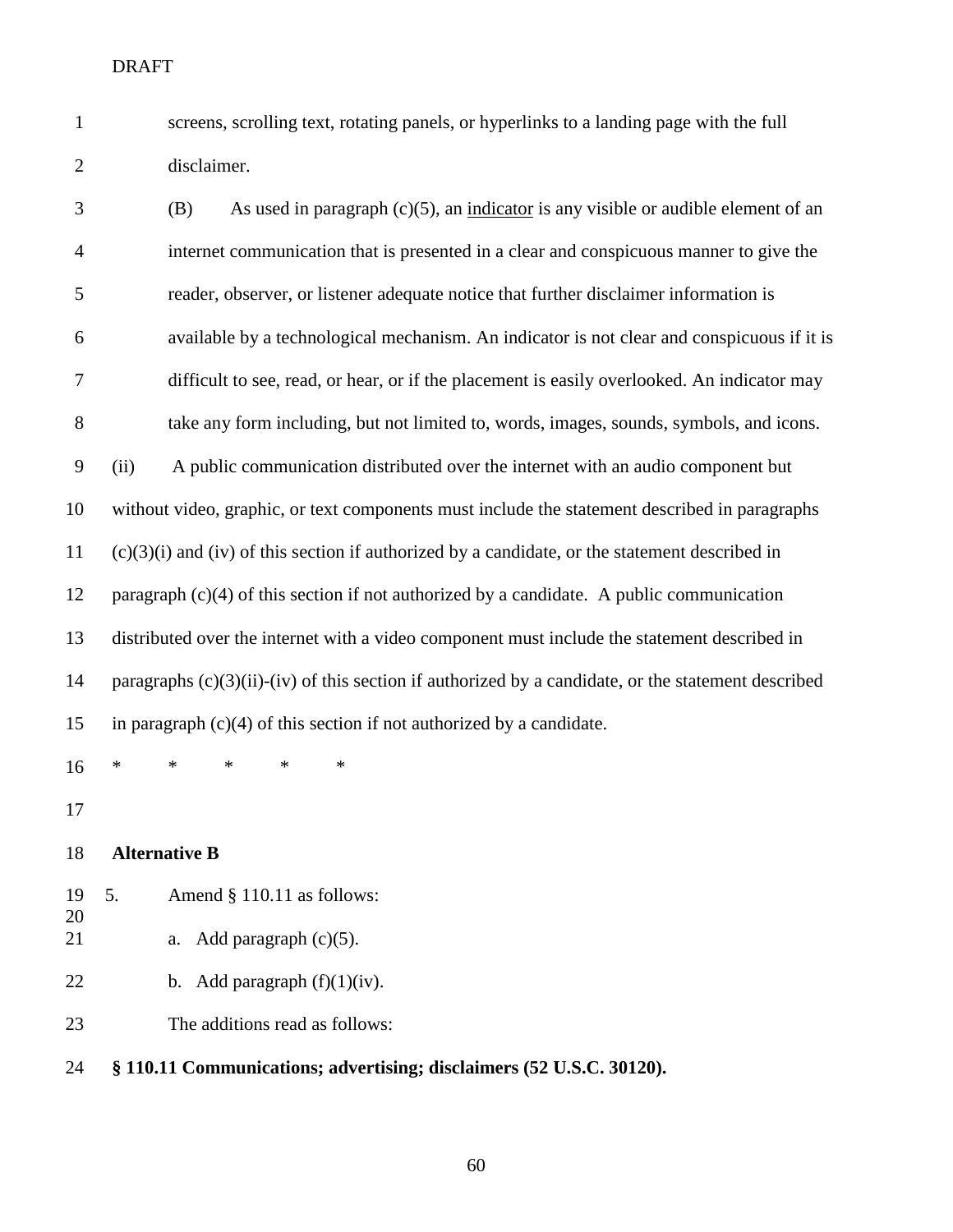| 1              | *   | *<br>*<br>*<br>$\ast$                                                                    |  |  |  |
|----------------|-----|------------------------------------------------------------------------------------------|--|--|--|
| $\overline{2}$ | (c) | $\ast$<br>$\ast$<br>∗                                                                    |  |  |  |
| 3              | (5) | Specific requirements for internet communications.                                       |  |  |  |
| 4              | (i) | For purposes of this section:                                                            |  |  |  |
| 5              |     | (A) The term internet communication means electronic mail of more than 500               |  |  |  |
| 6              |     | substantially similar communications when sent by a political committee; all internet    |  |  |  |
| 7              |     | websites of political committees available to the general public; and any internet       |  |  |  |
| 8              |     | public communication as defined in paragraph $(c)(5)(i)(B)$ of this section;             |  |  |  |
| 9              |     | (B) The term internet public communication means any communication placed for a fee      |  |  |  |
| 10             |     | on another person's: website or internet-enabled device or application;                  |  |  |  |
| 11             |     | (C) The term technological mechanism refers to any use of technology that enables the    |  |  |  |
| 12             |     | person reading, observing, or listening to an internet public communication to read,     |  |  |  |
| 13             |     | observe, or listen to a disclaimer satisfying the general requirements of paragraphs (b) |  |  |  |
| 14             |     | and $(c)(1)$ of this section without navigating more than one step away from the         |  |  |  |
| 15             |     | internet public communication, and is associated with an adapted disclaimer as           |  |  |  |
| 16             |     | provided in paragraph $(c)(5)(ii)$ of this section. A technological mechanism may take   |  |  |  |
| 17             |     | any form including, but not limited to, hover-over; mouse-over; voice-over; roll-over;   |  |  |  |
| 18             |     | pop-up screen; scrolling text; rotating panels; and click-through or hyperlink to a      |  |  |  |
| 19             |     | landing page; and                                                                        |  |  |  |
| 20             |     | (D) The term indicator refers to any visible or audible element of an internet public    |  |  |  |
| 21             |     | communication that gives notice to persons reading, observing, or listening to the       |  |  |  |
| 22             |     | internet public communication that they may read, observe, or listen to a disclaimer     |  |  |  |
| 23             |     | satisfying the general requirements of paragraphs $(b)$ and $(c)(1)$ of this section     |  |  |  |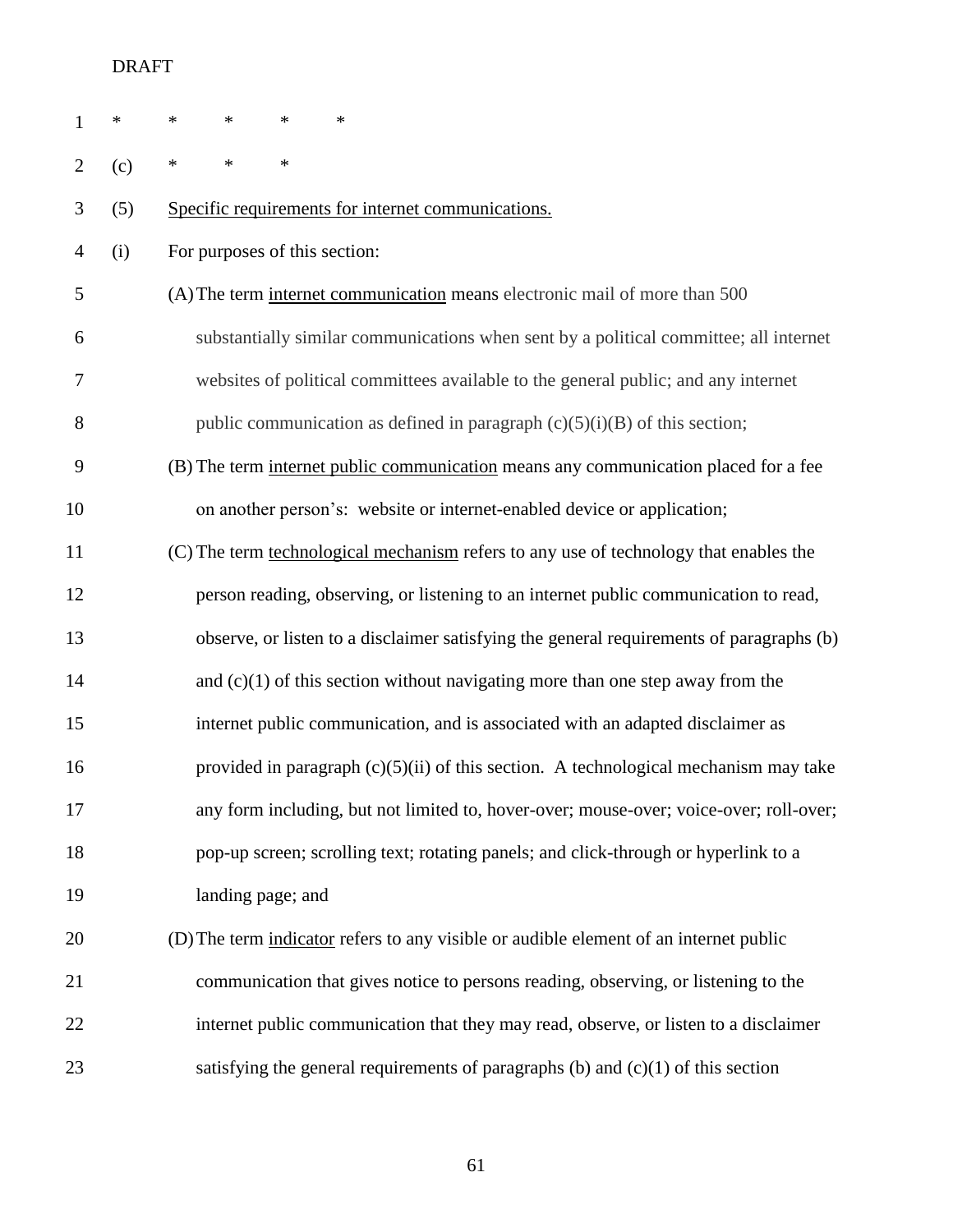through a technological mechanism. An indicator may take any form including, but 2 not limited to, words such as "Paid for by," "Paid by," "Sponsored by," or "Ad by"; website URL; image; sound; symbol; and icon.

 (ii) Every internet communication for which a disclaimer is required by paragraph (a) of this section must satisfy the general requirements of paragraphs (b) and (c)(1) of this section, except an internet public communication may include an adapted disclaimer under the circumstances described in paragraphs (c)(5)(iii)-(c)(5)(iv) of this section. For purposes of this paragraph, an adapted disclaimer means an abbreviated disclaimer on the face of the communication in conjunction with a technological mechanism by which a reader can locate the disclaimer satisfying the general requirements of paragraphs (b) and (c)(1) of this section. Any internet public communication that includes an adapted disclaimer must comply with the following: (A)The internet public communication must provide a disclaimer satisfying the general requirements of paragraphs (b) and (c)(1) of this section through a technological 14 mechanism as described in paragraph  $(c)(5)(i)(C)$  of this section. (B) The internet public communication must present the abbreviated disclaimer on the face of the communication in a clear and conspicuous manner. An abbreviated disclaimer is not clear and conspicuous if it is difficult to read, hear, or observe, or if 18 the placement is easily overlooked.

# (C) For an internet public communication consisting of text, graphics, or images, time or space must be measured in [characters or pixels].

 (D)For an internet public communication consisting of audio or video, time or space must be measured in [seconds].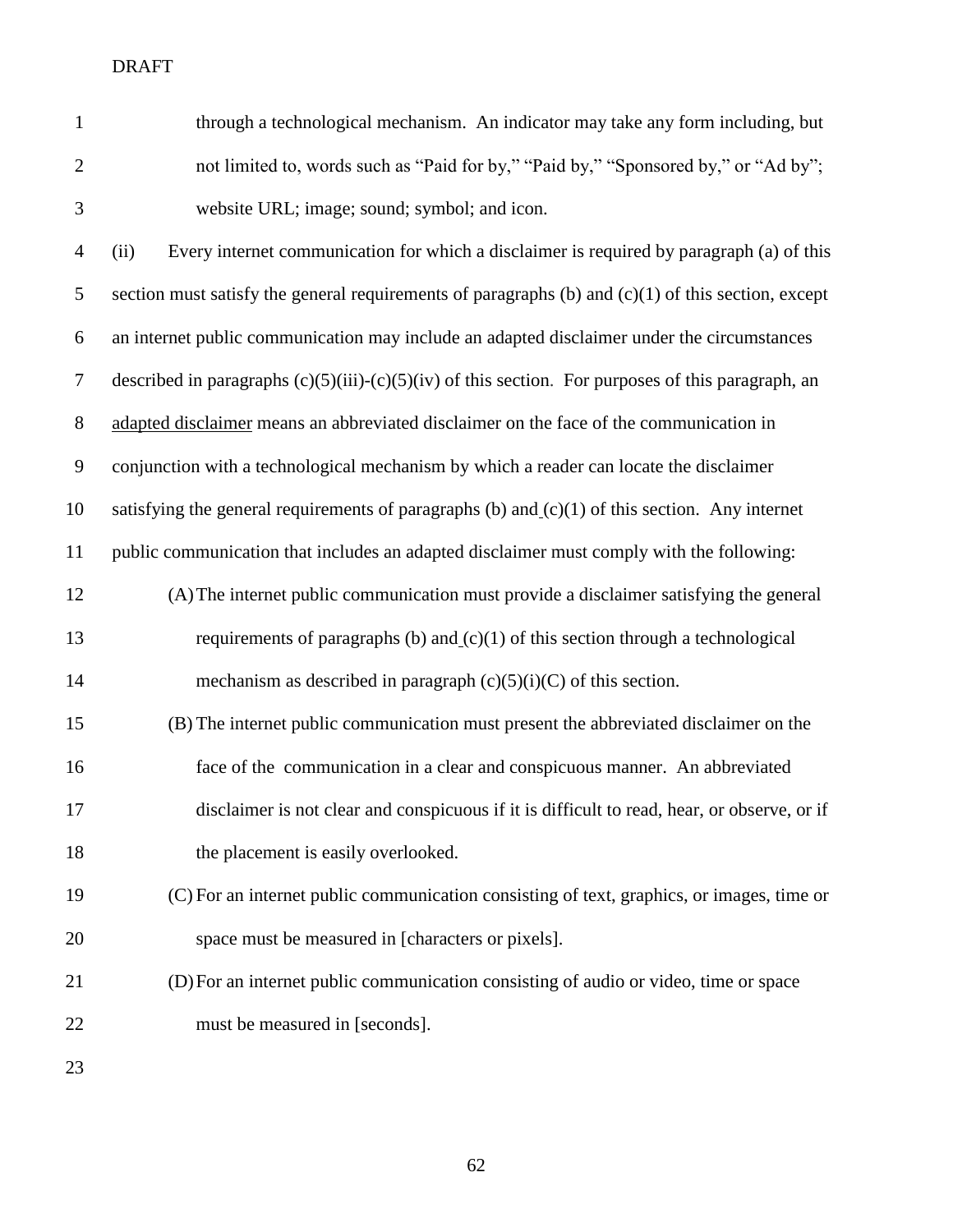| $\mathbf{1}$   | If the time or space required for a disclaimer satisfying the general requirements of<br>(iii)       |  |
|----------------|------------------------------------------------------------------------------------------------------|--|
| $\overline{2}$ | paragraphs (b) and $(c)(1)$ of this section would exceed [ten] percent of the time or space in an    |  |
| 3              | internet public communication, then the abbreviated disclaimer on the face of the communication      |  |
| $\overline{4}$ | must include an indicator and identify the person who paid for the internet public communication     |  |
| 5              | by the person's full name or by a clearly recognized abbreviation, acronym, or other unique          |  |
| 6              | identifier by which the person is commonly known.                                                    |  |
| 7              | If the time or space required for an abbreviated disclaimer under paragraph $(c)(5)(iii)$ of<br>(iv) |  |
| $8\,$          | this section would exceed [ten] percent of the time or space in the internet public                  |  |
| 9              | communication, then the abbreviated disclaimer on the face of the communication must include         |  |
| 10             | an indicator.                                                                                        |  |
| 11             | $\ast$<br>$\ast$<br>$\ast$<br>$\ast$<br>∗                                                            |  |
| 12<br>13       | (f) Exceptions. $(1)$<br>*<br>∗<br>$\ast$                                                            |  |
| 14             | (iv) Any internet public communication that cannot provide a disclaimer on the face of               |  |
| 15             | the internet public communication itself nor an adapted disclaimer as provided in paragraph          |  |
| 16             | $(c)(5)$ of this section, such as a static banner ad on a small internet-enabled device that cannot  |  |
| 17             | link to a landing page of the person paying for the internet public communication. The               |  |
| 18             | provisions of paragraph $(f)(1)(i)$ -(iii) of this section do not apply to internet public           |  |
| 19             | communications.                                                                                      |  |
| 20             | $\ast$<br>∗<br>$\ast$<br>*<br>∗                                                                      |  |
| 21             |                                                                                                      |  |
| 22             | On behalf of the Commission,                                                                         |  |
| 23             |                                                                                                      |  |
| 24             |                                                                                                      |  |